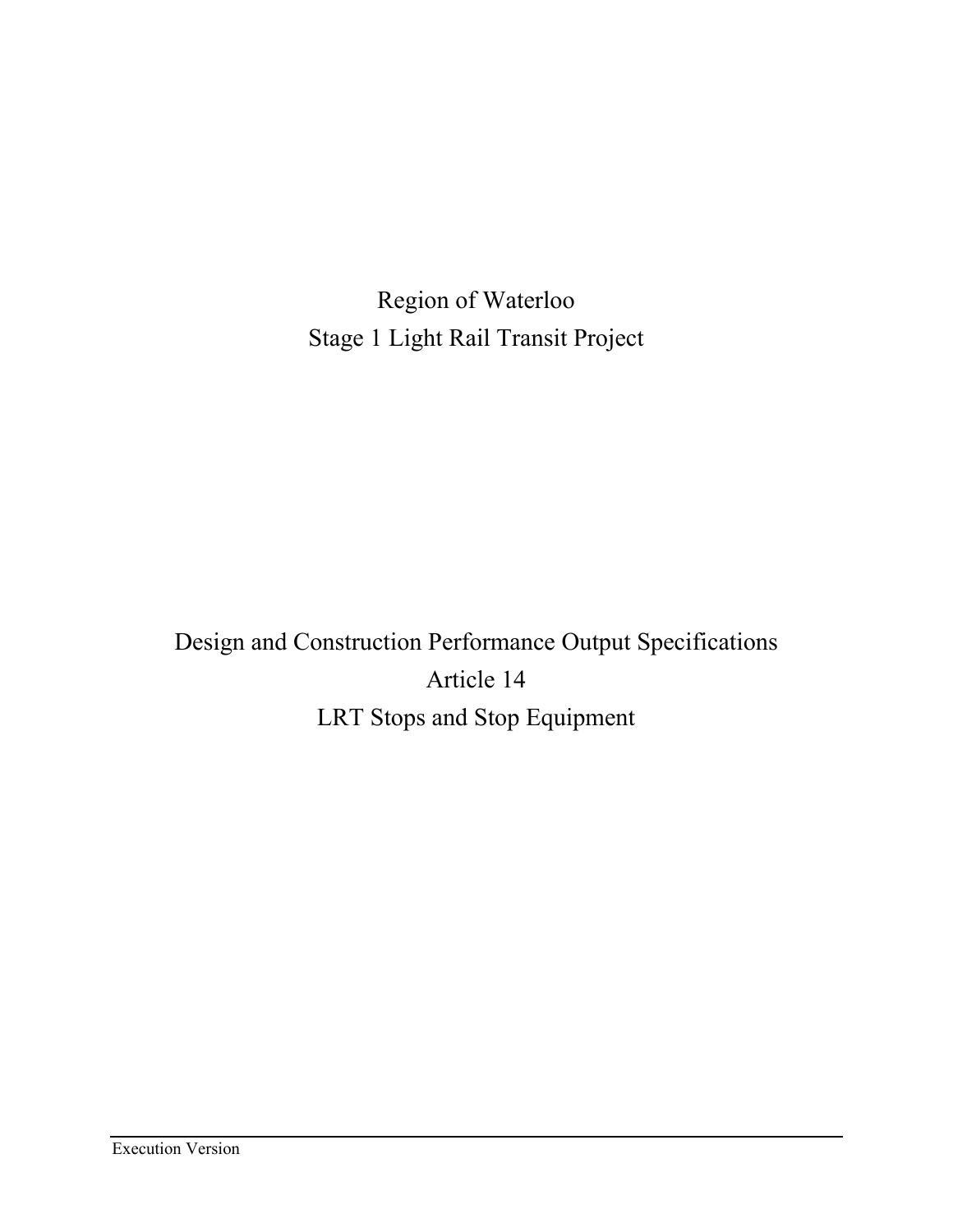# **Table of Contents**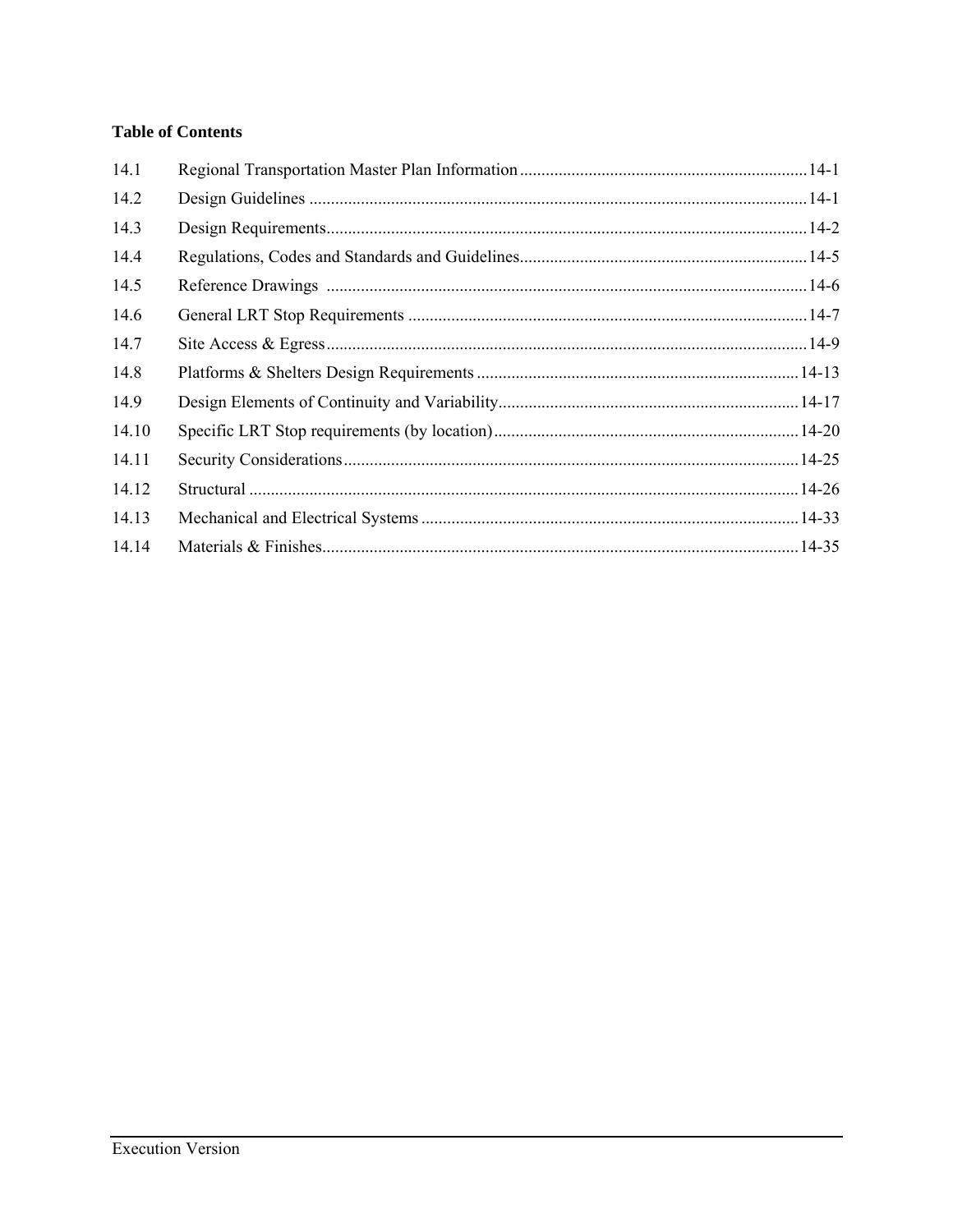# **ARTICLE 14 LRT STOPS AND STOP EQUIPMENT**

### **14.1 Regional Transportation Master Plan Background Information**

- (a) The Waterloo Rapid Transit Project is being planned, designed and implemented to meet the following goals and objectives, which were developed and adopted as part of the Regional Transportation Master Plan (RTMP) *"Moving Forward 2031":*
	- (i) Enhance the Region's character and Place-Making: Enhance the character of Cambridge, Kitchener and Waterloo, integrating a strong sense of identity into the Rapid Transit (RT) corridor and stops that will attract residents, businesses and visitors alike;
	- (ii) Support new development that is compact and transit-supportive: support communities that contain a full range of development densities and land uses, including those that are compact, mixed-use and pedestrian friendly;
	- (iii) Be compatible with adjacent communities and neighbourhoods: transform some communities and neighbourhoods, while protecting the stability of others and recognizing the need to enhance connectivity;
	- (iv) Integrate Sustainable Design: enhance the RT system with infrastructure, designs, materials and technologies that encourage sustainability;
	- (v) Serve as an investment in the Region's future: ensure the Region's economic competitiveness by investing in more sustainable modes of transportation, centred around an efficient RT system;
	- (vi) Preserve and enhance natural and physical environments: minimize impacts to the natural environment to the greatest extent possible and protect outlying areas from urban encroachment by developing a RT system;
	- (vii) Increase transit accessibility and mobility: ensure that all residents including those with low incomes, physical challenges, the elderly and others who cannot or do not own a vehicle – are provided safe, affordable and accessible RT service;
	- (viii) Provide convenient and accessible Rapid Transit (RT) Stops: develop transit stops as the hub of activity along the corridor, incorporating safety, comfort, aesthetics and convenience for system users;
	- (ix) Provide safe and efficient infrastructure: construct innovative, but proven, infrastructure to facilitate safe and efficient movement of RT; and,
	- (x) Collaborate with the community to manage project issues: proactively work with the community to minimize negative effects on residents and businesses during construction and operations.

### **14.2 Design Guidelines**

- (a) This Section presents the guidelines and criteria that are needed by Project Co to carry out the preliminary and final design of the many components and elements of Light Rail Transit (LRT) Stops. The LRT Stops will be at-grade LRT vehicle loading/unloading areas composed of *open air shelters at street level* and platforms.
- (b) LRT stops are an integral part of the LRT system. As such, they must facilitate the barrier-free movement of passengers within the LRT realm in the most convenient and cost-effective manner.

**This document must not be copied or reproduced in any manner without the written permission of The Region of Waterloo and Ontario Infrastructure and Lands Corporation. Queen's Printer for Ontario © Copyright 2013.**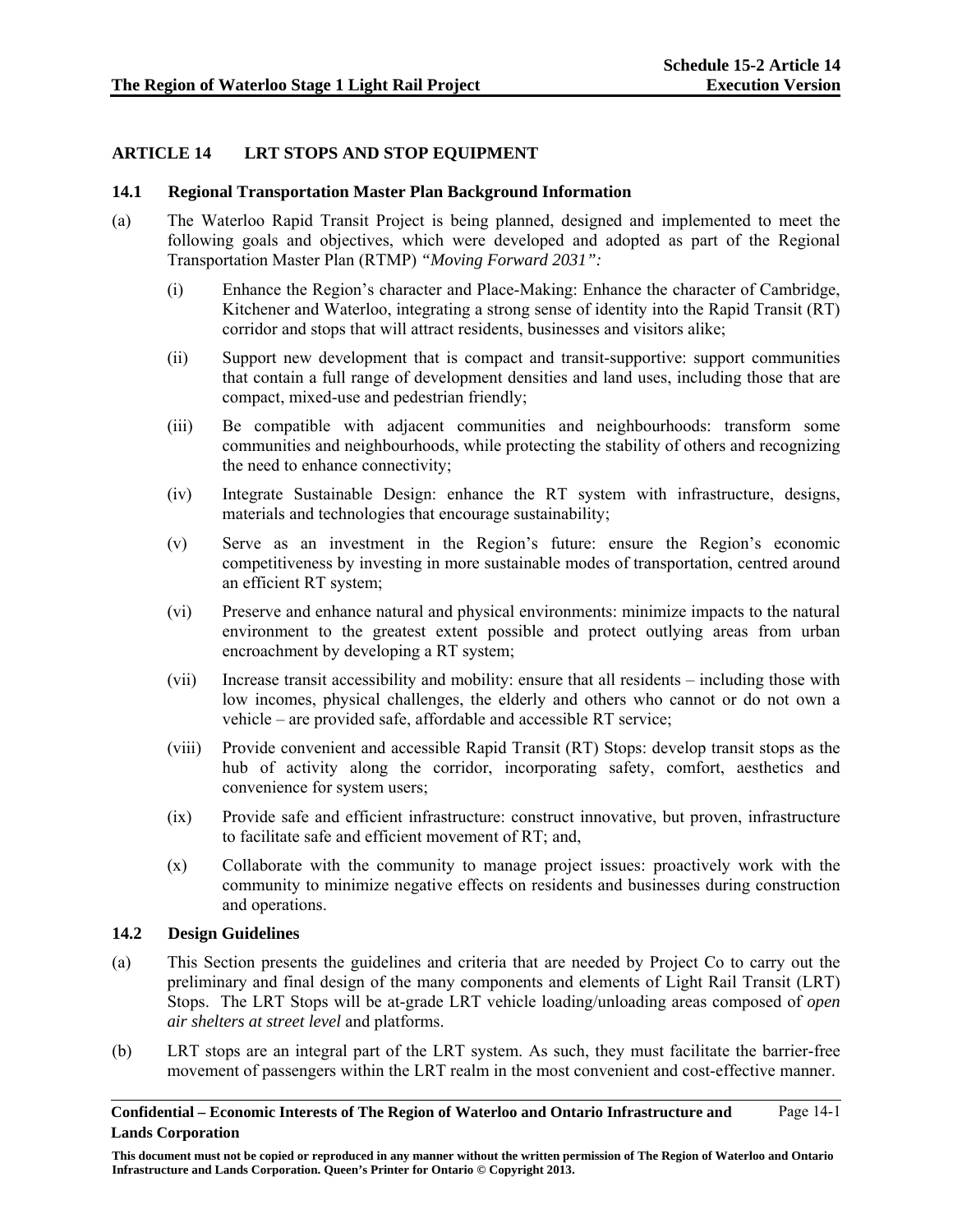Page 14-2

- (c) Provide a comfortable ambient environment, adequate lighting, personal comfort, aesthetic quality, supplementary services, weather protection, and security. As the time spent by patrons in aggregate is substantial, the environment for patrons waiting for a LRT train must not only be safe and secure, but should also be enjoyable, comfortable and informative.
- (d) Minimize crowding, travel impedance, conflicts, disorientation, level changes, and physical barriers. Maximize safety, reliability, efficiencies of fare collection, and the ability to accommodate emergencies.
- (e) LRT Stops and access to stops, intermodal and exchange facilities in the scope of work shall incorporate the safety principles of Crime Prevention through Environmental Design (CPTED).
- (f) The Project will be urban or suburban in nature, constructed at-grade beside or within the medians of arterial roadways and adjacent to established residential, commercial and institutional communities. Stops will be neighbourhood friendly with special attention placed on their careful integration into adjacent communities.
- (g) For the details of the Stop electrical, mechanical and communication components the Consultant should refer to the appropriate Sections in the RFP. Design guidelines, criteria and standards for specific components such as signage and graphics are indicated in Signage and Graphics section.
- (h) All disciplines are required to closely coordinate their design activities with each other to ensure that the many different LRT Stop elements are properly interfaced.
- (i) The general configuration of the stations should be standardized wherever possible. However, to help establish a neighborhood identity for each LRT Stop or block of LRT Stops, a certain level of design freedom is allowed on the following LRT Stop elements: canopies, guardrails, floor finishes, public artwork, LRT Stop areas, plaza areas and other related items. Signage and maps shall be consistent, system-wide. Any deviation from standardization should be avoided except when approved by the AHJ or its representative. Refer to Section 14-10 for a specific requirements for stop locations.
- (j) Allow for future operating changes with minimal reconstruction. The design should be flexible to suit a wide variation in site conditions and to provide for future LRT extensions as well as additions/connections to accommodate future redevelopment of adjacent lands and structures. The design life of LRT Stops is expected to be 30 years.

### **14.3 Design Requirements**

- (a) Platforms: Platform is that portion of the LRT Stop directly adjacent to the tracks where trains stop to load and unload passengers. There are two basic types of platform configuration:
	- (i) Centre Platform located between each set of tracks, and,
	- (ii) Side Platform loading with the platforms located either on the outside of each set of tracks or one platform located on the outside of one set of tracks.
- (b) Architecture
	- (i) The architectural concept of LRT Stops shall reflect the attributes of simplicity, economy, functionality, aesthetics, marketability, serviceability and safety as well as blend in with the local styles of the adjacent community.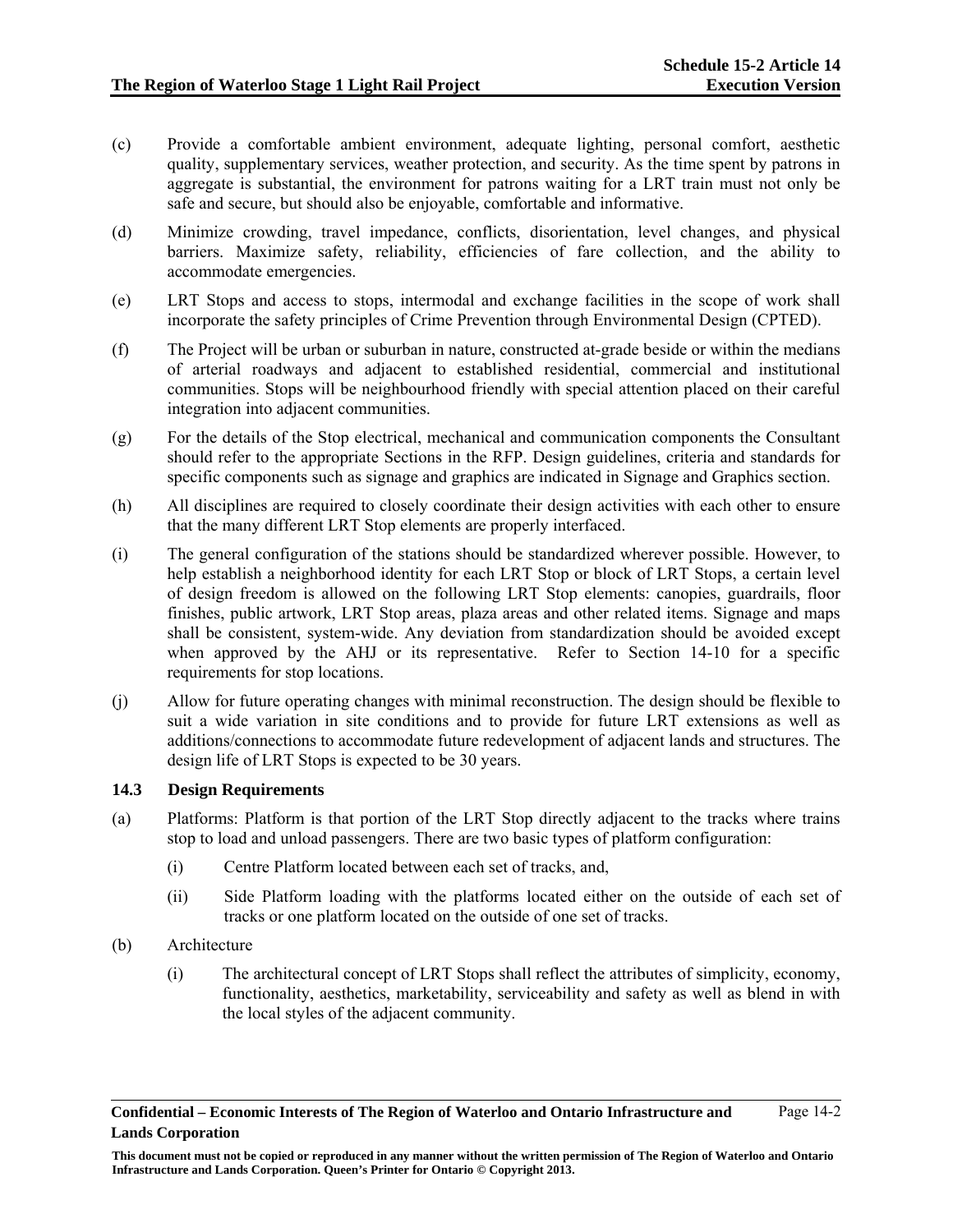- (ii) Create a civic architecture that is permanent, has a characteristic thread and contributes to its context – one that is not entirely derivative of the transit system, but of the neighborhoods and community of which it is a part.
- (iii) Provide patron seating at shelters and other protected locations on the platform and protect transit passengers from adverse weather conditions (rain, wind and sun) and vehicular traffic.
- (iv) Make transit safe, secure, friendly, fun and accessible to all, including users with disabilities.
- (v) Develop systems that use durable, low maintenance materials and minimize life cycle costs.
- (vi) Provide patron seating at shelters and other protected locations on the platform
- (vii) Refer to drawings in Appendixes L.1-L.4 for Functional Plans, Directive and Descriptive Drawings and Conceptual Design of the LRT Stops. Refer also to the design of aBRT Stops included in Appendix L.4 to ensure that the aBRT and LRT read as one system. The Stop Public Information Centre presentation boards are also available at: http://rapidtransit.regionofwaterloo.ca/en/multimedialibrary/resources/E-13- 061 PUBLIC CONSULTATION CENTRES FOR ION STOP DESIGN CO NCEPTS.pdf. These boards provide the most recent concepts of the LRT and aBRT Stops and are supplementary to Appendix L.3 and L.4.
- (c) Interchange Function
	- (i) Provide a safe, efficient, barrier free accessible and convenient LRT Stop configuration that facilitates the movement of passengers within the LRT Stop and from one transit mode to another.
	- (ii) Provide clear and easily understood transit related information that can be referenced quickly in order to minimize disorientation.
	- (iii) Provide transit related information signage not only within the platforms realm but also in the vicinity of LRT Stops.
- (d) Accessibility
	- (i) The application of design guidelines and criteria, standards and practices must accommodate the needs of persons with physical, sensory, and mental disabilities.
	- (ii) LRT Stops, and their approaches, must facilitate the barrier-free movement of passengers to and from the LRV and other transportation modes in the most convenient and cost effective manner possible.
	- (iii) Project Co should be proactive in the application of barrier-free standards to address the accessibility concerns of persons with physical, sensory and mental disabilities and not wait for changes to the Building Codes.
	- (iv) LRT Stops are to comply with all aspects of accessibility requirements for the disabled, including:
		- A. Provision of ramps or sloped walkways as required;

**Confidential – Economic Interests of The Region of Waterloo and Ontario Infrastructure and Lands Corporation**  Page 14-3

**This document must not be copied or reproduced in any manner without the written permission of The Region of Waterloo and Ontario Infrastructure and Lands Corporation. Queen's Printer for Ontario © Copyright 2013.**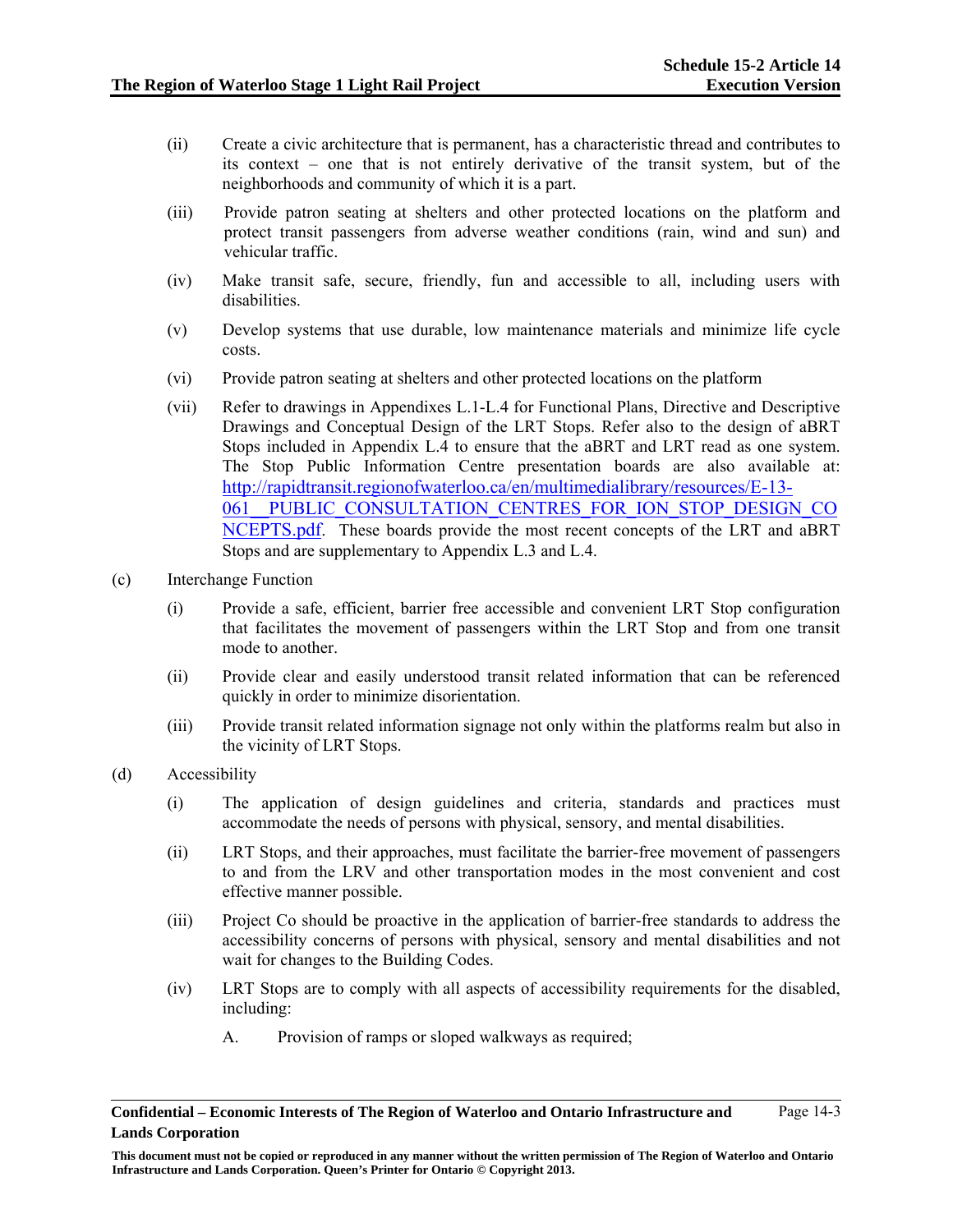- B. Provision of adequately sized openings in areas such as platform shelters for wheelchair access and egress;
- C. Provision of handrails as required, of proper design, diameter and height requirements;
- D. Provision of features necessary for use by the sight and hearing impaired.
- (e) Fare Payment
	- (i) Platforms to be a fare paid zone. Proof of payment is required prior to entering the LRT Trains.
- (f) Passenger Safety and Security
	- (i) The design of all LRT Stop-related public areas (platforms, entrances and passageways, sidewalks, parking areas) will be subject to CPTED review by the City. Preferably, the designer is to provide evidence of having completed a CPTED course and to certify that all CPTED principles are incorporated in the design.
	- (ii) Refer to Section 14.12 Security Considerations for the design guidelines related to LRT passenger safety and security.
- (g) Community Relationship
	- (i) Protect, maintain and enhance existing neighbourhood and community qualities that are valued.
	- (ii) Promote development that conforms to local plans.
	- (iii) Initiate and coordinate programs with the community that limit local traffic impacts and minimize disruption during and after the implementation phase.
	- (iv) Utilize local jurisdictional processes and agencies throughout project design and implementation.
	- (v) The facilities must be able to serve the needs of patrons efficiently, economically, safely, conveniently, and comfortably. These LRT Stops shall also provide for the traditional requirements of public transit systems: identity in neighborhoods or downtown areas as a location for public transit, shelter from severe weather, and cover and/or screening from average weather conditions.
	- (vi) In designing the facilities, the anticipated growth and long-term life of the system shall be considered. Function and life cycle consideration are important, as are aesthetics and the overall quality and character of the facilities. LRT Stop design shall be compatible in design with the immediate vicinity and reflective of the Region of Waterloo context.
	- (vii) Standard graphic information systems are especially important. Consistency reduces inventories for replacement parts and equipment for maintenance and costs.
	- (viii) In all segments, it is essential that great care be taken in developing the final design with the Region, the affected communities and neighborhoods, adjacent property owners or developers, public agencies, or community groups having jurisdiction over, or significant interest in, the human environment and design of facilities at LRT Stops and along routes. Respect of and integration and cohesion with the development plans and master plans of local communities and neighborhoods is essential to blending the transit system into the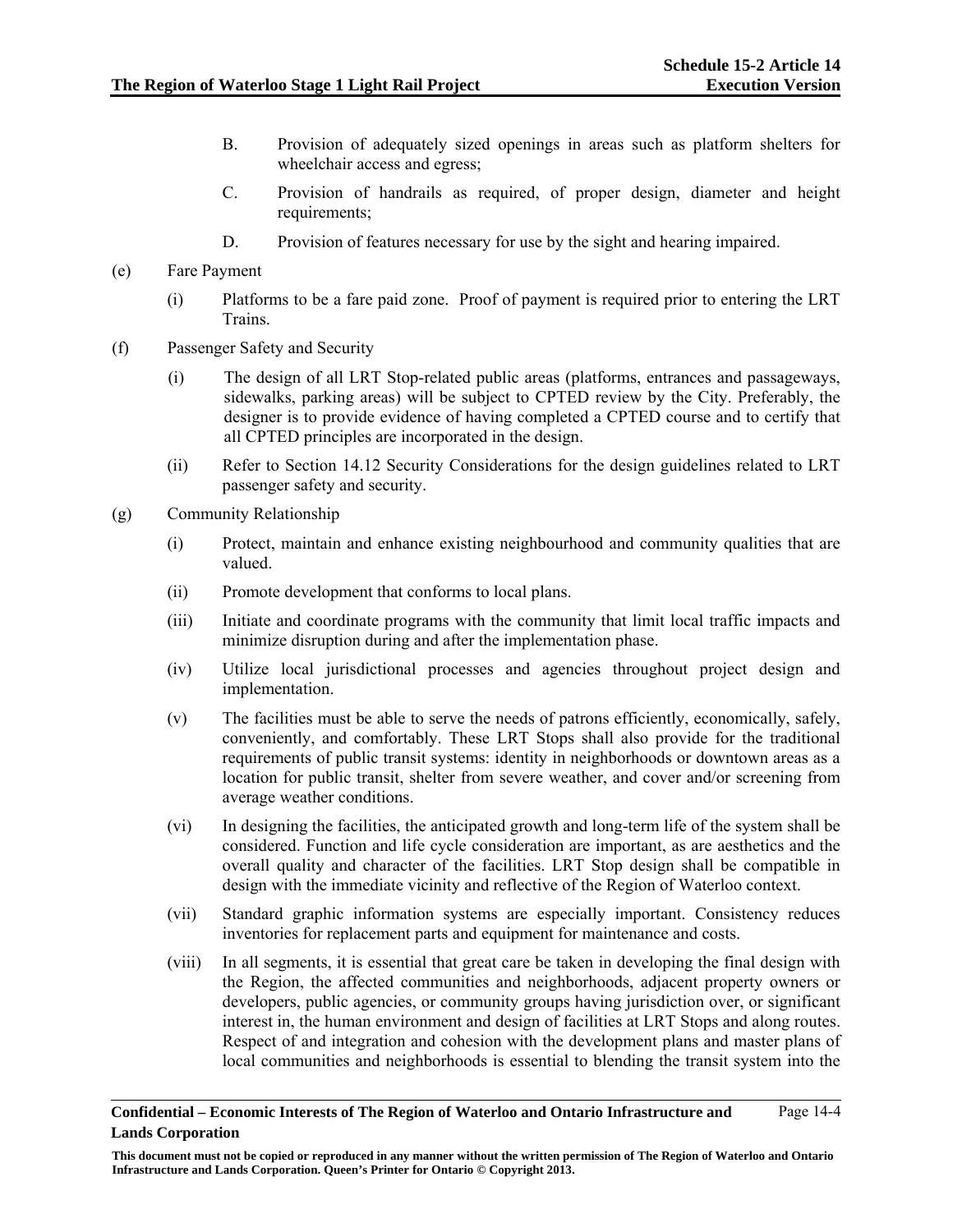urban fabric and regional context of Waterloo, and in assuring Region and community needs are met.

- (ix) Platform furnishings shall not have containment space which provides concealment.
- (x) Project Co shall design and construct temporary barriers, fencing, signage and other temporary works intended to protect and guide the public during construction to also be used as an opportunity for communications and local business support. Graphic materials to be provided by the Region.

### **14.4 Regulations, Codes and Standards and Guidelines**

- (a) Code Compliance
	- (i) LRT Stops are *open air shelters at street level* (as defined in the OBC Section 3.13.1.2. DEFINITIONS) and do not fall under the definition of 3.13 *rapid transit stations* in Section 3.13 of the Ontario Building Code. LRT Stops shall conform to the requirements of the codes (including ordinances and Zoning By-Laws), regulations (including general rules and safety orders), and standards listed herein.
	- (ii) Where the requirements stipulated in this document or any referenced source conflict, the more restrictive requirement shall govern.
	- (iii) Project Co shall meet the Fire and Life Safety Objectives defined by the Ontario Building Code (OBC) 2006 Edition, Part 2, OBJECTIVES and provide Acceptable Solutions as defined by the OBC.
	- (iv) The LRT Stops has two types of platforms: centre platforms that are confined by tracks on both sides and side platforms that are confined on one side by the tracks and that, on the other side, may or may not be confined by private property or a vehicular lane.
- (b) Development Permit
	- (i) Development Permit requirements are to be confirmed by Project Co.
	- (ii) Unless stated otherwise, LRT Stops and their related ancillary facilities must be designed to meet all requirements of all applicable Federal, Provincial, and Municipal codes and regulations.
	- (iii) Applicable codes and standards include the most recent (as of date of issuance of RFP) edition of the following documents:
- (c) The primary applicable Codes and Standards are:
	- (i) Ontario Building Code (OBC)
	- (ii) National Building Code (NBC)
	- (iii) National Energy Code (NEC)
	- (iv) Applicable Plumbing Code
	- (v) Applicable Mechanical Code
	- (vi) Applicable Electrical Code
	- (vii) Applicable Fire Code
	- (viii) Note: Code Variances:

### **Confidential – Economic Interests of The Region of Waterloo and Ontario Infrastructure and Lands Corporation**

Page 14-5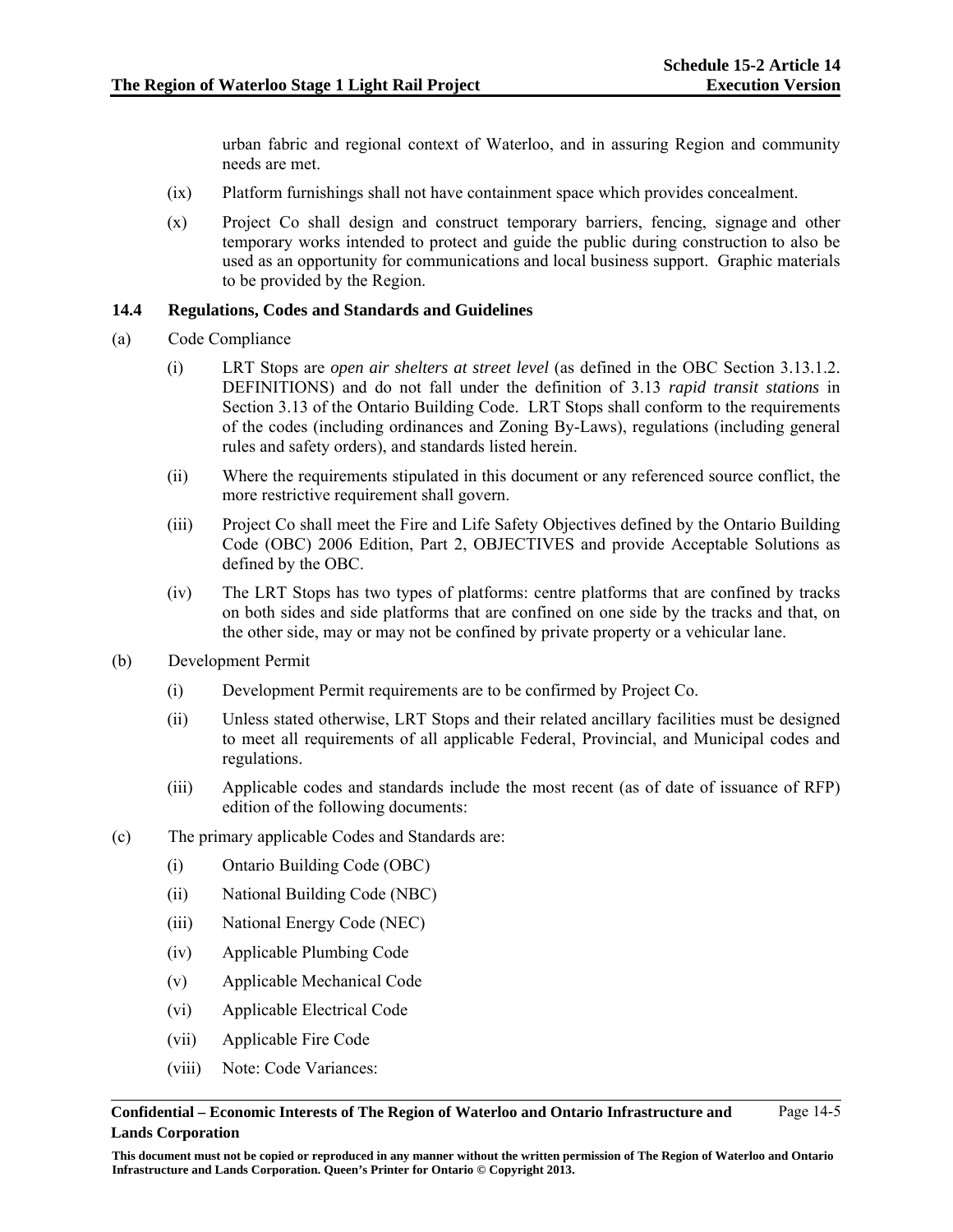Page 14-6

- A. While LRT Stops fall under the definition of buildings in the Ontario Building Code, some of their operational characteristics do not coincide with normal building functions. Where no provisions are made in the Codes for particular features of design, or where Code provisions are not applicable, Project Co is required to propose an Acceptable Solution and submit a Code Variance to the AHJ for approval.
- B. There may be instances where the Project Co is of the opinion that a Code requirement should be relaxed or a variance is justified. If this occurs, the Registered Professional should identify any conflicts between applicable Codes and raise the issue to the AHJ for resolution or propose an Acceptable Solution and submit a Code Variance to the AHJ for approval.
- C. If AHJ is not regulated, the Fire Life Safety Consultant shall the AHJ.
- (ix) NFPA 14 Standard for the Installation of Standpipe, Private Hydrants, and Hose Systems
- (x) NFPA 101 Safety from Fire in Buildings and Structures
- (xi) NFPA 130, Fixed Guideway Transit and Passenger Rail Systems
- (xii) NFPA, Life and Safety Code
- (xiii) Quality Standards for Architectural Woodwork (AWMAC)
- (xiv) Applicable Accessibility Standards
- (xv) ANSI A 117.1
- (xvi) Occupational Safety and Health Standards (OSHA) (29FR Part 1910)
- (xvii) Canadian Painting Contractors Specification Manual
- (xviii) Applicable CSA and ASTM standards
- (d) Reference Guidelines
	- (i) Accessibility and Design Guidelines for the Visually Impaired
	- (ii) Accessibility for Ontarians with Disabilities Act, 2005 (AODA)
	- (iii) CPTED Crime Prevention Through Environmental Design
	- (iv) Area Municipal Urban Design Manuals and Guidelines
	- (v) The Region of Waterloo Central Transit Corridor Community Building Strategy

### **14.5 Reference Drawings**

- (a) Appendix L.1 Site Plan and Scope Split
- (b) Appendix L.2 LRT Stops Specific Functional Plans
- (c) Appendix L.3 Conceptual LRT Stop Design Drawings
- (d) Appendix L.4 Conceptual aBRT Stop Design Drawings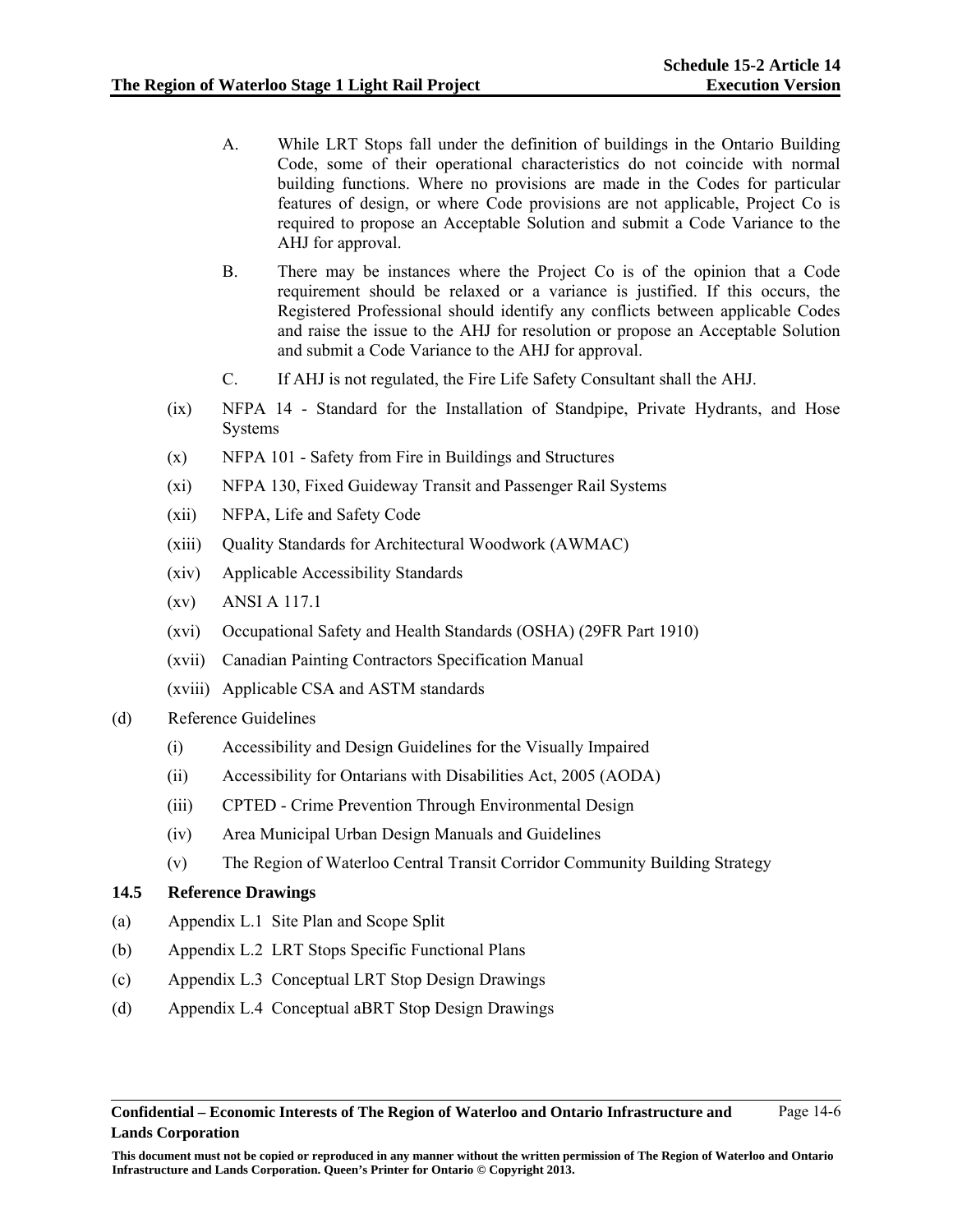### **14.6 General LRT Stop Requirements**

- (a) Weather Protection
	- (i) Generally, there shall be canopies over portions of each platform including the ticket vending area. The canopies shall be supported by columns:
		- A. Centered on the platform width for central platforms
		- B. Positioned along the outside edge of the side platform (side opposite to loading  $\&$ unloading side)
		- C. They shall be designed to allow snow and ice to melt without dropping on the patrons. The canopies will be of uniform design and size and shall allow for ease of expansion. The canopies shall be composed of durable components, economical to repair or replace.
- (b) Passenger Shelters
	- (i) Passenger shelters should be designed to achieve the following objectives:
		- A. Provide passengers with comfort and protection from adverse weather conditions, rain, wind and sun.
		- B. Provide identity for the LRT Stop as well as the surrounding area.
		- C. Provide a feeling of security and means of surveillance.
		- D. Provide adequate lighting.
		- E. Provide protection for the fare equipment.
		- F. Utilize materials and construction practices that minimize maintenance requirements.
		- G. Utilize materials and construction practices that minimize life cycle costs.
		- H. Standardize materials and construction practices.
- (c) Windscreens
	- (i) Where passenger shelters include windscreens, they shall be designed to achieve the following objectives:
		- A. Provide patrons with comfort as protection from adverse weather conditions, rain and wind.
		- B. Provide a feeling of security and means of surveillance.
		- C. Use materials compatible with minimizing maintenance and life cycle costs.
		- D. Standardize materials and construction practices.
- (d) Patron Amenities
	- (i) Seating benches capable of seating 3-4 persons each shall be provided at minimum 3 or more location on the platform (depending on the ridership data for each stop). One bench shall be located near each public entry point to the platform. Benches should be arranged so that they do not interfere with patron circulation or emergency exiting. Seating shall not encroach on queuing and exit way paths.

**This document must not be copied or reproduced in any manner without the written permission of The Region of Waterloo and Ontario Infrastructure and Lands Corporation. Queen's Printer for Ontario © Copyright 2013.**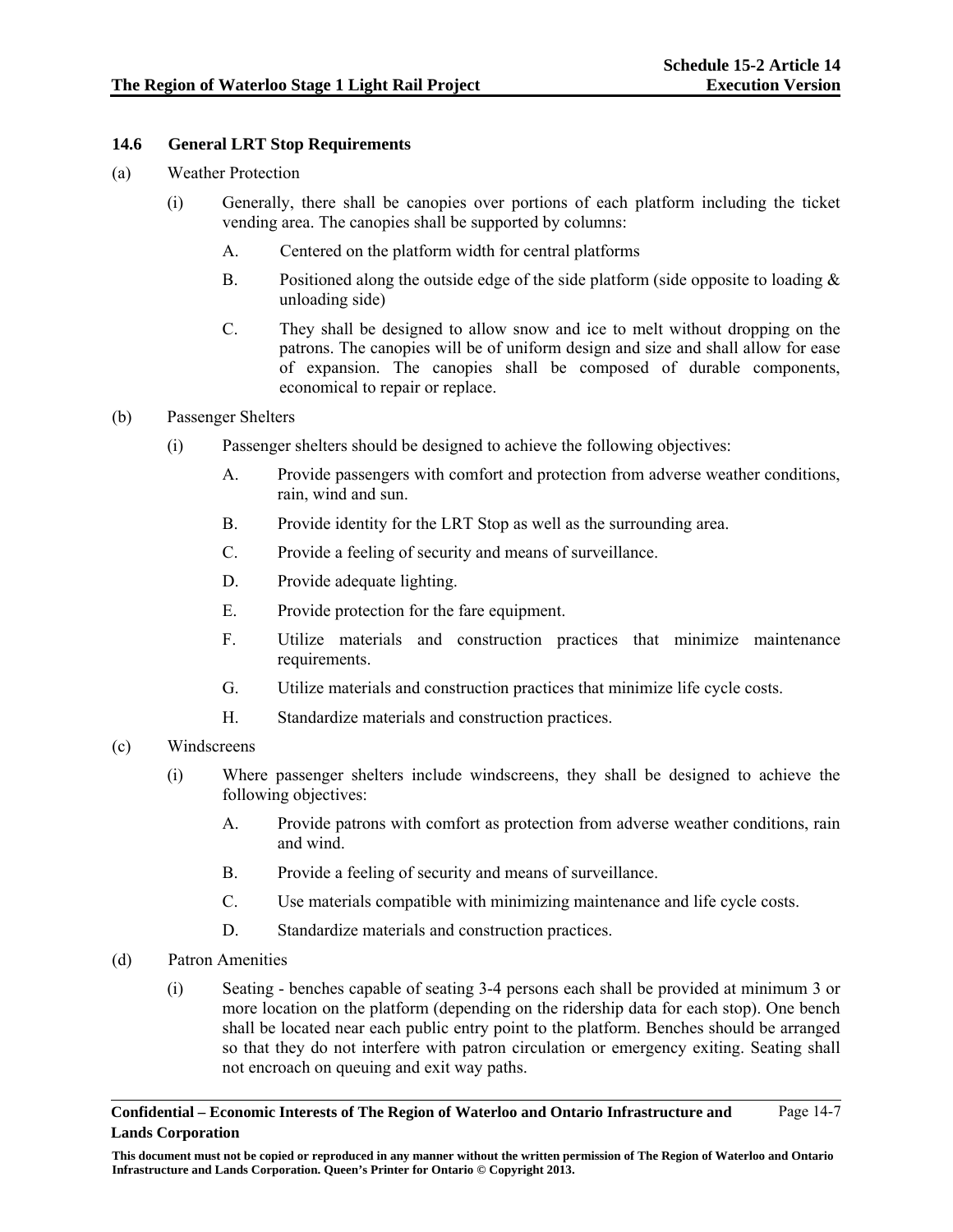- (ii) Benches and/or seating units shall be of designs that will prevent individuals from lying down, sleeping or sitting on top of the back rest. Seating design shall comply with Accessibility Guidelines and some portion of the platform seating should be designed with backs and full-length armrests to facilitate use by persons with disabilities.
- (iii) Bicycle Racks space for bicycle racks may be provided at LRT Stops, outside of platform areas.
- (iv) Trash Receptacles shall be provided at all LRT Stops by Project Co and integrated into the overall design. The trash receptacles should be designed to provide compartments for non- recyclable garbage as well as recyclables..
- (v) Communications See Section 14.8 (b) for a description of the communications system.
- (vi) 120VAC receptacles will be provided for use by vendors & maintenance within the platform areas. Receptacles to be incorporated into the canopy support columns or other stop furnishing/elements and be spaced maximally at 10m apart.
- (e) Signage
	- (i) The basic objectives of the system signage is to guide persons to and through the system in the most efficient, safe, and user friendly manner using simple, strong, and precise style, organized in systematic and sensible layouts. Sign communication shall be further enhanced by proper placement of signs and careful determination of sign dimensions and quantities.
	- (ii) Signs shall be standard throughout the LRT system. Each LRT Stop shall have a system map and system schedule displayed in a map case. Project Co shall consider implementing advanced electronic technologies such as interactive LED information display panels. The map case shall be of sufficient size to accommodate power and communications conduit coming into the case through the base or legs. If the LRT Stop features kiosks or other display systems they should also be of sufficient size to accommodate power and electrical conduit entering through the base or legs.
	- (iii) All signage shall conform to Accessibility Guidelines.
- (f) Advertising
	- (i) The LRT Stop shelter and other elements may need to accommodate advertising. The application may vary by neighbourhood and local by-laws. Advertising displays shall conform to a system-wide standard of frames and finishes subject to local jurisdictions.
- (g) Maintenance Space and Procedures
	- (i) All LRT Stop maintenance will be performed by Project Co. Major pieces of maintenance and repair equipment will be moved to the LRT Stop from a central facility where equipment, supplies, and materials are stored.
- (i) Public Art
	- (i) Public Art may be incorporated into the LRT Stops. This could include landscape features, glass panels or additions to the shelter wall. Project Co. will be directed by the Region on all issues surrounding Public Art and the municipal or stakeholder engagement it may require.

**Confidential – Economic Interests of The Region of Waterloo and Ontario Infrastructure and Lands Corporation**  Page 14-8

**This document must not be copied or reproduced in any manner without the written permission of The Region of Waterloo and Ontario Infrastructure and Lands Corporation. Queen's Printer for Ontario © Copyright 2013.**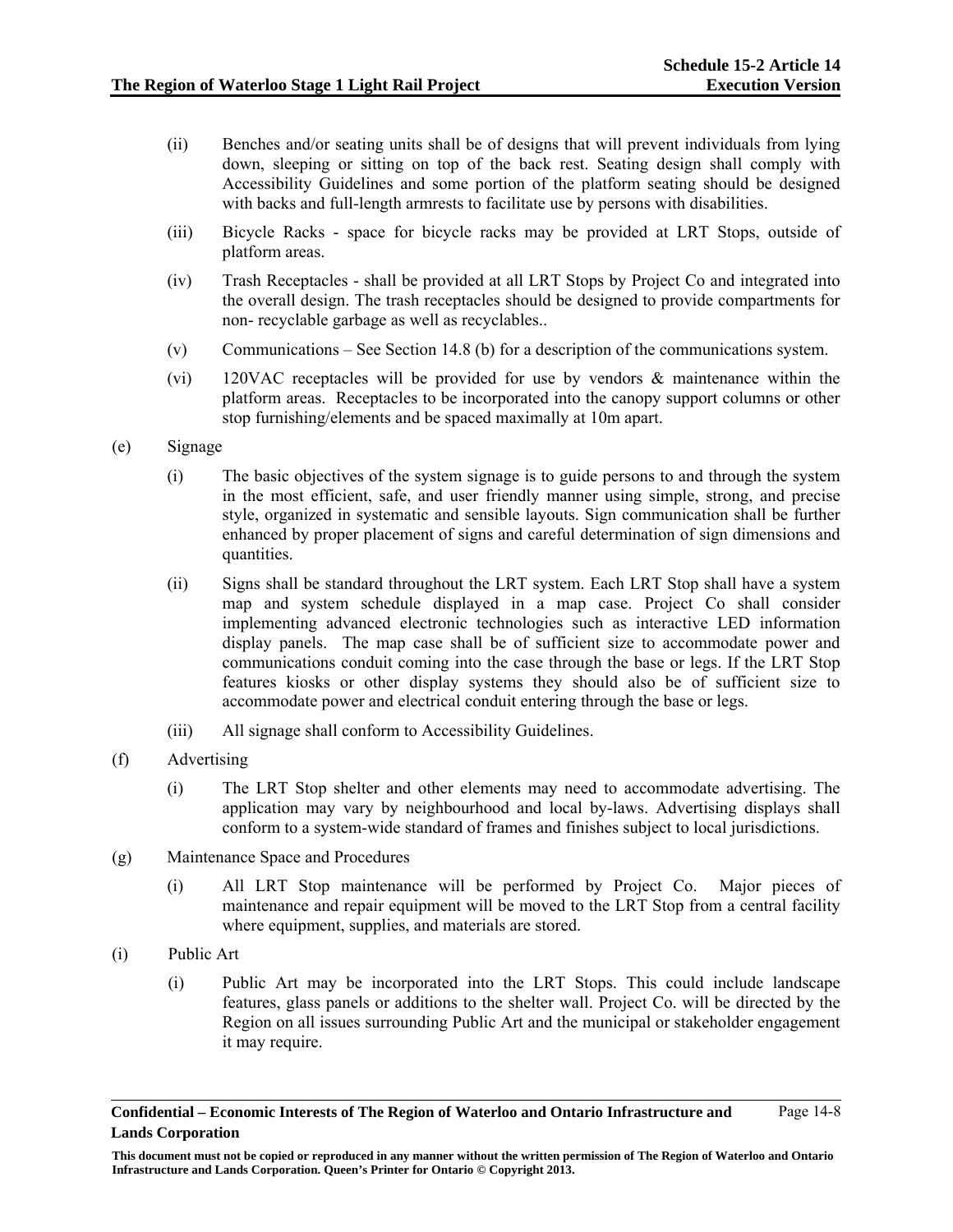(ii) Standard flush hose bibs shall be provided to allow for full coverage of the platform including shelters. Heat trace and insulate piping to ensure year-round functionality.

# **14.7 Site Access & Egress**

- (a) Pedestrian
	- (i) Good pedestrian circulation to, from, and across platforms is essential for the smooth and safe operation of LRT stops. Circulation patterns should be as simple, obvious, and comfortable as possible. Some of the points that warrant careful review for applicability and consideration in achieving good pedestrian orientation and circulation follow:
		- A. Avoid unnecessary turns and dead ends.
		- B. Pedestrian access and circulation shall provide direct, convenient, safe and delineated approaches to/from platforms and bus loading areas
		- C. Avoid cross-circulation at fare collection and decision points. Generally provide right-hand circulation as people naturally tend to keep to the right.
		- D. Provide well lit pedestrian walkways.
		- E. Provide adequate assembly space on platforms.
		- F. Provide a minimum 1500mm clear space between the edge of the platform and obstructions such as stairs, railings, columns, equipment and furniture.
		- G. Provide adequate space for passenger queues at fare collection areas that do not block through passenger traffic, interfere with equipment maintenance functions or overflow onto roadways.
		- H. Locate passageways, shelters, stairways, etc., to encourage balanced train loading and unloading. Passengers tend to board at such connection points on the platform.
		- I. Grade changes are to be minimized and, where necessary, shall conform to slope criteria for disabled access. Provide sloped walkways and ramps as required
		- J. Surge and queuing spaces shall be provided ahead of every barrier and change in circulation, direction or mode.
		- K. Provide adequate sight distance and visibility along pedestrian routes.
		- L. Discourage pedestrian crossing of LRT tracks.
		- M. Entranceways must be laid out to avoid queuing.
		- N. Passenger circulation routes should be direct. Disorientating dead-ends and unnecessary turns, blind corners, unnecessary barriers, bottlenecks and areas of congestion should be avoided.
	- (ii) There are three distinct user groups that must be considered in the design of the pedestrian circulation patterns:
		- A. Regular patrons move quickly with a minimum of guidance.
		- B. Infrequent users move easily but with heavy reliance on signage for guidance.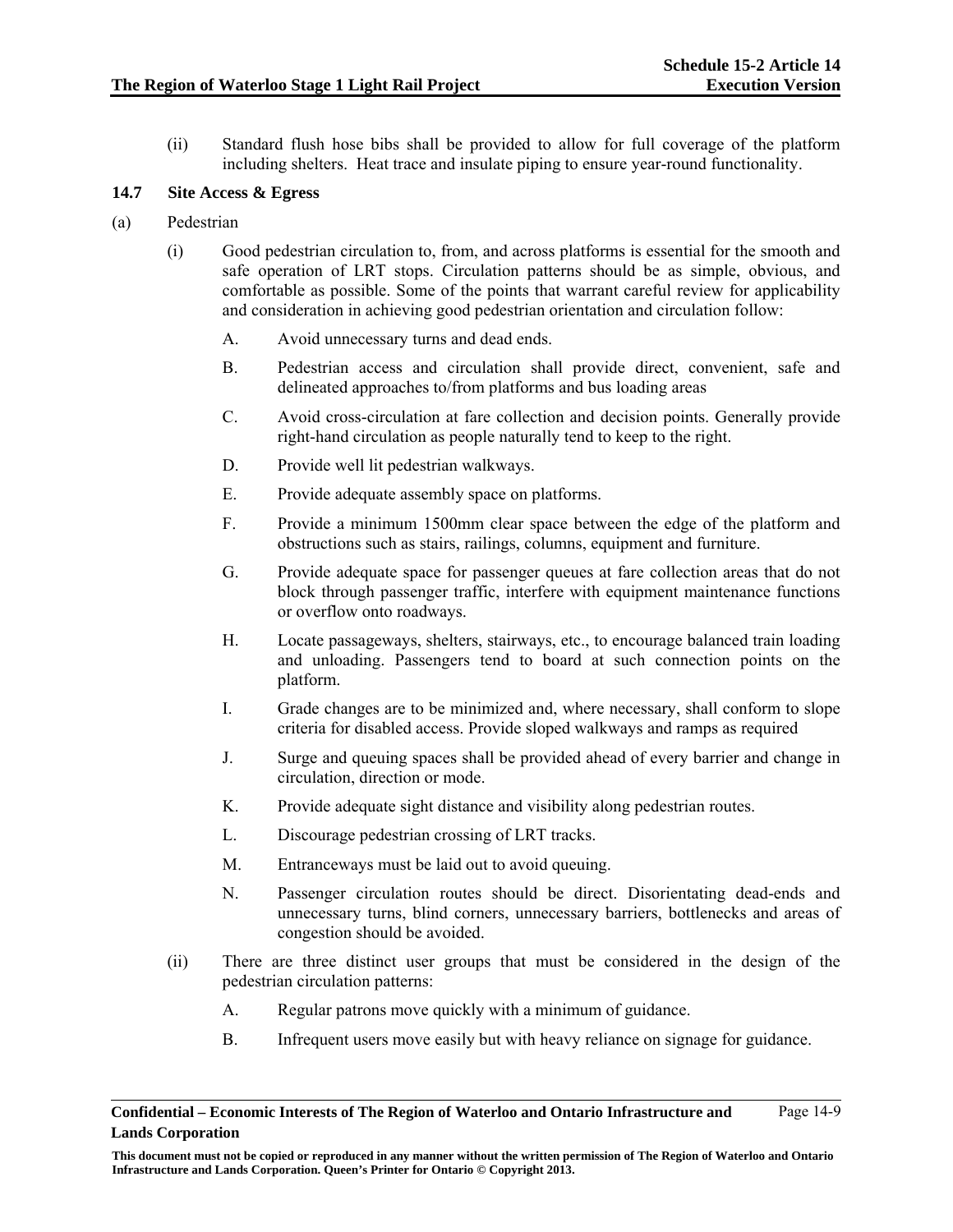- C. Persons with disabilities move more slowly with guidance required depending on the frequency of use and degree of disability.
- (b) Barrier Free Requirements
	- (i) For most barrier-free provisions applicable to stops Project Co should refer to the Accessibility for Ontarians with Disabilities Act, 2005 (AODA), the Ontario Building Code (3.8 Barrier-Free Design) and 16.5.8, Access & Egress. Project Co must provide additional requirements such as:
		- A. Well lit, barrier-free walks and pathways
		- B. At least one barrier-free entrance at every stop
		- C. Consistent LRT Stop layout to permit patron familiarity
		- D. Ramps in accordance with Code Accessibility requirements
	- (ii) In addition to the foregoing, the following features will be provided on the platform:
		- A. On demand audio train arrival announcements
		- B. Designated wheel chair stalls are required in platform shelters
		- C. Accessible platform / shelter seating
- (c) Bicycle Racks
	- (i) Bicycle racks shall be provided, as directed by the Region. Racks shall conform to the requirements listed below:
		- A. Located so as to be readily visible
		- B. Located to cause minimum interference with other LRT Stop activities
		- C. Provide a secure stanchion that allows bicycles to be locked
	- (ii) Wherever possible, bicycle racks shall be installed parallel to the track and between it and any directly adjacent area of pedestrian access in order to encourage patrons to walk to either side of the bicycle racks to reach the designated track crossings at the platform ends.
- (d) Bicycle Access
	- (i) Those passengers arriving by bicycle shall be accommodated in a safe, comfortable and convenient manner. See Bicycle Parking Guidelines for the amount of bicycle parking and design considerations.
- (e) Horizontal Circulation
	- (i) Minimum passageway width between handrails is 1169 mm.
	- (ii) The maximum means of egress capacity of platforms, sloped walkways and ramps shall be computed at 0.0819 p/mm-min. (persons per millimeter per minute).
	- (iii) The maximum means of egress travel speed along platforms, sloped walkways and ramps shall be computed at 38 m/min. (meters per minute).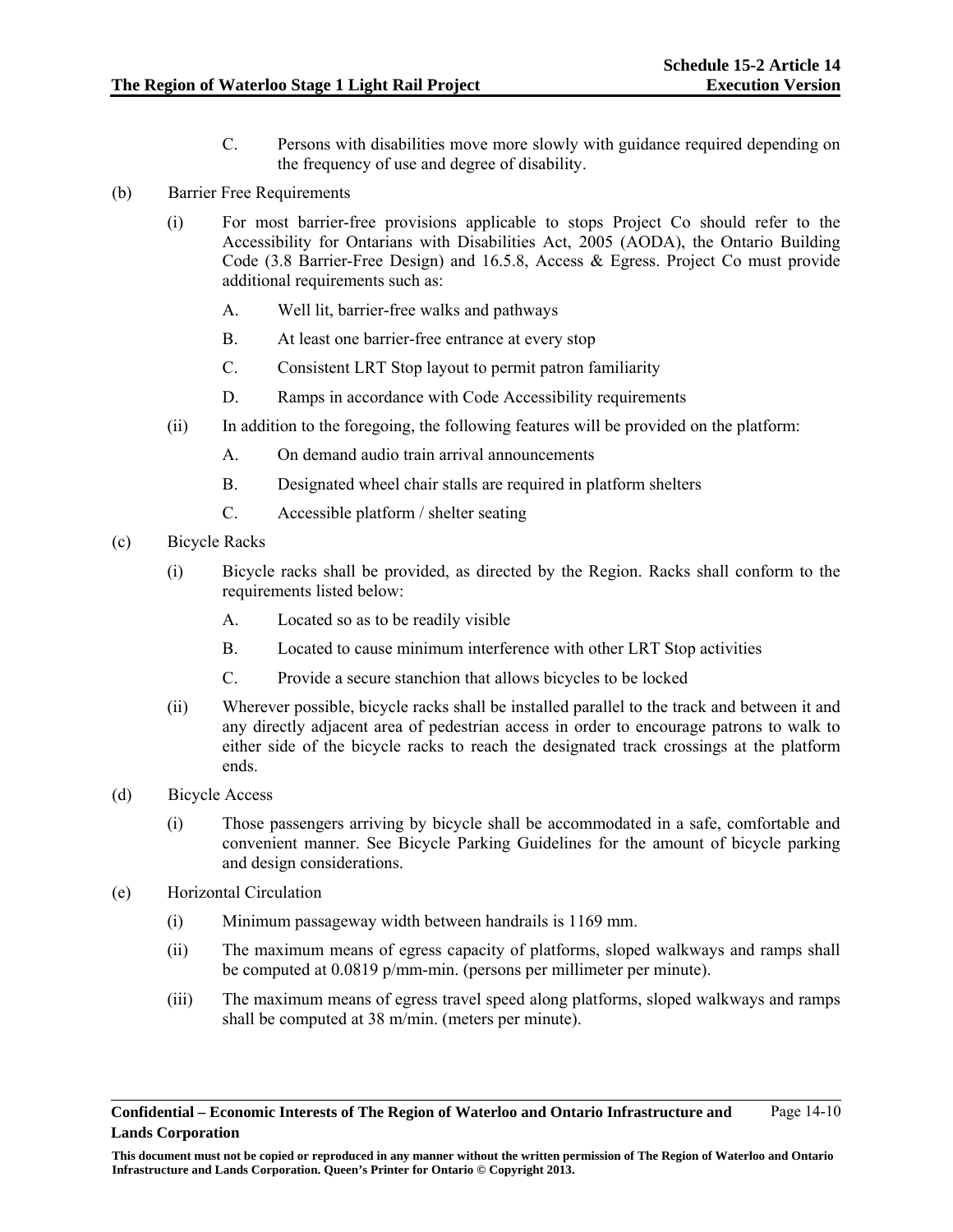- (f) Vertical Circulation
	- (i) Vertical circulation requirements vary based on LRT Stop type, access requirements and grades established as part of the overall site plan. Access to LRT Stops and ancillary facilities is required to be barrier-free through the use of both ramps and sloped walkways and stairs.
	- (ii) The location of ramps, sloped walkways (with slopes up to 5%) and stair entrances are a function of surface street geometry, land use requirements, ownership, access traffic needs and LRT Stop external and internal integration requirements.
	- (iii) All vertical circulation elements shall be designed in accordance with Accessibility requirements. Ramps shall be provided for any rider needing or wishing to use them at all changes of grade. Grades within the LRT Stop and pedestrian area of the park-and-ride lot should not exceed 5%. Ideal grades for the facility are 1.5 to 3%.
	- (iv) While constructed maximum grade requirements are established within the Accessibility guidelines, design grades shall be reduced to allow for construction tolerances.
	- (v) All stairs are required to meet minimum Code requirements for accessibility:
		- A. Tread depth shall be 280mm to 305mm. The sum of tread depth and riser height shall be 430mm to 457mm. Treads shall have rounded nosings and must be slip resistant utilizing finishes that provide the same degree of friction as a medium broom finish. Where elevation change is less than 330mm, a sloped walkway (with slope up to 5%) should be used.
		- B. Treads shall have a slip resistant strip of contrasting color 50mm wide, parallel to and not more than 25mm from the nose of each step. Proposed products used to meet this requirement shall be approved by the Region.
		- C. Minimum width between handrails shall be 1372 mm. Maximum width without an intermediate handrail is 2235 mm.
		- D. Maximum height between landings should be 3658 mm. Minimum landing depth shall be at least equal to effective stair width.
		- E. Continuous handrails shall be provided on each side, 920 mm high, measured vertically from tread nose and extending at that height 300 mm beyond the riser at the top of the stair and one tread length plus 300 mm at the bottom of the stair. Handrails may extend up to 100 mm into required stair width and should be 38 mm in diameter.
		- F. Capacity and travel speeds for stairs shall be computed as follows:
			- 1. Capacity: 0.0555p/mm-min.
			- 2. Travel speed: 15m/min.
		- G. Open risers are not permitted.

.

H. A 100 mm wide sweep or cleaning trough on both sides of interior stairways is considered to be a desirable feature for ease of cleaning.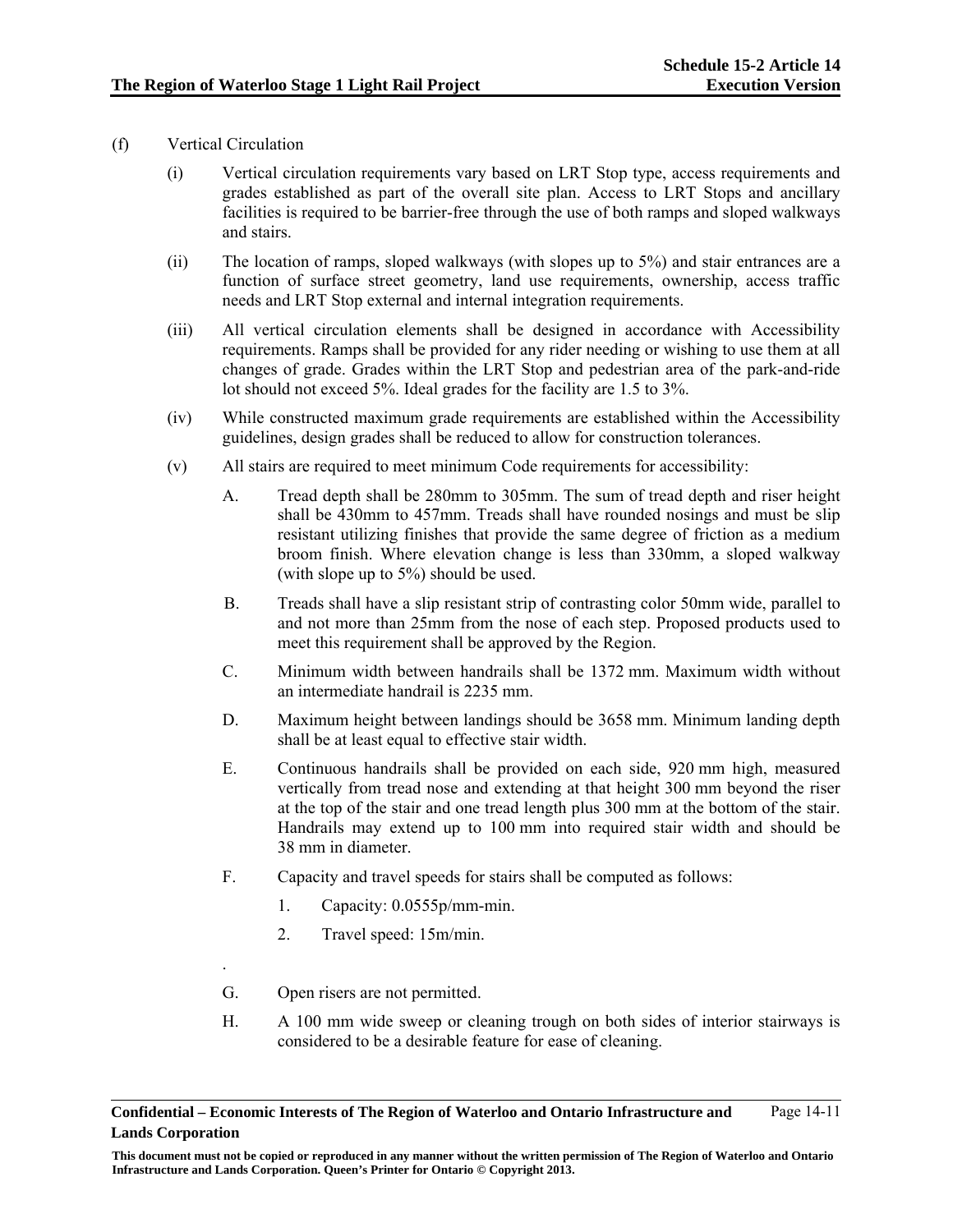- I. The design of exterior stairway landing levels should include a grated drainable catchment basin to trap grit, water and snow.
- (vi) Railings and guardrails should be 316 grade stainless steel.
	- A. Handrails shall be 38 mm in diameter.
	- B. Vertical railing supports are to be welded flush to preinstalled embedded anchor plates.
- (vii) Whenever not possible to provide a sloped walkway with gradient up to 1:20, ramps shall be provided to the platforms as required for topographic changes. Ramps: Any part of an accessible route with a slope greater than 1 in 20 (5%) shall be considered a ramp and shall comply with minimum Code requirements for accessibility.
	- A. The least possible slope shall be used for any ramp. The maximum slope shall be 1 in 14. The maximum rise for any run shall be 610mm.
	- B. To allow for construction tolerances, the maximum gradient design is 7%.
	- C. To allow for construction tolerances, the maximum cross slope shall not exceed  $1.5\%$ .
	- D. Minimum clear width of a ramp between handrails is 1524mm.
	- E. Ramps shall have level landings, 1524mm long for rest and safety at no more than 9144mm intervals and whenever turns are unavoidable. A 1524mm x 1524mm landing is desirable at the top of a ramp with 1829mm of straight clearance at the bottom.
	- F. Handrails shall be provided on both sides and shall be continuous.
	- G. Capacity and travel speeds for stairs shall be computed as follows:
		- 1. Capacity: 0.0819p/mm-min.
		- 2. Travel speed: 38m/min.
	- H. Ramp access is required at end of platform for public access.

### **14.8 Platforms & Shelters Design Requirements**

- (a) Design Objectives
	- (i) Design objectives are identified as a means to achieve the basic goals of LRT Stop design and site planning as follows:
		- A. Arrange platform zones such that they provide safety and convenience for patrons and employees.
		- B. Use materials and construction practices that minimize maintenance requirements.
		- C. Use materials and construction practices that minimize life cycle costs.
		- D. Standardize materials and construction practices.

**Confidential – Economic Interests of The Region of Waterloo and Ontario Infrastructure and Lands Corporation**  Page 14-12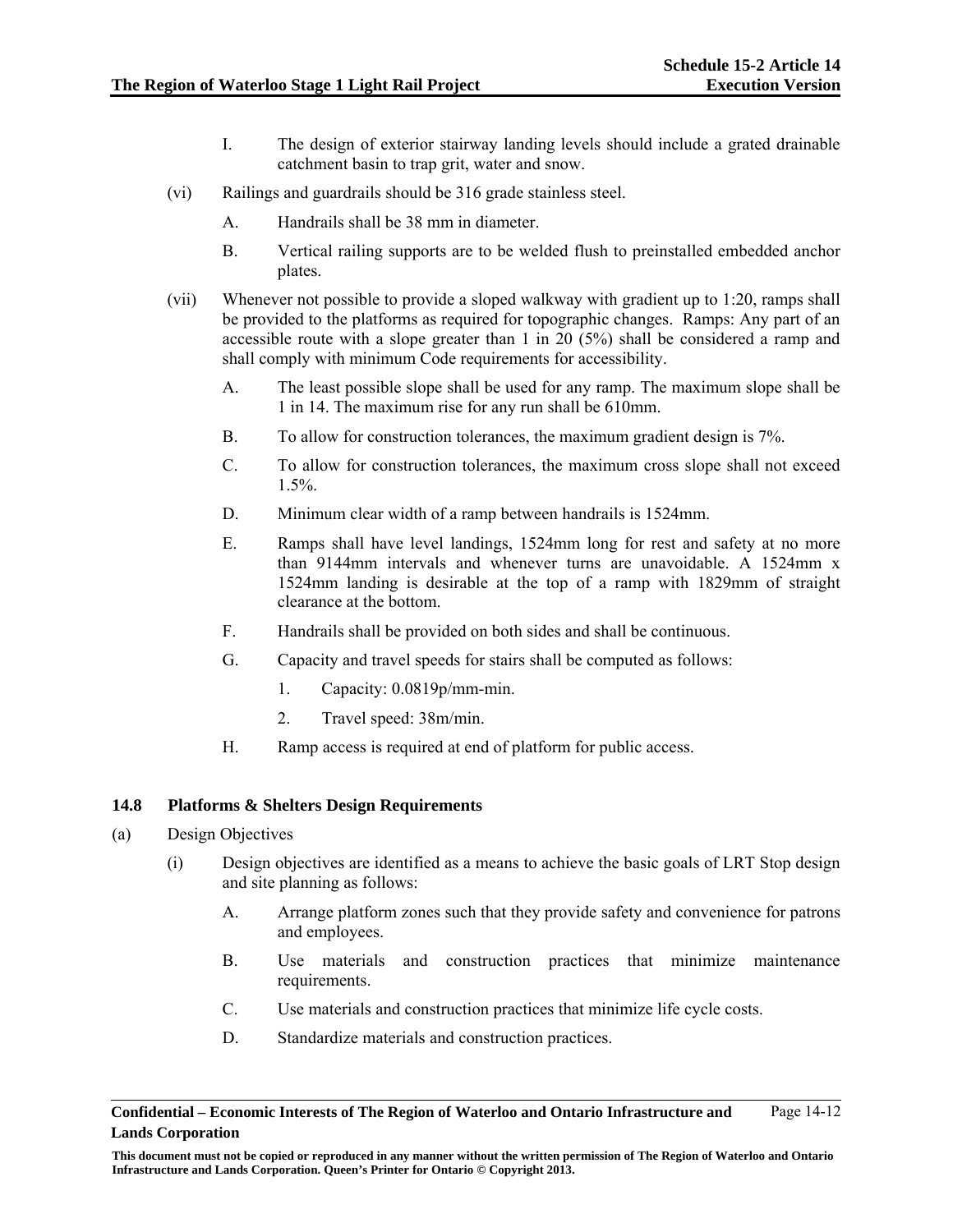- (ii) This section presents the guidelines for the main structural components of a LRT Stop, which is comprised of the platform, its roof, passenger shelters and the various ancillary spaces that are required to provide a functional LRT Stop.
- (iii) The platform is the key main component of a LRT Stop. Restrictions to the location of platforms are governed by the LRT Stop location.
- (iv) Platforms can contain a variety of elements such as passenger shelters, fare collection area and equipment, information signage and graphics, patron amenities etc.
- (b) The following Communications and other system equipment shall be provided for each LRT Stop platform:
	- (i) One Passenger Assistance Intercom, placed under a canopy or in the shelter, with two clearly marked buttons, Emergency and Customer Service, to be connected to an Intercom Management System located at the OMSF.
	- (ii) Closed Circuit Television Cameras (CCTV): one CCTV to be dedicated to the TVM area, and one dedicated to the Passenger Assistance Intercom area to record actions of the call once the intercom is activated. Additional CCTV cameras to provide visual coverage of the entire platform.
	- (iii) At least one centrally located Variable Message Signs (VMS) per platform used to display next train information and any other special messages issued by Central Control. Provisions for adding a second VMS to be made.
	- (iv) One Public Address (PA) system, allowing announcements to be made from the platform, via microphone, or to be made from the Control Centre. The speakers for the PA system can be integrated into the VMS display or be separate and strategically placed at the platform.
	- (v) At least two Ticket Vending Machine (TVM) for each LRT Stop (Two TVMs for a shared centre platform, and one TVM for each side platform).
	- (vi) At least two Platform Fare Transaction Processors (PFTP) per platform located at the platform entrances.
- (c) Platform Configuration
	- (i) Refer to Alignment Drawings for locations and platform type. Platform is that portion of the LRT Stop directly adjacent to the tracks where trains stop to load and unload passengers. There are two basic types of platform configuration:
		- A. centre platform with the platform located between each set of tracks, and
		- B. side platform, with the platforms located on the outside of each set of tracks
	- (ii) The platform size (excluding sloped walkways, ramps and stairs) is as follows:
		- A. Centre Platform: 4.5 metre wide x 65 metre long
		- B. Side Platform: 3.5 metre wide x 65 metre long.
		- C. Refer to LRT Stop Specific Functional Plans Appendix L.2 for a non-standards platform size.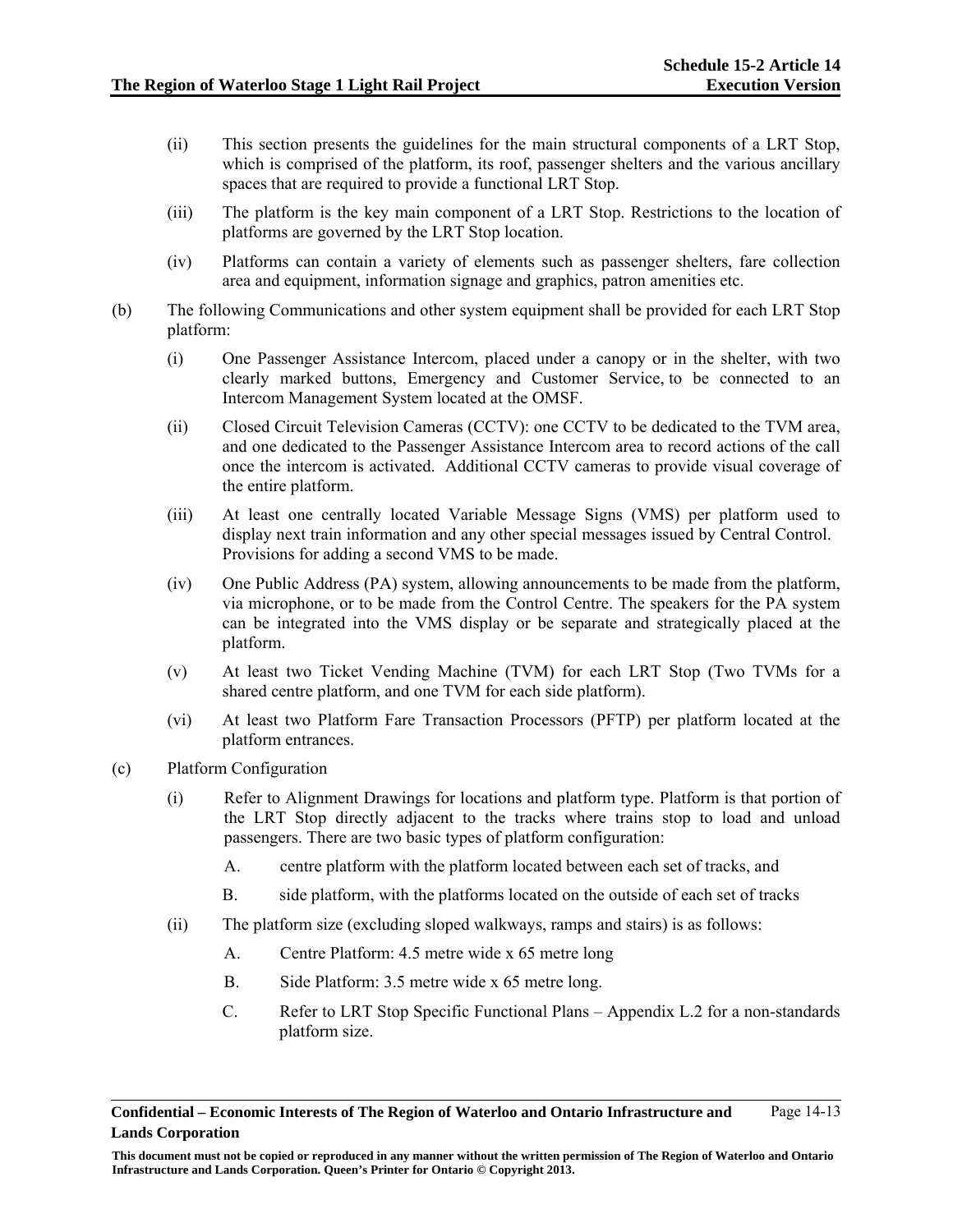- (iii) Platforms will be low-level centre platform type. All platforms shall be designed to conform with AODA including detectable warning strips on platform edges. Disabled persons will be able to board the LRV at indicated locations. Boarding locations to be indicated by a contrasting colour platform finish.
- (iv) The nominal horizontal gap between the platform edge and the edge of vehicle floor shall be 50 mm. The platform edge is located 1400 mm from track centre-line, with a tolerance of  $+$  12.7mm and  $-$  0.0mm.
- (v) The platform height at the edge of platform face shall be 329mm above the top-of-rail profile.
- (vi) The platform edge shall provide a 600mm detectable warning paver assembly, using approved truncated dome pavers, running the length of the platform edge.
- (vii) Avoid steep platforms. Cross slopes shall not exceed 1.5% with a minimum of 1% and the maximum longitudinal slope shall be less than 5%.
- (viii) Provide clear emergency exiting from platforms.
- (ix) Concentrate fixed objects such as furniture, signage, shelters etc. within a furniture zone while maintaining adequate distance between elements for circulation. Keep as much of the platform clear of fixed elements as possible.
- (x) When appropriate, use furnishings to protect patrons by placing elements between patron areas and transit or non-transit roadways.
- (xi) Exits shall provide safe exiting from trains and platforms under normal operational and emergency conditions. Platforms and exits shall allow passengers to completely clear the platform prior to the arrival of the next train.
- (xii) If secondary access or exit points are provided, they should be clearly visible, inviting and safe.
- (xiii) Barriers should be designed to discourage, not prevent, patrons from crossing the tracks and should not trap anyone between the barrier, LRV or vehicular traffic.
- (xiv) Clear and unobstructed pedestrian access across platforms should be provided wherever modal interchange occurs.
- (d) Side Platforms
	- (i) Side platforms with direct access at grade should function as an extension of the sidewalk zones, reinforcing the existing pattern of circulation and activity and the urban design framework.
	- (ii) Side platforms should include raising the adjacent sidewalks to allow an approach to the platform without stairs or ramps.
	- (iii) Side platforms located in the roadway shall have a glass screen running along the vehicular lane side of the platform to provide protection from slush and water and provide a physical barrier between platform patrons and moving vehicles.
- (e) Central Platforms
	- (i) Central platforms to have access off the pedestrian cross walks as indicated in Appendix L.2. Refer to Appendix L.1 and L.2 for exceptions.

**This document must not be copied or reproduced in any manner without the written permission of The Region of Waterloo and Ontario Infrastructure and Lands Corporation. Queen's Printer for Ontario © Copyright 2013.**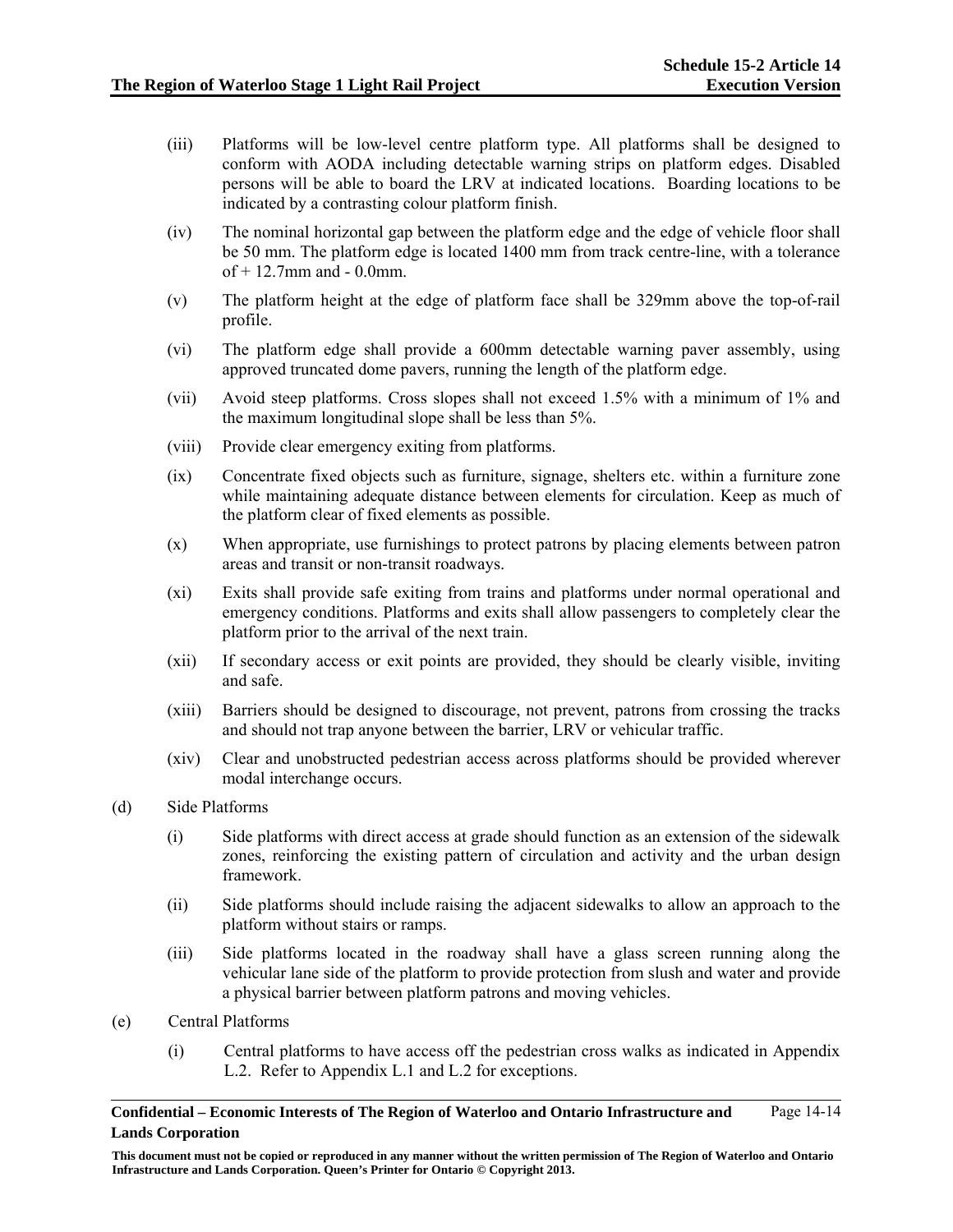- (f) Platform Width
	- (i) A tactile warning zone 600mm wide is to be provided at the platform edge.
	- (ii) A minimum 1500mm of clear space should be provided between the edge of the platform and obstructions such as equipment, railings and structural columns.
	- (iii) For centre loading configuration shelters, equipment and amenities are to be placed in the centre portion of the platform.
	- (iv) For side loading configurations shelters, equipment and amenities are to be placed adjacent to the back wall.
	- (v) There shall be a minimum of two travel lanes along the entire length of the platform between the platform edge and a wall, balustrade, railing, or other vertical elements.
- (g) Clearances from Platform
	- (i) Horizontal
		- A. The clearance distance from centre-line of track to the finished edge of platform is 1400 +/- 5 mm.
	- (ii) Vertical Clearances above Platform Surface
		- A. Any LRT Stop element that could be targeted for theft or vandalism (e.g., light fixtures, speakers, cameras, etc.) shall be located a minimum of 2200mm above traveled pathways. The potential to use benches, trash receptacles, etc., to access these elements should also be considered in locating these elements. In addition, horizontal elements (e.g., canopy framework, sign units, etc.) that could lend themselves to climbing shall also be located 2400 mm above the platform floor.
	- (iii) Vertical elements should be designed to deter climbing.
	- (iv) Cantilevered vertical elements shall provide clearance for service and snow clearing vehicles.
- (h) Catenary Clearance
	- (i) The minimum vertical clearance distance is governed by the overhead catenary clearance requirements.
	- (ii) Platform canopies and roofs must not extend over the tracks
	- (iii) Platform canopies, roofs, and any fixed obstruction must be designed with an offset of 1.75 m measured from the center line of track which includes a running clearance of 150 mm from the dynamic envelope of the LRT vehicle.
	- (iv) An allowance for construction tolerances for the Platform canopies, roofs, and any fixed obstruction or platform elements needs to be added to the 1.75 m distance from the centreline of track.
- (i) Platform Surface and Edge Treatment
	- (i) The surface of all platforms shall be non-skid and of durable, weather resistant materials. The tactile tile near the platform edge shall be yellow, high-strength concrete tiles or

**This document must not be copied or reproduced in any manner without the written permission of The Region of Waterloo and Ontario Infrastructure and Lands Corporation. Queen's Printer for Ontario © Copyright 2013.**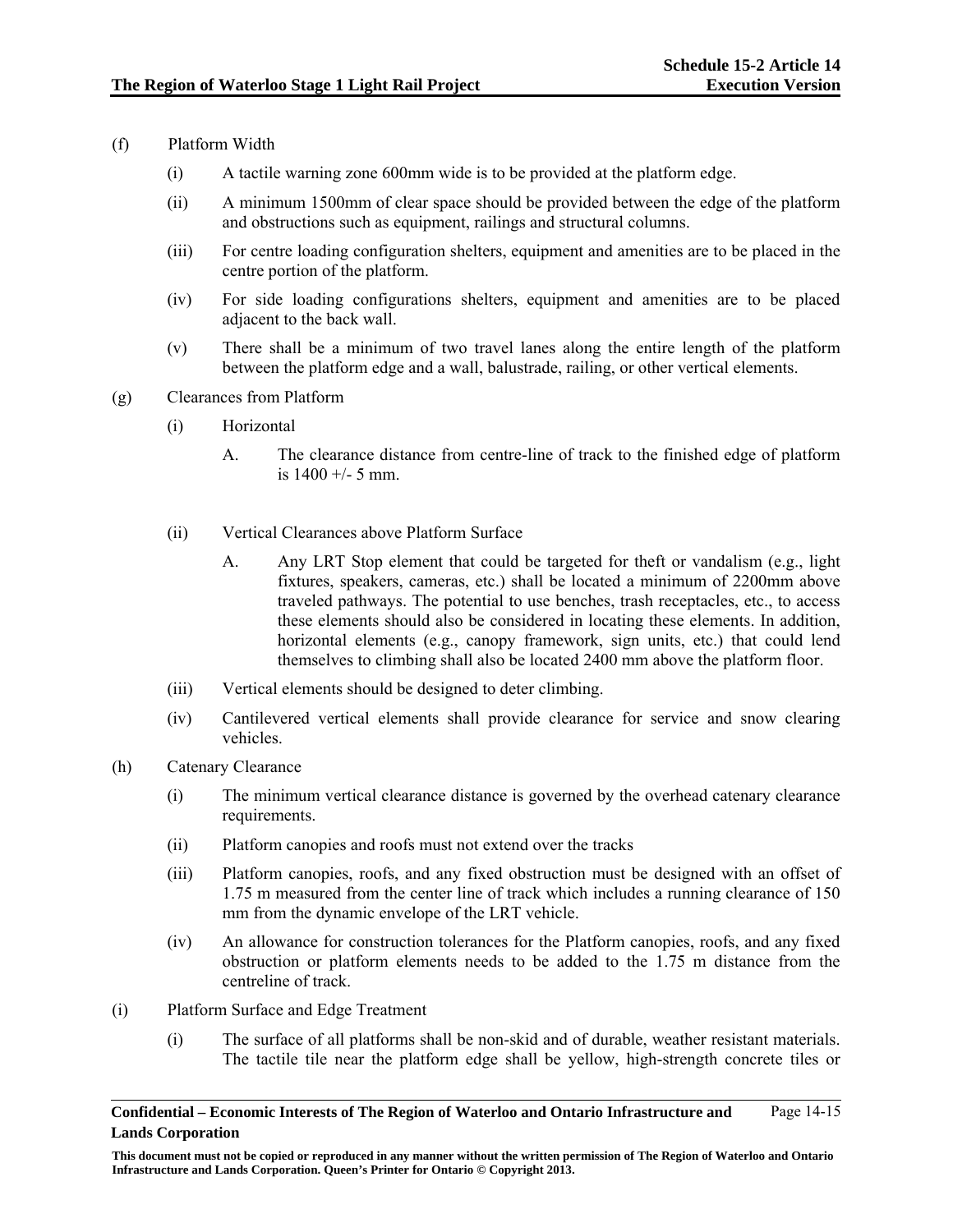suitable materials. This strip shall meet Accessibility requirements, currently 600mm wide from the car clearance envelope. The warning strip shall not impede the passage of a wheelchair but shall be sufficiently rough or different to be felt by sight-impaired patrons.

- (j) Platform Drainage
	- (i) The platform finish surface should be:
		- A. Crowned at the centre on central platforms, sloping at a minimum of 1.0% grade to the outer edges allowing water to run off onto the track-way.
		- B. For side platforms sloping at a minimum of 1.0% grade to the outer edges allowing water to run off onto the track-way.
- (k) Rail Vehicle Clearance and Description
	- (i) Confirm and coordinate Light Rail Vehicle clearances and dimensions with selected ION LRV.
- (l) Pedestrian Patterns
	- (i) The criteria listed in this section are minimum guidelines relevant to pedestrian circulation and they should not supplant the logic of a better functional solution, should it develop.
	- (ii) Three distinct groups must be considered in the design of pedestrian circulation:
		- A. Regular users move quickly with a minimum of guidance
		- B. Infrequent users move easily with great reliance on signs for guidance
		- C. Disabled users move slowly with the guidance required depending on the frequency of use and the degree of the disability
	- (iii) The following general principles shall be employed to accommodate these varying demands:
		- A. LRT Stops should be designed to directly and safely accommodate anticipated pedestrian movements. The direction of circulation elements shall be as obvious as possible to aid recognition.
		- B. Queuing space is desirable ahead of every barrier, and in front of ticket vending machine (TVM) installations.
		- C. No obstructions shall be permitted within the main pedestrian flow. This area shall be defined as an approximate 1500 mm clear strip along the track side of the platform (measured from the platform's edge).
		- D. Shelter areas shall have sufficient transparency to give adequate visual surveillance of these spaces for user safety and to discourage vandalism.
		- E. Pedestrian access from bus must be clear and as simple as possible with no visible barriers.
	- (iv) Special attention must be given to the overall platform finishes to minimize the risk of injury to the public and to avoid excessive maintenance. To meet this stipulation the following features are required:

**Confidential – Economic Interests of The Region of Waterloo and Ontario Infrastructure and Lands Corporation**  Page 14-16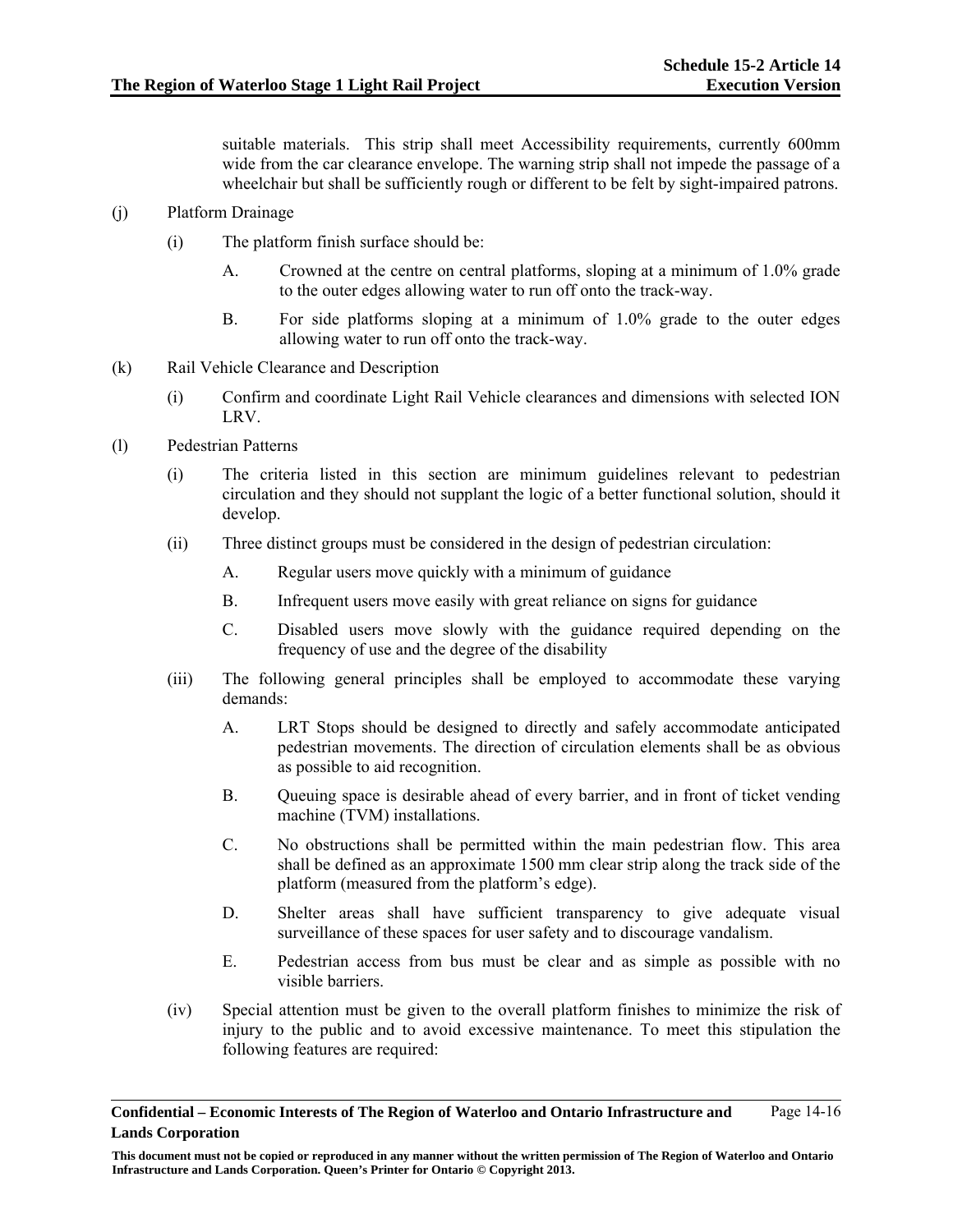- A. The finished floor must be specified to have a non-slip surface.
- B. Floor colour and texture must be different from the flooring in the areas approaching the platform.
- C. A tactile warning strip providing a minimum width of 600mm and comprised of truncated dome detectable warning surface is to be placed along the trackside edge of the platform.
- D. For additional visibility at the platform edge lighting fixtures should be installed at the underside of the roof structure casting continuous lighting on the platform edge, warning strip. The use of tube-type lighting is not permitted.
- E. Platforms may be of precast construction or cast in-place and sloped to provide natural drainage towards the track.
- F. Yellow strobe lights, controlled from a common switch located in the platform equipment shelter, shall be provided at each end of the LRT Stop to warn approaching trains of platform snow-clearing operations.
- (v) 300 mm wide continuous tactile wayfinding strip finished with contrasting paving and 2000 mm wide tactile area indicating LRT door locations shall be provided on all platforms.

### **14.9 Design Elements of Continuity and Variability**

- (a) Project Co. must create various elements of LRT Stop classified as either:
	- (i) Constant elements for all LRT Stops (elements of continuity)
	- (ii) Unique elements for each LRT Stop (elements of variability)
- (b) Constant elements shall be standardized throughout the LRT system in order to utilize a scale of economy, functional and operational consistency and maintenance as well as reflect system branding.
- (c) Unique elements shall be designed in order to provide an individual expression and identity to Special LRT Stops or to LRT Stops in certain area or City which have a different platform access, ridership or layout. . Refer to Appendix L.3 Conceptual LRT Stop Design Drawings and Exhibit 14.9-1 LRT Stop Elements.

| <b>LRT Stop Element</b>          | <b>System-wide Constant</b><br><b>Elements</b> | <b>Elements Unique to each LRT</b><br><b>Stop</b> |
|----------------------------------|------------------------------------------------|---------------------------------------------------|
| <b>Platform approach paving:</b> |                                                |                                                   |
| Material & finishes              |                                                | Х                                                 |
| Length                           |                                                | X                                                 |

### **Exhibit 14.9-1 LRT Stop Elements**

#### **Confidential – Economic Interests of The Region of Waterloo and Ontario Infrastructure and Lands Corporation**  Page 14-17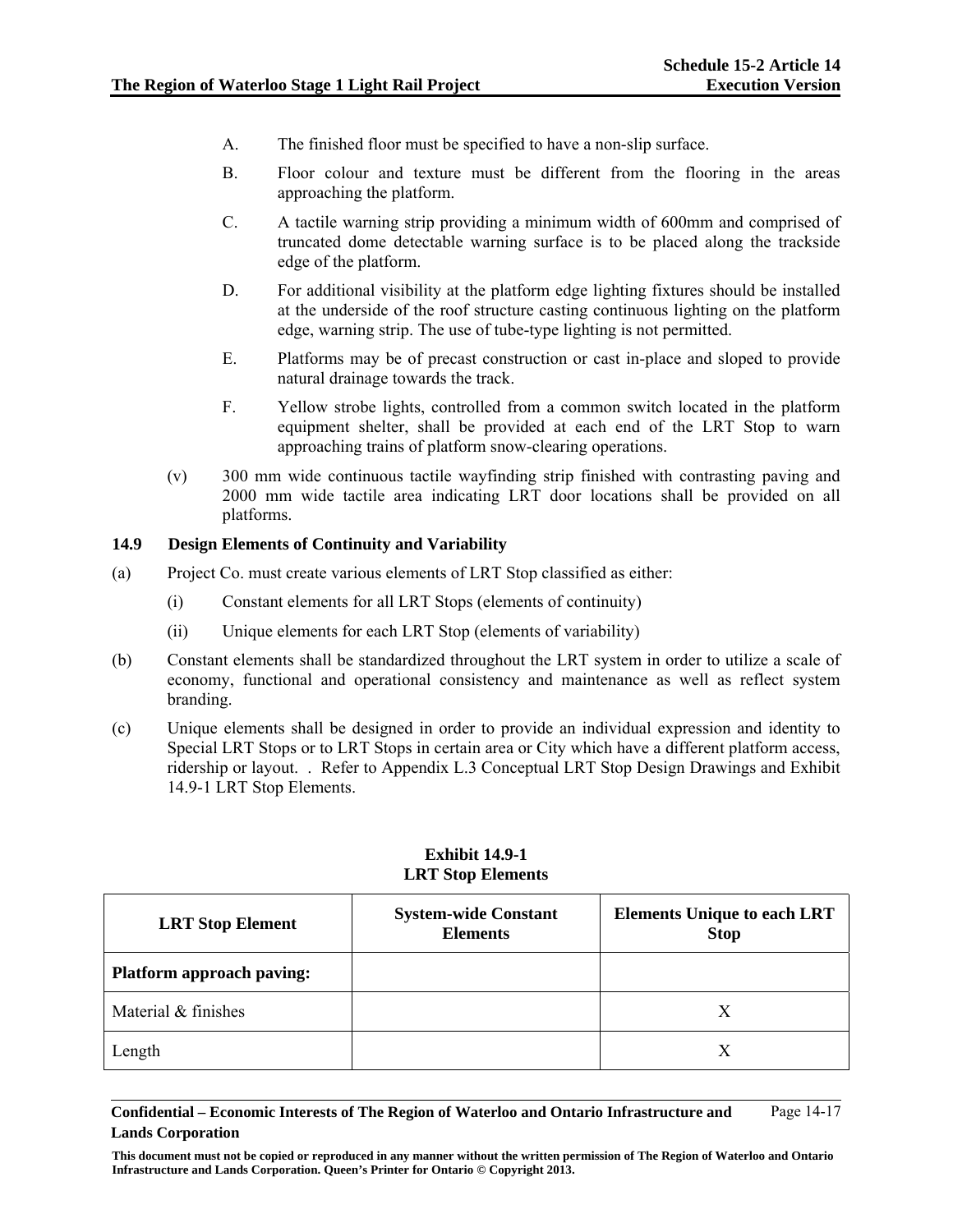| <b>LRT Stop Element</b>                                                      | <b>System-wide Constant</b><br><b>Elements</b> | <b>Elements Unique to each LRT</b><br><b>Stop</b> |
|------------------------------------------------------------------------------|------------------------------------------------|---------------------------------------------------|
| <b>System and equipment:</b>                                                 | X                                              |                                                   |
| <b>Ticket Vending Machines</b>                                               | X                                              |                                                   |
| <b>Ticket Validating Machines</b>                                            | X                                              |                                                   |
| Communication equipment                                                      | X                                              |                                                   |
| Emergency and Safety equipment                                               | X                                              |                                                   |
| Security equipment                                                           | X                                              |                                                   |
| <b>Information Devices:</b>                                                  |                                                |                                                   |
| System & identification signage                                              | X                                              |                                                   |
| System & vicinity maps                                                       | X                                              |                                                   |
| Platform edge                                                                | X                                              |                                                   |
| <b>Handrails</b><br>$\boldsymbol{\&}$<br>guardrails<br>(material & finishes) | X                                              |                                                   |
| <b>Leaning rails:</b>                                                        |                                                |                                                   |
| Material & finishes                                                          | X                                              |                                                   |
| Quantity, length and locations                                               |                                                | $X^*$                                             |
| Lighting:                                                                    |                                                |                                                   |
| Lighting within LRT Platform                                                 | X                                              |                                                   |
| Architectural Accent Light in<br>vicinity of LRT Platform                    |                                                | X                                                 |
| <b>LED</b> Lights                                                            | $\boldsymbol{\mathrm{X}}$                      |                                                   |
| Light<br>signalling<br><b>LRT</b><br>LED<br>vehicle proximity                | $\boldsymbol{\mathrm{X}}$                      |                                                   |

**Exhibit 14.9-1 LRT Stop Elements**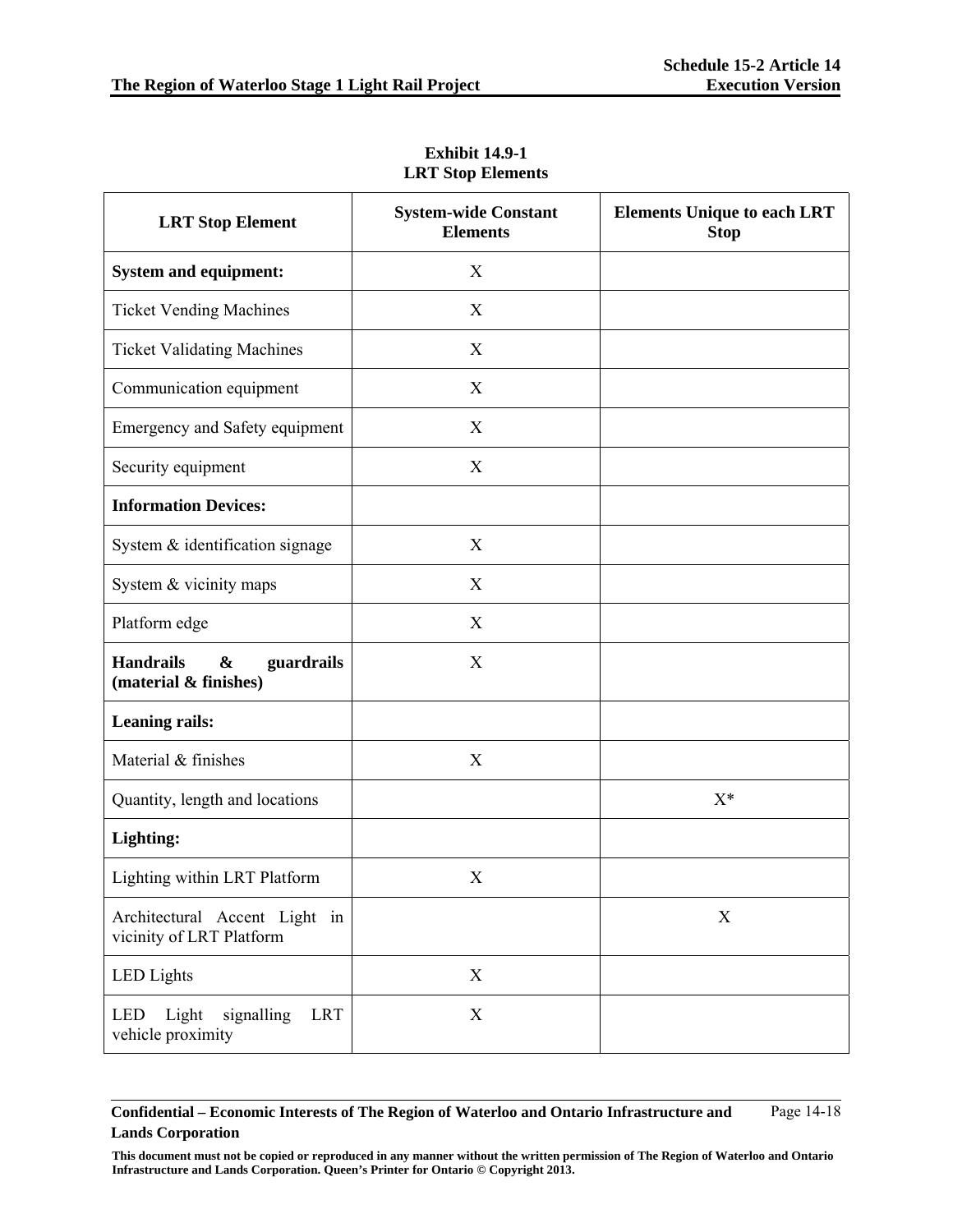| <b>LRT Stop Element</b>                                    | <b>System-wide Constant</b><br><b>Elements</b> | <b>Elements Unique to each LRT</b><br><b>Stop</b> |
|------------------------------------------------------------|------------------------------------------------|---------------------------------------------------|
| "Solid" shelter element:                                   |                                                |                                                   |
| Form & size                                                |                                                | X                                                 |
| Length & extent                                            |                                                | $X^*$                                             |
| <b>Structural Elements</b>                                 |                                                | X                                                 |
| Finishes (flooring, walls, ceiling,<br>materials)          |                                                | X                                                 |
| "Transparent" Glass shelter<br>element (screen and canopy) |                                                |                                                   |
| Form & size                                                | X                                              |                                                   |
| Length & extent                                            |                                                | $X^*$                                             |
| <b>Structural Elements</b>                                 | X                                              |                                                   |
| Finishes (flooring, walls, ceiling,<br>materials)          | X                                              |                                                   |
| Windscreens                                                |                                                |                                                   |
| Form                                                       | X                                              |                                                   |
| Material & finish                                          | X                                              |                                                   |
| Length & extent                                            |                                                | X                                                 |
| Height                                                     | X                                              |                                                   |
| <b>Trash Receptacles</b>                                   |                                                |                                                   |
| Materials & finishes                                       | $\mathbf X$                                    |                                                   |
| Quantity & placement                                       |                                                | $\boldsymbol{\mathrm{X}}$                         |
| <b>Bicycle racks</b>                                       |                                                |                                                   |

**Exhibit 14.9-1 LRT Stop Elements**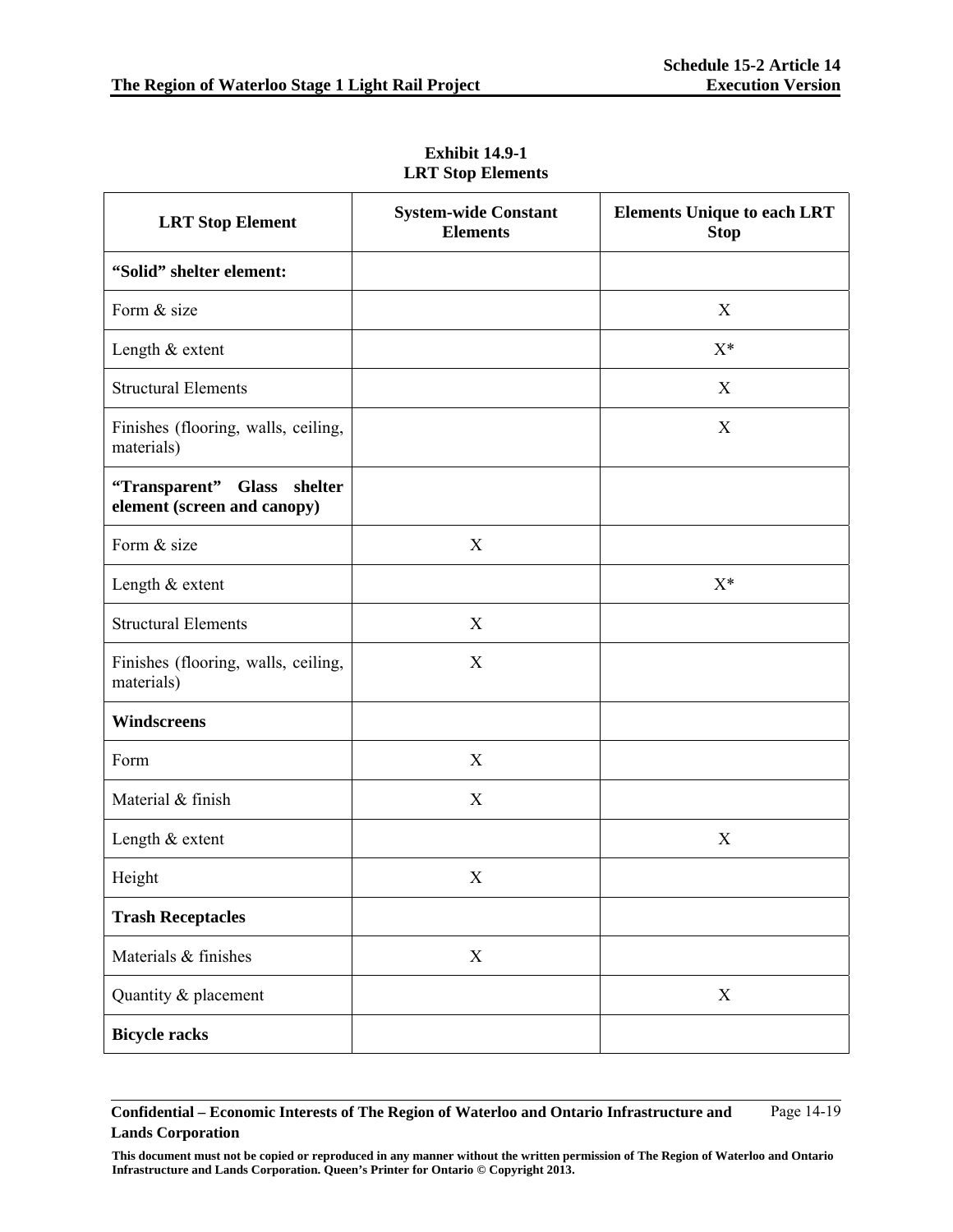| <b>LRT Stop Element</b> | <b>System-wide Constant</b><br><b>Elements</b> | <b>Elements Unique to each LRT</b><br><b>Stop</b> |
|-------------------------|------------------------------------------------|---------------------------------------------------|
| Materials & finishes    | X                                              |                                                   |
| Quantity & placement    |                                                | X                                                 |
| <b>Benches</b>          |                                                |                                                   |
| Materials & finishes    | X                                              |                                                   |
| Quantity & placement    |                                                | X                                                 |

**Exhibit 14.9-1 LRT Stop Elements** 

\*- function of ridership

# **14.10 Specific LRT Stop requirements (by location)**

The specific LRT Stops may be influenced by surrounding development, architectural vernacular, existing landscape or other design features that the Project Co. may utilize to refine the design concepts of the LRT Stops. To help establish a neighbourhood identity for each LRT Stop or block of LRT Stops, a level of design freedom is allowed on the following LRT Stop elements: canopy elements, public art, potential plaza areas, landscaping, and other related items. Project Co will be required to host consultations with the Region, and other relevant stakeholders as identified by the Region, on these elements and the overall final LRT Stop designs. Note that all communications with the public shall be directed by the Region and coordinated by Project Co with the Region.

The Region, in coordination with the Cities of Cambridge, Kitchener, and Waterloo, has also completed a Community Building Strategy for the Region's Central Transit Corridor (CTC). This strategy, which identifies key directions for building communities and moving people within, to, and from the CTC, should inform Project Co. designers with regards to the long term vision for the Region's development around rapid transit. Project Co. should refer to "The Region of Waterloo Central Transit Corridor Community Building Strategy" (available at www.centraltransitcorridor.ca) for a discussion on the corridor's existing urban context and long term objectives.

Individual Stop Design requirements and consideration include (but are not limited to):

- (a) "Special" LRT Stops:
	- (i) Conestoga Mall
		- A. Urban context considerations: Major destination. LRT stop adjacent to arterial road and Mall vehicular entrance, bus transit loop, parking lot and commercial uses. Stop is somewhat remote from Mall entrance.
		- B. Stop design requirements:
			- 1. Pedestrian and Visual connection to Mall entrance
			- 2. Integration with Bus Transit facility

**Confidential – Economic Interests of The Region of Waterloo and Ontario Infrastructure and Lands Corporation**  Page 14-20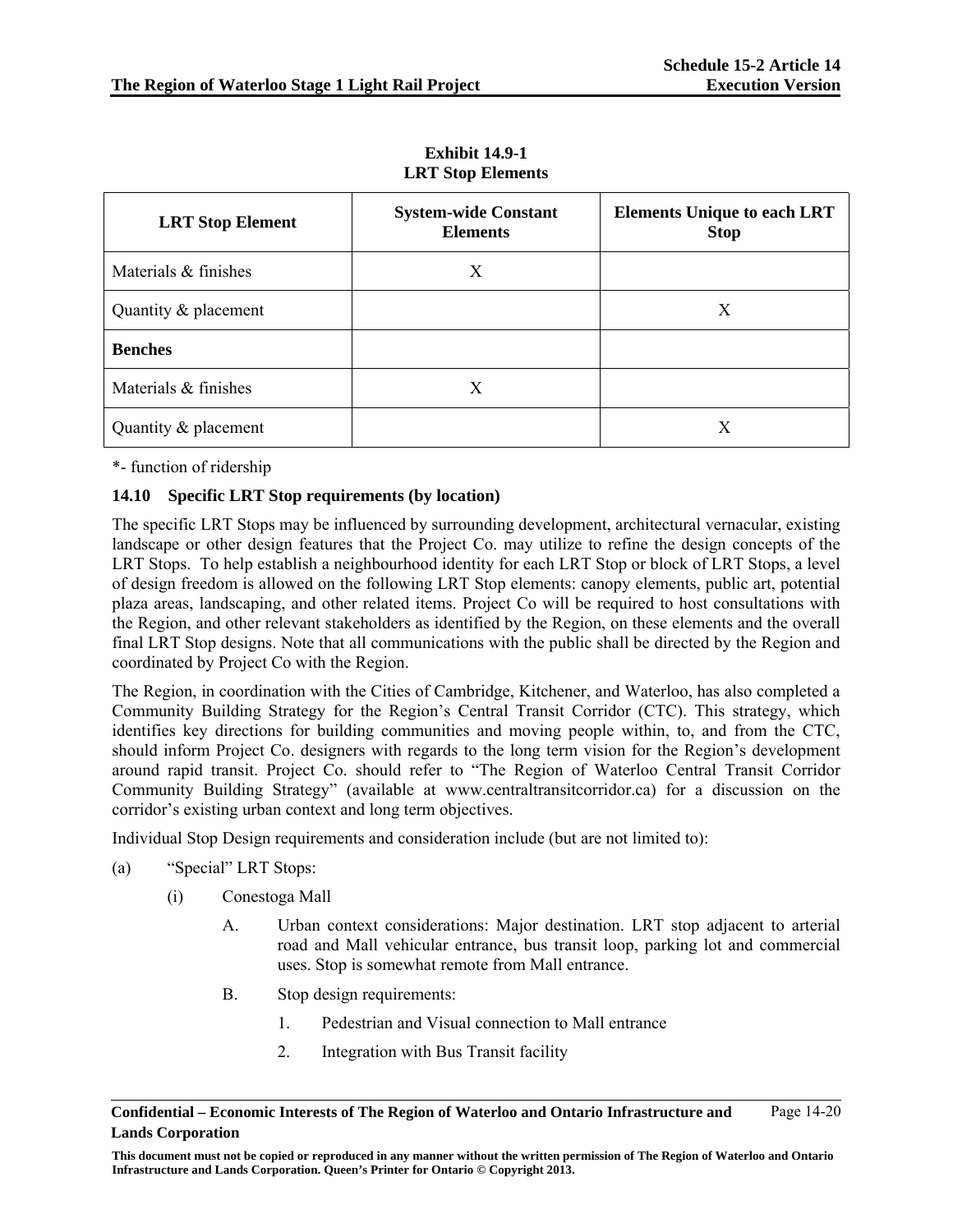- 3. Design Integration of Sub-station and LRT/Bus driver Facility
- 4. Pedestrian oriented plaza surrounding station and accommodating grade change to parking lot and Bus Facility
- (ii) Research and Technology Park
	- A. Urban context considerations: Currently suburban context but LRT stop adjacent in area of potential future development.
	- B. Stop design requirements:
		- 1. Consider future pedestrian connections to adjacent developments and future bus loop
		- 2. Provide connection to Laurel trail
		- 3. Consider grade change and access to north of station including site lines
- (iii) University of Waterloo
	- A. Urban context considerations: Major destination. LRT stop adjacent in area of potential future development of the Campus. Refer to Campus Master Plan.
	- B. Stop design requirements:
		- 1. Consider future pedestrian connections to adjacent developments and future bus transit way
		- 2. Integrate site access with Laurel way, bicycle parking and intersection configuration
		- 3. Consider grade change and access to north of station including steps and ramp access
		- 4. Consider pedestrian access from both sides of platform
		- 5. Re-configuare storm water management pond and existing pedestrian paths adjacent to Stop
- (iv) Waterloo Town Square
	- A. Urban context considerations: Urban. Stop located on historic centre of Waterloo.
	- B. Stop Design requirements:
		- 1. Integration with sidewalk and consideration of pedestrian flow around Stop required
		- 2. Consider pedestrian access and location of cross walks overall lighting of sidewalks to provide enhanced pedestrian environment
		- 3. This stop will require consultation with City of Waterloo regarding specific landscape features and Public Art.
- (v) Transit Hub
	- A. Urban context considerations: Major transfer location. Stop located adjacent to future multi-modal transit hub at key intersection. Challenging site condition due to grade separation of commuter rail and LRT and roadway.

**This document must not be copied or reproduced in any manner without the written permission of The Region of Waterloo and Ontario Infrastructure and Lands Corporation. Queen's Printer for Ontario © Copyright 2013.**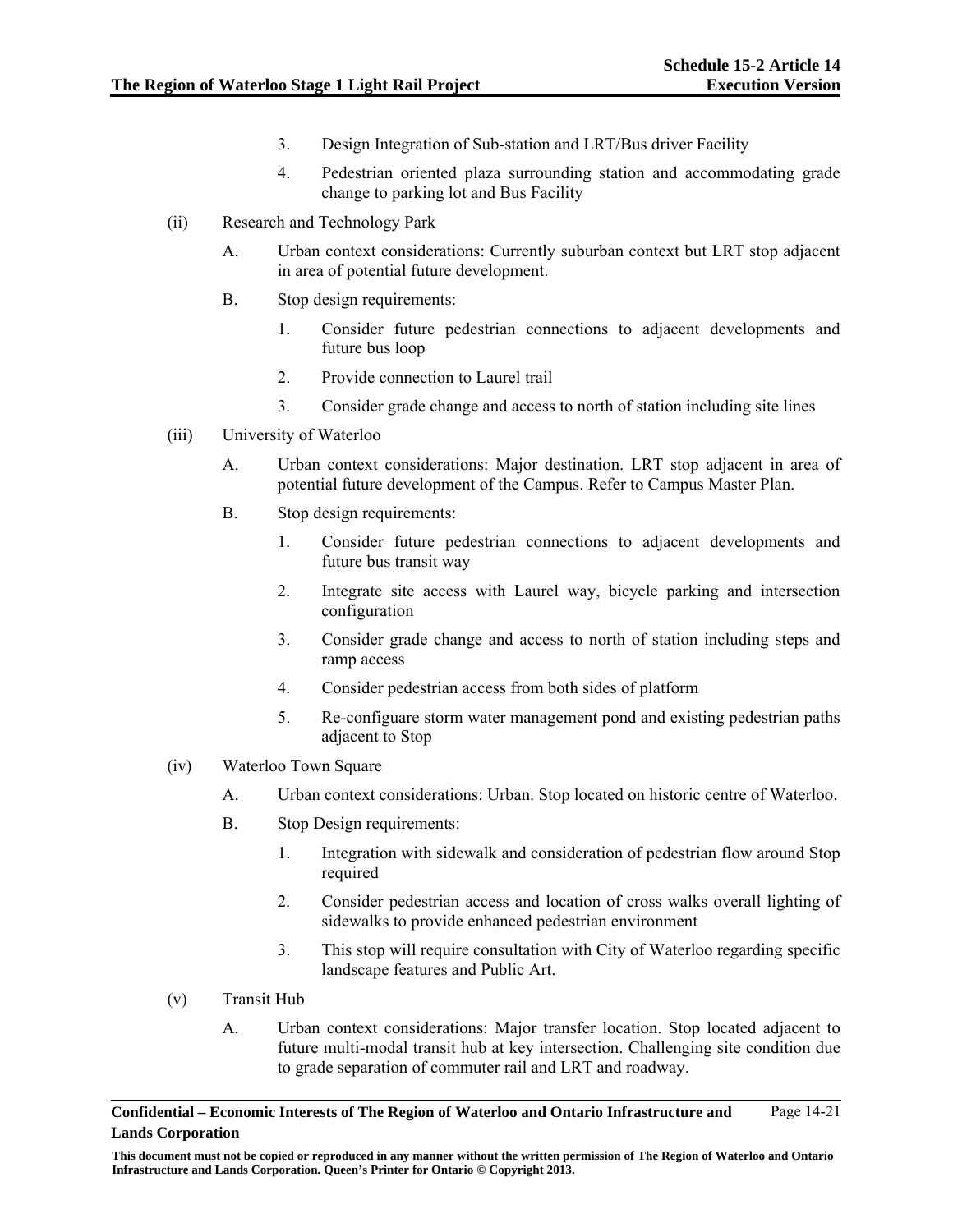- B. Stop Design requirements:
	- 1. Integration with sidewalk and consideration of pedestrian flow around Stop required.
	- 2. Consider future Transit Hub development including bus and commuter rail.
	- 3. Consider landscape features to provide an improved pedestrian environment
	- 4. Consider overall lighting of sidewalk below grade separation to provide enhanced pedestrian environment
- (vi) Fairview Park Mall
	- A. Urban context considerations: Major destination and transfer location. Stop located adjacent to large retail mall surrounding by parking lots, arterial road and mall vehicular entrance, bus transit loop, parking lot and commercial uses. Stop is remote from Mall entrance.
	- B. Stop Design requirements;
		- 1. Integrate with aBRT bus loop
		- 2. Consider pedestrian connections to Mall and improved crosswalks
		- 3. Consider grade change along bus road

# (b) Other LRT stops

- (i) Northfield Drive
	- A. Urban context considerations: Suburban location. Stop located adjacent to future commercial/office development. Challenging site conditions for pedestrians due to adjacent road, turning LRT alignment, CNR tracks and wide arterial road.
	- B. Stop Design requirements:
		- 1. Integration with sidewalk/crosswalk and consideration of pedestrian flow around Stop required
		- 2. Consider landscape features to provide an improved pedestrian environment
		- 3. Consider location of cross walks overall lighting of sidewalks to provide enhanced pedestrian environment
		- 4. Consider new development adjacent to Stop
- (ii) Seagram Drive
	- A. Urban context considerations: Suburban location near campus. Stop located adjacent to future development. Major pedestrian access to Waterloo Park and Wilfred Laurier University.
	- B. Stop Design requirements:
		- 1. Integration with sidewalk and consideration of pedestrian flow around Stop required

**Confidential – Economic Interests of The Region of Waterloo and Ontario Infrastructure and Lands Corporation**  Page 14-22

**This document must not be copied or reproduced in any manner without the written permission of The Region of Waterloo and Ontario Infrastructure and Lands Corporation. Queen's Printer for Ontario © Copyright 2013.**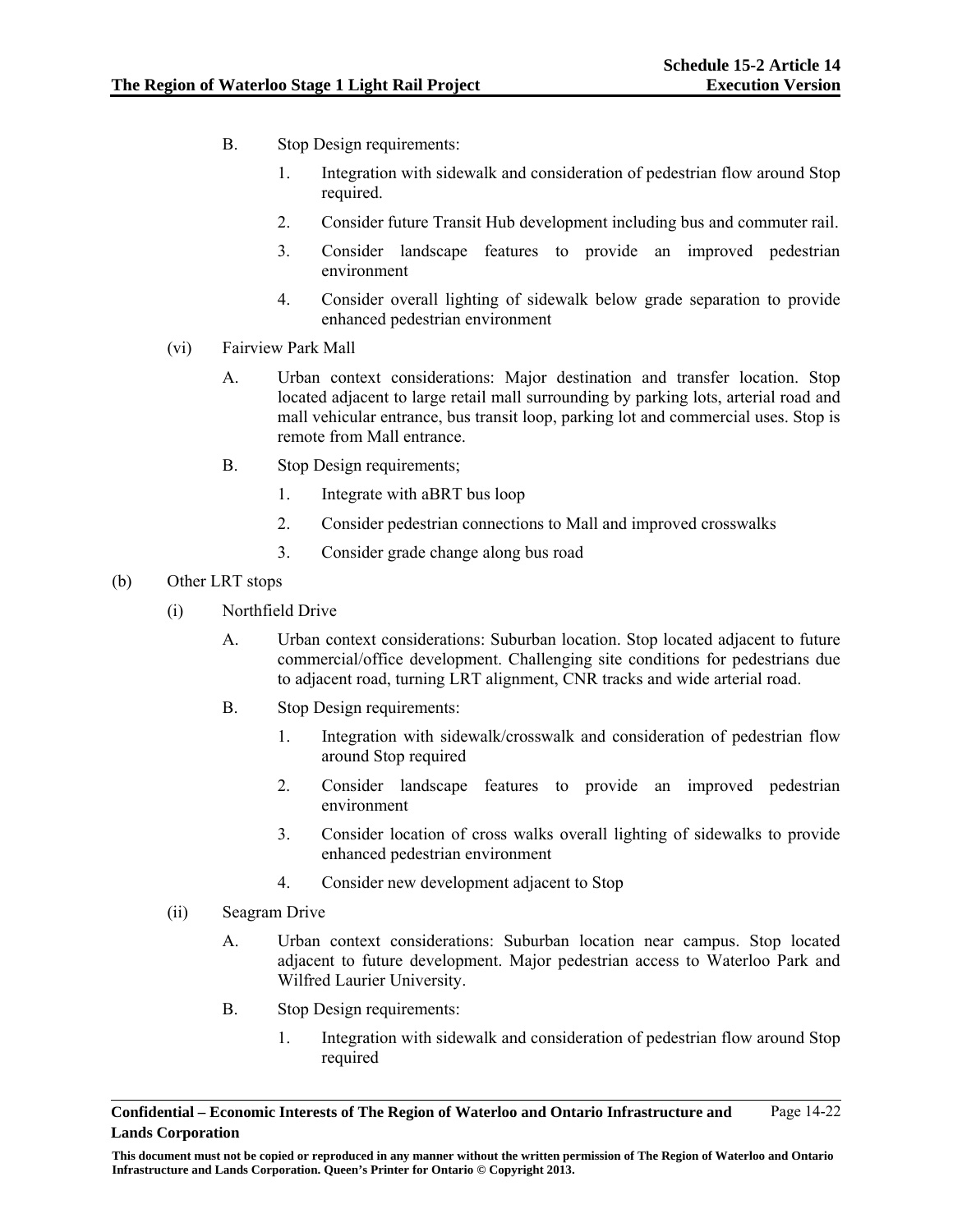- 2. Consider pedestrian access and location of cross walks overall lighting of sidewalks to provide enhanced pedestrian environment
- (iii) Willis Way
	- A. Urban context considerations: Key Urban location and destination. Stop located adjacent to key public plaza.
	- B. Stop Design requirements:
		- 1. Integrate Stop with access to existing plaza and adjacent streetscape
		- 2. This stop will require consultation with City of Waterloo regarding specific design features and Public Art
		- 3. Consider significant pedestrian flow onto the plaza and impact of events
		- 4. Consider landscape feature, decorative fencing and paving pattern to direct pedestrian flow over LRT rail and CNR rail.
		- 5. Provide enhanced landscape along alignment and station
		- 6. Provide a station that has minimal visual impact or physical barrier to town plaza
- (iv) Allen Street
	- A. Urban context considerations: Urban environment. Stop located near centre of Waterloo in urbanized area.
- (v) Grand River Hospital
	- A. Urban context considerations: Urban. Stop located at entrance to Grand River Hospital.
	- B. Stop Design requirements:
		- 1. Integration with sidewalks, crosswalks and consideration of pedestrian flow around Stop required due to roadways.
		- 2. Provide additional wind screening/guards to prevent splashing onto platform from roadway.
		- 3. Consider enhanced patron amenities such as additional benches
- (vi) Young Street
	- A. Urban context considerations: Developing urban environment. Civic centre, heart of downtown Kitchener.
	- B. Stop Design requirements:
		- 1. Integration with sidewalks, crosswalks and consideration of pedestrian flow around Stop required.
- (vii) Gaukel Street
	- A. Urban context considerations: Urban environment. Civic centre, downtown Kitchener.

**This document must not be copied or reproduced in any manner without the written permission of The Region of Waterloo and Ontario Infrastructure and Lands Corporation. Queen's Printer for Ontario © Copyright 2013.**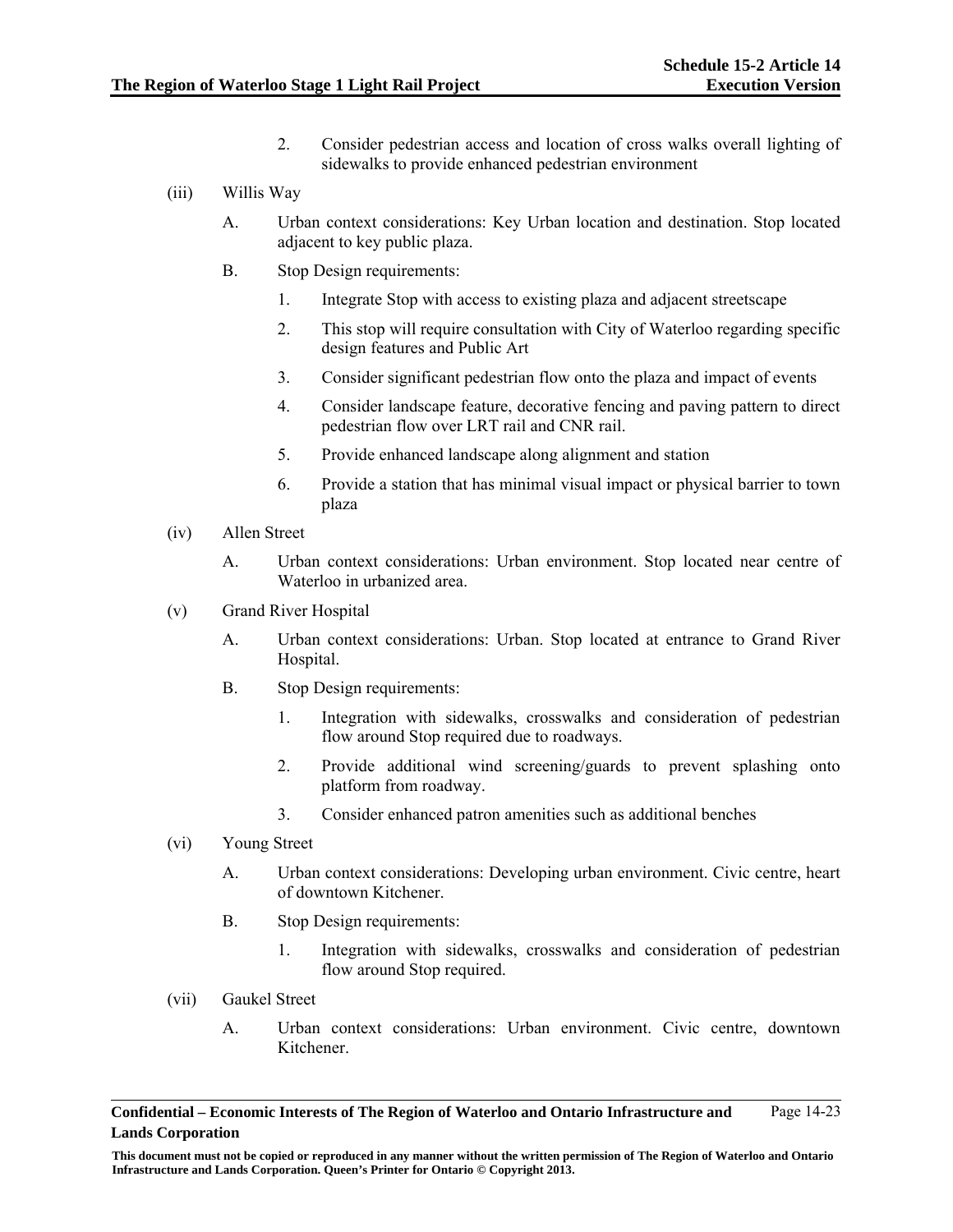- B. Stop Design requirements:
	- 1. Integration with sidewalks, crosswalks and consideration of pedestrian flow to Stop required.
- (viii) Frederick Street
	- A. Urban context considerations: Urban environment. Civic centre, downtown Kitchener.
	- B. Stop Design requirements:

Integration with sidewalks, crosswalks and consideration of pedestrian flow to Stop required.

# (ix) Benton Street

- A. Urban context considerations: Urban environment. Next to downtown Kitchener.
- B. Stop Design requirements:
	- 1. Integration with sidewalks, crosswalks and consideration of pedestrian flow to Stop required.
- (x) Cedar Street
	- A. Urban context considerations: Future urban environment. Edge ("South") of downtown Kitchener. Close to Kitchener Market and emerging multi-cultural area with significant residential development anticipated.
	- B. Stop Design requirements:
		- 1. Integration with sidewalks, crosswalks and consideration of pedestrian flow to Stop required.

### (xi) Borden Avenue

- A. Urban context considerations: Future semi-urban environment. Edge ("South") of downtown Kitchener. Transitioning light industrial area near established older residential area.
- B. Stop Design requirements:
	- 1. Integration with sidewalks, crosswalks and consideration of pedestrian flow to Stop required.
- (xii) Mill Street
	- A. Urban context considerations: sub-urban environment. Older residential area, with nearby light industrial uses in transition. Stop is remote from main sidewalks and road way.
	- B. Stop Design requirements:
		- 1. Integration with sidewalks, crosswalks and consideration of pedestrian flow to Stop required.
		- 2. Consider pedestrian access and location of cross walks with overall lighting of sidewalks to provide enhanced pedestrian environment

**Confidential – Economic Interests of The Region of Waterloo and Ontario Infrastructure and Lands Corporation**  Page 14-24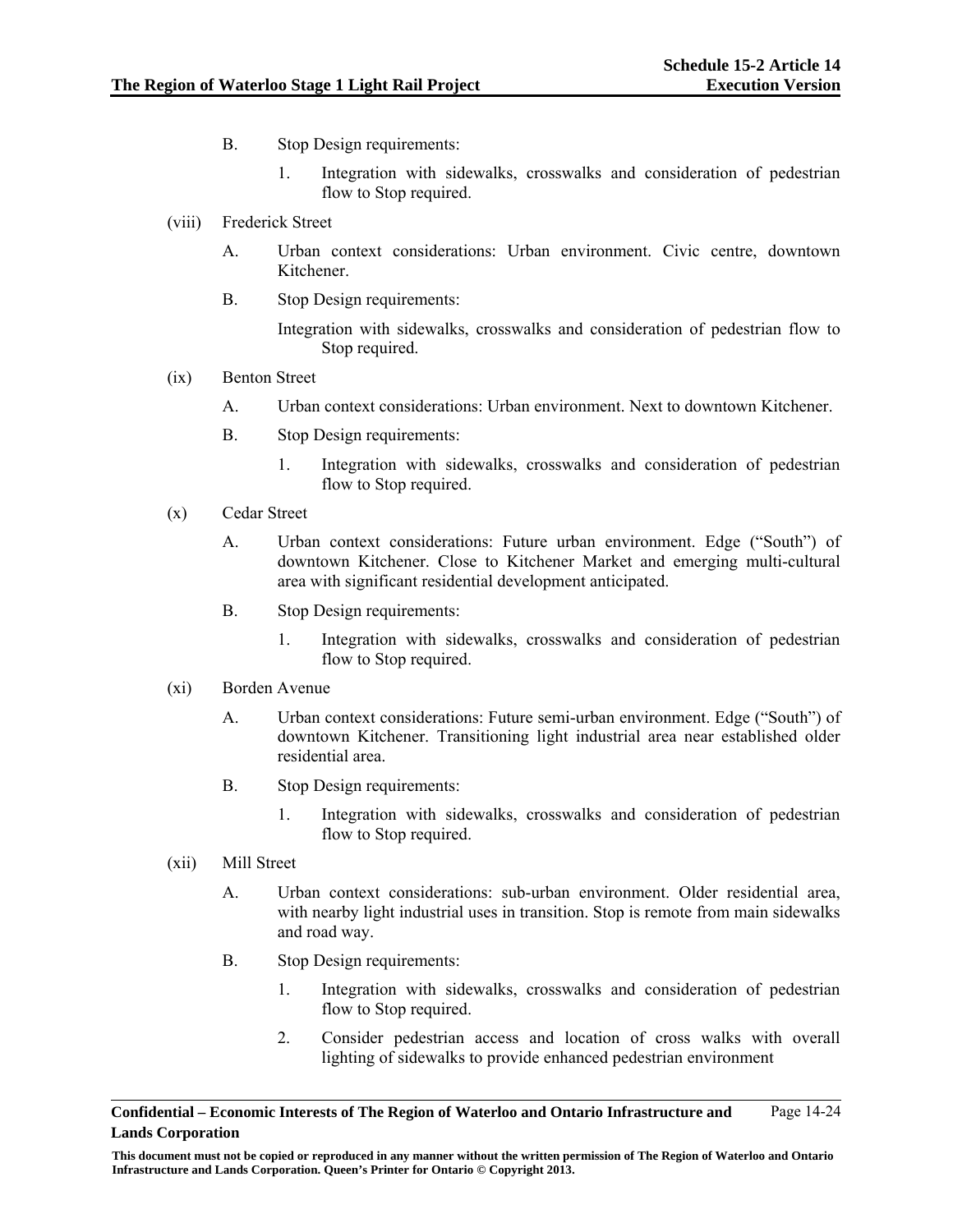- 3. Consider site lines and CEPTED due to location of Stop.
- (xiii) Block Line Road
	- A. Urban context considerations: sub-urban environment. Older residential area with new development on adjacent site contemplated. Significant grade change over site. New road and bridge connection under construction perpendicular to site. Potential transfer location.
	- B. Stop Design requirements:
		- 1. Integration with sidewalks, crosswalks and consideration of pedestrian flow to Stop required.
		- 2. Consideration of grade change and impacts on site development. Development site has significant topographical challenges.

### **14.11 Security Considerations**

- (a) General
	- (i) Create shelters that provide weather protection, but allow easy surveillance.
	- (ii) Avoid square columns or columns wider than 400mm to minimize potential hiding places.
	- (iii) Create shelters with predominantly glass roofs, which make shelters appear as "lanterns" at night and do not cast long shadows. Provide a minimum eave height of 2400mm to allow easy viewing into the shelter.
	- (iv) Use graffiti resistant, easily replaceable and cost-effective materials and coatings.
	- (v) LRT Stops shelter structures should have sufficient transparency to provide visibility to platform from adjacent streets for adequate visual surveillance of the LRT Stop area to enhance patron safety and discourage vandalism.
	- (vi) The patron should have the ability to:
		- A. See and be aware of the surrounding environment through unobstructed sightlines, adequate lighting and the avoidance or minimization of confined or hidden areas;
		- B. Scan a space visually before entering it;
		- C. Be seen by others, so that the feeling of isolation is reduced;
		- D. Communicate, find help or escape when in danger, through improved signage and facility designs.
	- (vii) Security features such as hands-free intercom and CCTV surveillance cameras will be an inherent feature of the LRT Stop design.
	- (viii) Recesses and alcoves which cannot be seen from the main space, as well as obstructions on the platforms which are at eye-level, should be avoided.
- (b) Miscellaneous
	- (i) Provide maximum visibility into and out of all transit facilities from as many sides as possible.

**This document must not be copied or reproduced in any manner without the written permission of The Region of Waterloo and Ontario Infrastructure and Lands Corporation. Queen's Printer for Ontario © Copyright 2013.**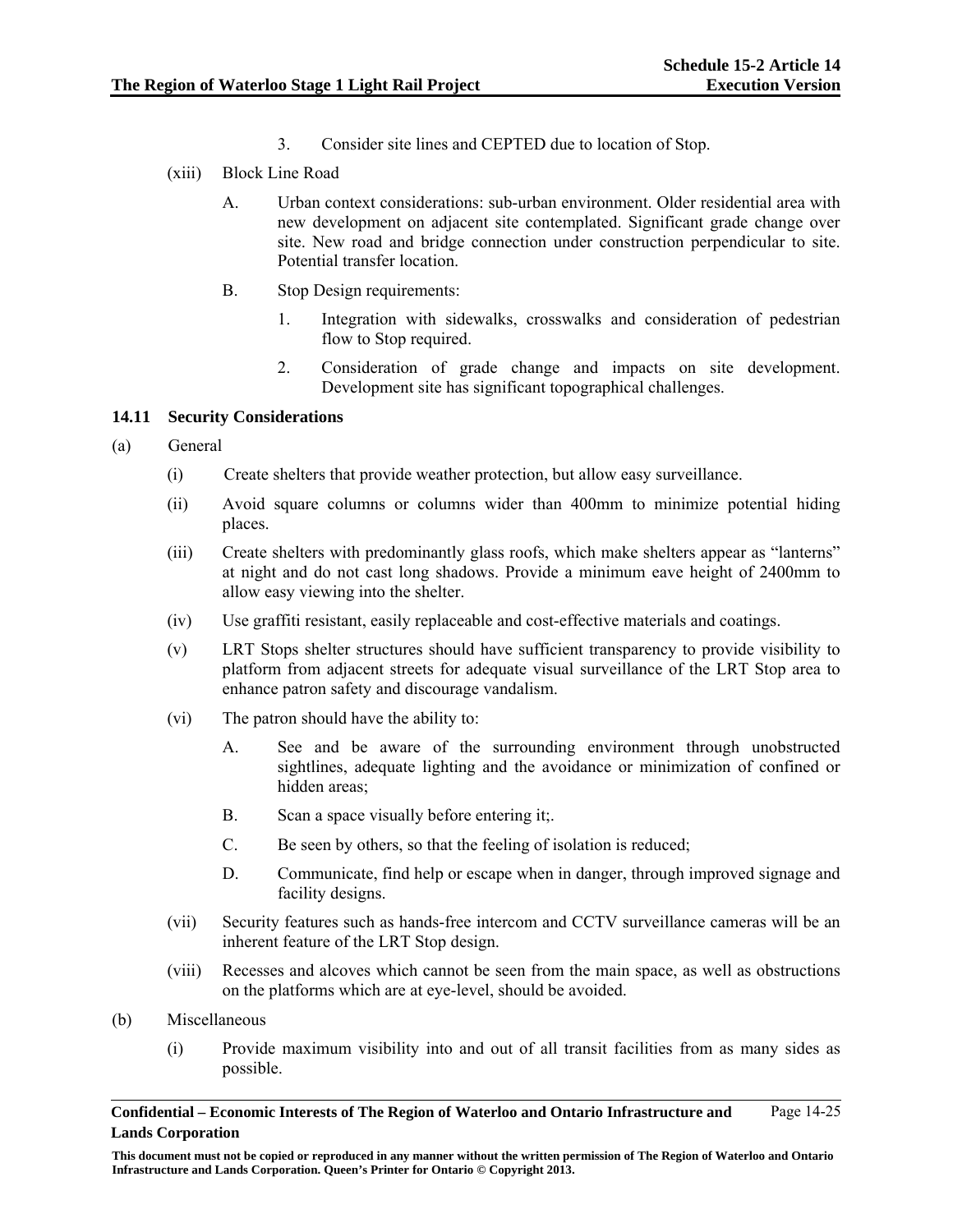- (ii) Illuminate LRT Stops and major facilities at night with as much indirect lighting as possible.
- (iii) Design major facilities as distinctive landmarks.
- (iv) Terminal LRT Stops should be designed with the facilities for LRT drivers.
- (v) Use glass instead of plexiglass as the latter yellows and scratches and gives an impression of lack of maintenance.

### **14.12 Structural**

(a) General

This chapter establishes the basic structural engineering criteria to be used in the design of Light Rail Transit (LRT) stops. The criteria were based on the requirements for passenger comfort and safety, stability and accepted engineering practice.

- (i) Scope
	- A. This chapter presents the criteria for Waterloo LRT stops.
	- B. This section establishes the basic structural criteria to be used for the design of LRT stop structures. Criteria of the structural design of transit stops is in accordance with the following:

| Type of<br>Structure | Loads                                                                 | Design Codes                                                                    |  |  |  |  |  |  |  |  |
|----------------------|-----------------------------------------------------------------------|---------------------------------------------------------------------------------|--|--|--|--|--|--|--|--|
| <b>LRT</b> Stops     | Load.<br>and<br>factors: OBC                                          | Combination   CAN/CSA-A23.3<br>$CAN/CSA-S16.1$<br>CAN/CSA-O86<br>CAN/CSA-S304.1 |  |  |  |  |  |  |  |  |
|                      | Load factors are to be as<br>found in the above Criteria<br>and Codes | Resistance Factors are to be as<br>found in the above Criteria and<br>Codes     |  |  |  |  |  |  |  |  |

- (ii) Codes and Standards
	- A. Structural design of all LRT Stops shall be in accordance with the Ontario Building Code supplemented by criteria in this Performance Output Specification.

Other Applicable Codes and Standards

- B. Other Codes and Standards which may be applicable for particular aspects of the design include:
	- 1. CAN/CSA-A23.1/A23.2-09 Concrete Materials and Methods of Concrete Construction/Methods of Test for Concrete
	- 2. CAN/CSA-A23.3-04 Design of Concrete Structures

**Confidential – Economic Interests of The Region of Waterloo and Ontario Infrastructure and Lands Corporation**  Page 14-26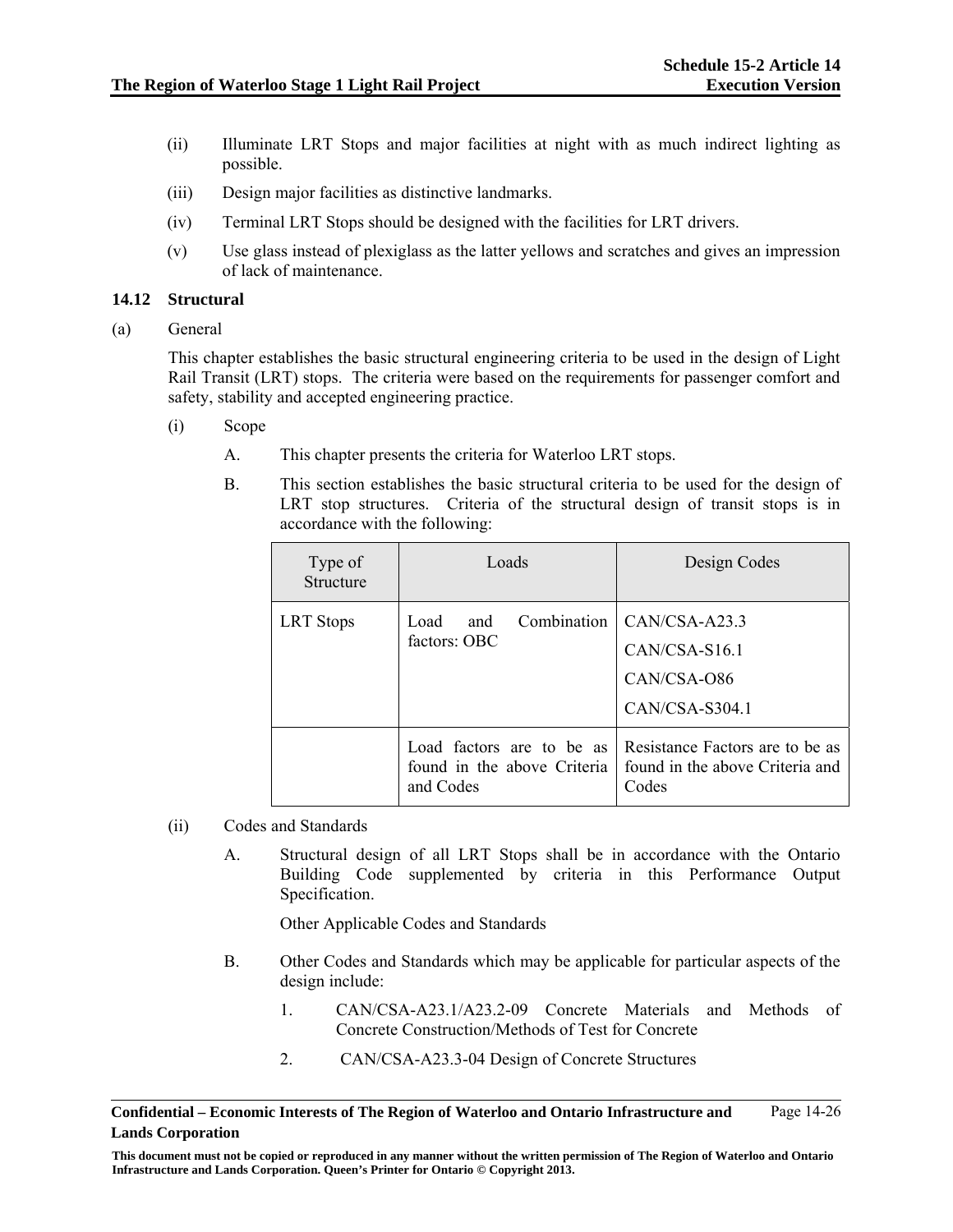- 3. CAN/CSA-O86-01 Consolidation (R2006) Engineering Design in Wood (temporary works only)
- 4. CAN/CSA-S16-01 Consolidation (R2007) Limit States Design of Steel **Structures**
- 5. CAN/CSA-S304.1-04 Design of Masonry Structures
- 6. National Building Code of Canada 2010
- 7. User's Guide NBC 2010: Structural Commentaries (Part 4)
- 8. Latest Code, Standards revision and Code Amendments to be used.
- (iii) Fire Protection of Structures
	- A. LRT Stop structures shall be protected in accordance with Part 3 "Fire Protection, Occupant Safety and Accessibility" of the Ontario Building Code and Schedule 15-3 Article 2.
	- B. All material other than concrete, masonry, tile, metals, and similar materials shall have certified classification of non-combustible as defined by ASTM E136, "Determining Non-Combustibility of Elementary Materials." Flameproofing of material is not acceptable. In cases where no suitable material conforms to these requirements, very minor quantities of an accessory material may be permitted if prior approval in writing is obtained from The Region.
- (b) Design Method
	- (i) Limit States Design Method to be used in design of all structures under the scope of Transit Expansion Projects.
- (c) Loads
	- (i) Dead Loads (D)
		- A. The dead load shall consist of the weight of the basic structure and the weight of secondary elements permanently supported by the structure.
		- B. Dead load shall include miscellaneous loads of any system or facility that shall apply a permanent load on the structures.
		- C. The dead load shall include the weight of utilities or other permanent loads that are planned for future installation.
		- D. To assure that dead load calculations are consistent throughout the project activities, the following unit loads shall be used for various materials, when encountered:
			- 1. Concrete, plain or reinforced 24 kN/m<sup>3</sup>
			- 2. Steel, or cast steel 78.5 kN/m<sup>3</sup>
			- 3. Cast Iron  $72.8 \text{ kN/m}^3$
			- 4. Aluminum Alloys 28 kN/m³
			- 5. Glass 25.6 kN/m³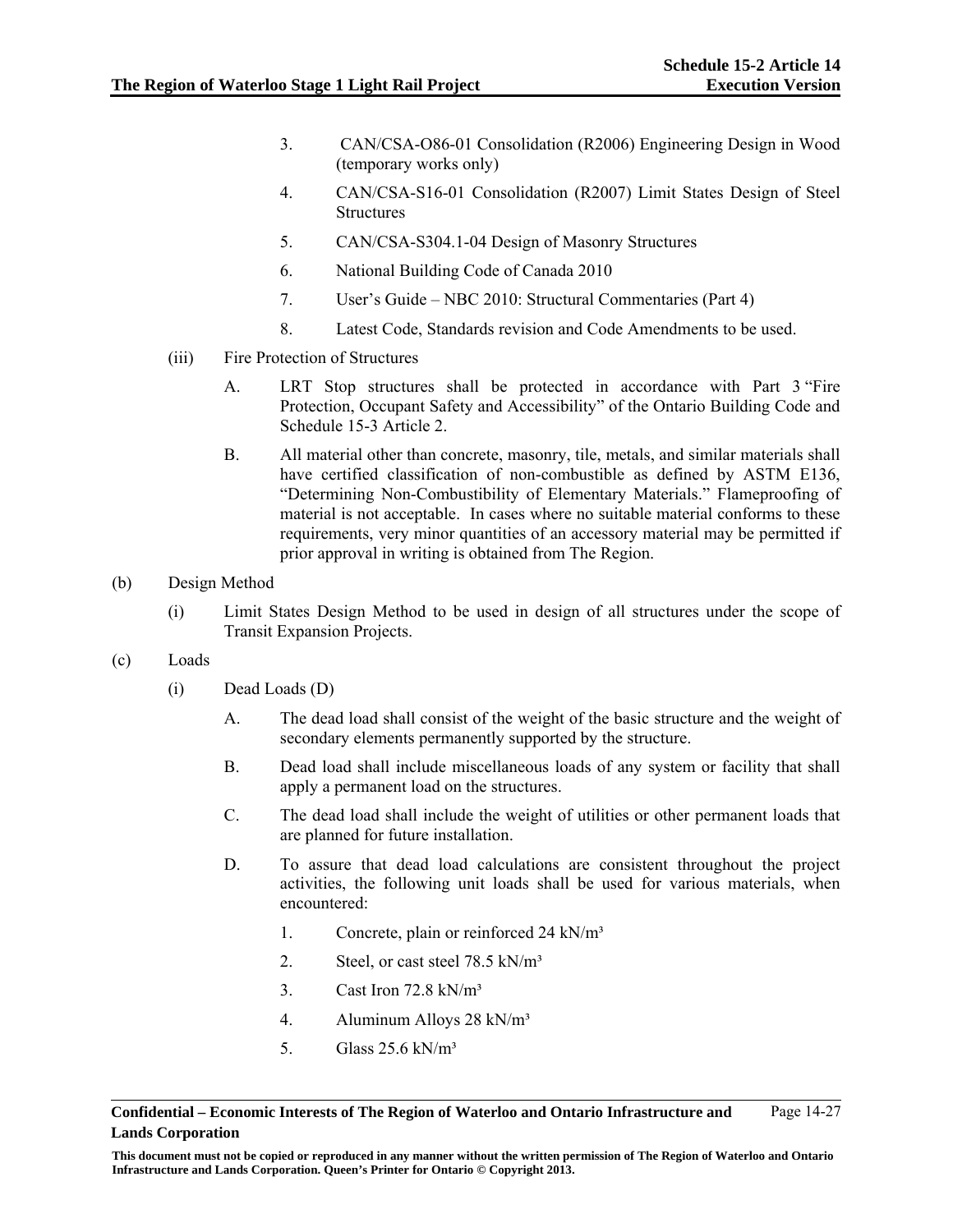- 6. Timber  $9.6 \text{ kN/m}^3$
- 7. Ballast, crushed stone 19.2 kN/m<sup>3</sup>
- 8. Pavement 24 kN/m³
- 9. Rock and Stone Masonry 27.2 kN/m<sup>3</sup>
- 10. Ceilings, cement plaster 6.3 N/m²(or actual)
- 11. Ceilings, gypsum plaster 4.2 N/m² (or actual)
- 12. Epoxy terrazzo tile, 10mm 2.5 N/m²
- 13. Terrazzo (25mm inch), plus 50mm stone concrete 13.5 N/m²
- 14. Stay in place forms 6.7 N/m²
- 15. Cable splice boxes (maximum length 9m) 2.4 kN/m
- 16. Acoustical barrier 5.2 kN/m
- 17. Groundwater 9.8 kN/m³
- (ii) Transitory and Exceptional Loads (L) Due to Use and Occupancy
	- A. Transitory Loads
		- 1. Transitory loads shall consist of any live loads including the weight of machinery, equipment, stored materials, persons, transit vehicles, or other moving objects, including impact (dynamic load allowance), construction loads and loads due to maintenance operations.
		- 2. Transitory loads shall also consist of environmental loads such as loads due to snow, ice and rain, wind, shrinkage and creep, thermal loads including seasonal changes of temperature and thermal gradient effects, and differential settlement and stream flow. Exceptional loads shall include earthquake, ice pressure or debris torrent effects, loads due to flooding as well as special loadings due to vehicle collision (on or under a structure), emergency braking, extreme centrifugal force, derailment and broken rail forces as well as forces due to broken catenary system.
		- 3. These specified loading are applicable for LRT stops. Structures.
- (iii) Floor and Miscellaneous Live Loads
	- A. Public Areas
		- 1. All public areas including stop platforms, stairs, ramps and passageways shall be designed for a specified load of 7.2 kPa applied uniformly over the entire area, or on any portions of the area, whichever produces the most critical effects in the members concerned. The specified live load shall be reduced for structural members supporting large tributary areas in accordance with Ontario Building Code requirements for assembly occupancies. A concentrated load of 9 kN applied over an area 750 mm by 750 mm and positioned so as to cause maximum effects shall also be considered. Requirements for the future transport of equipment and safes

**Confidential – Economic Interests of The Region of Waterloo and Ontario Infrastructure and Lands Corporation**  Page 14-28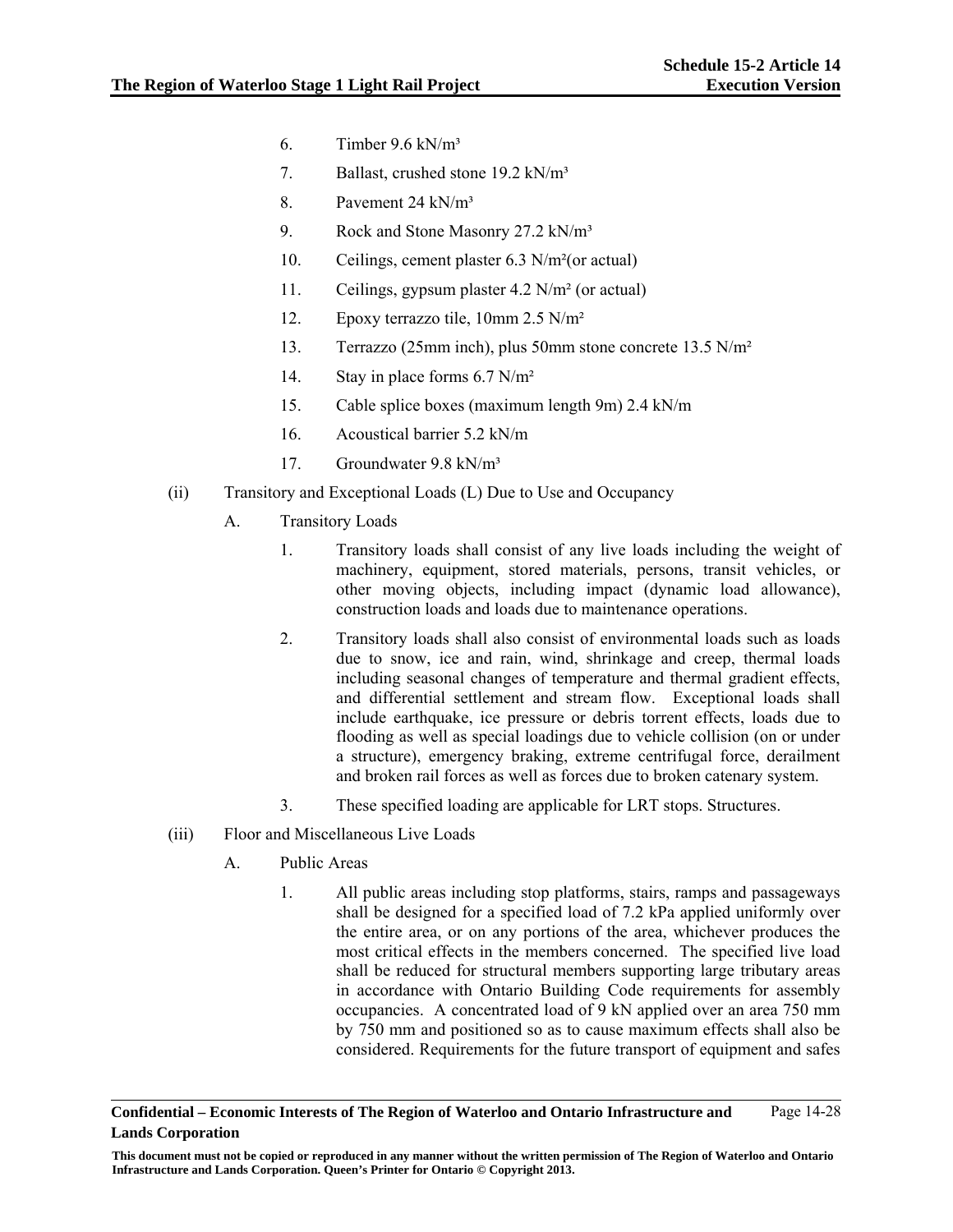over public areas shall be reviewed with the Commission. The most critical loading condition shall govern.

- B. Safety Guards / Fences
	- 1. Safety guards and fences on elevated structures or any route structure where there is a drop of over 600 mm from one side to the other in the possible path of an exit and where a vehicle evacuation could occur between designated stops shall be designed for a minimum horizontal load of 3.0 kN/m applied 1.0 m above the high side deck or grade level.
- (iv) Environmental Loads
	- A. Importance Category Normal
		- 1. Transit structures shall be designed for environmental loads in accordance with the provisions of the Ontario Building Code, for Importance Category Normal.
	- B. Transitory Loads Due to Snow, Rain and Ice (SL)
		- 1. Transit structures shall be designed for snow, rain and ice loads in accordance with the provisions of the Ontario Building Code
	- C. Transitory Loads Due to Wind (W)
		- 1. Transit structures shall be designed for wind loads, in accordance with the provisions of the Ontario Building Code with a reference wind pressure, q, based on a return period of 50 years
	- D. Exceptional Loads Due to Earthquake (Q)
		- 1. Transit structures shall be designed for earthquake loads in accordance with the provisions of the Ontario Building Code and National Building Code of Canada.
- (d) Load Factors and Load Combinations

The factor of safety commonly used in working stress standards, is divided in limit states standards, into two parts – a load factor and a resistance factor. A load factor  $(\alpha)$  is applied to the specified load to take into account the variation of load (loads higher and lower than the nominal design load may exist), and also take into account approximations and model uncertainties in the analysis of the load effects. A resistance factor  $(\varphi)$  is applied to the theoretical member strengths, or resistances (R), to take into account that the resistance of the member due to the variability of the material properties, dimensions and workmanship may be less than anticipated, and also to take into account the type of failure and uncertainty in the prediction of the resistance.

**Notations** 

- $\alpha_D$  = Load Factor on Dead Loads.
- $\alpha_{\rm E}$  = Load Factor on Earth and Water Pressures.
- $\alpha_P$  = Load Factor on Secondary Prestress Effects.
- $\alpha_L$  = Load Factor on Live Loads.

**This document must not be copied or reproduced in any manner without the written permission of The Region of Waterloo and Ontario Infrastructure and Lands Corporation. Queen's Printer for Ontario © Copyright 2013.**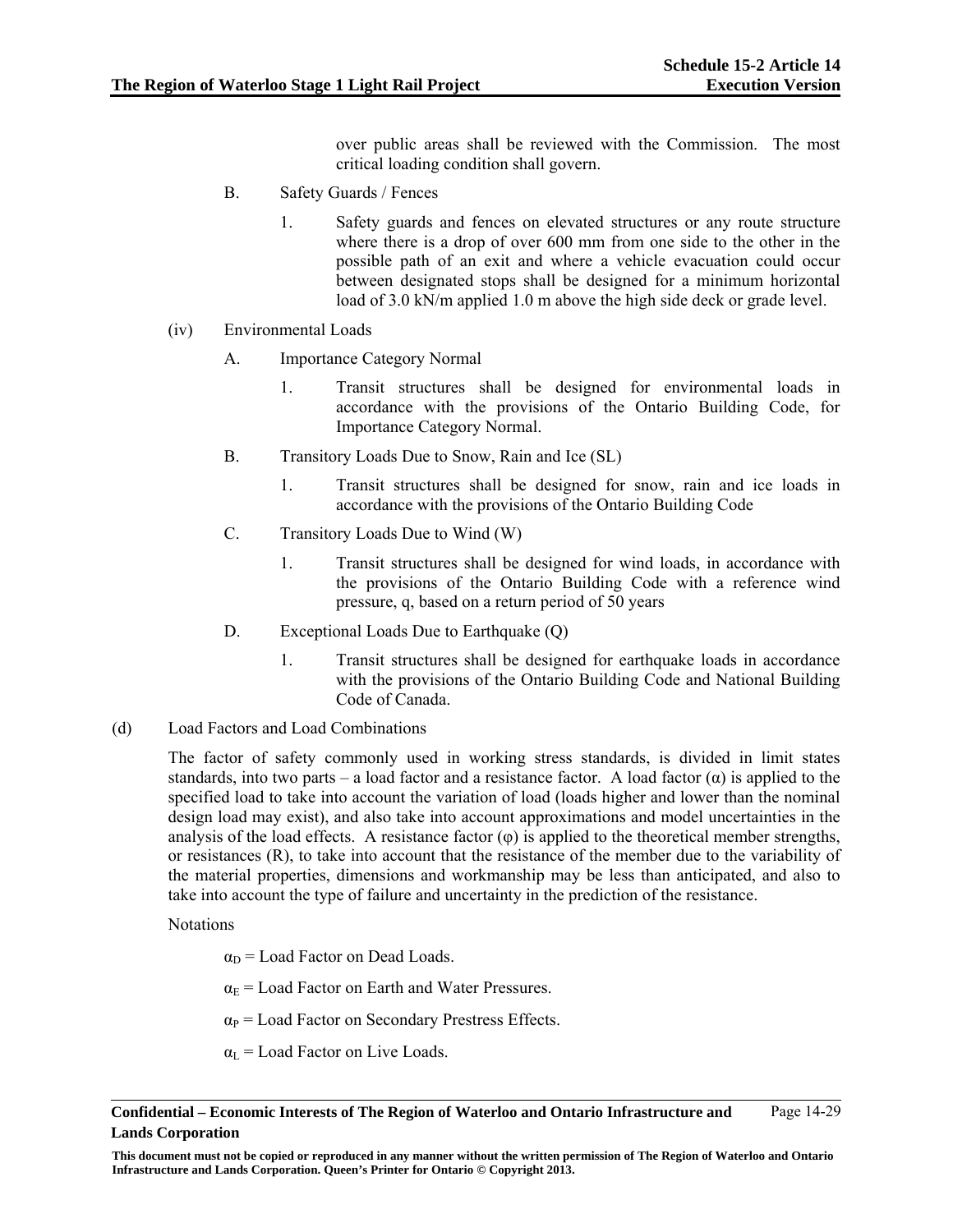The legend or description of the various loads is provided in Figure 13.4.1.

For ultimate limit states loading the maximum and minimum load factor values given in Figure 14.3.2 shall be used for Permanent Loads such that the total factored load effect is maximized.

The loading combinations to be considered and the load factors to be used including permanent, Transitory and Exceptional Loads shall be as shown in Figure 14.3.2.

- (i) Total Factored Load Effect
	- A. For each loading combination, every load that is to be included shall be multiplied by the load factor specified and the resulting load effects shall be computed. The factored load effects shall then be added together to obtain the total factored load effect. The total factored load effect shall include load factors for each combination specified in Figure 14.3.2. Each total factored load effect shall include all significant effects due to elastic distortions caused by the load.
- (ii) Permanent Loads
	- A. In obtaining total factored load effects, all permanent loads shall be included.
- (iii) Staging Loads
	- A. It is critical for safety to analyze and provide a safe design for the structure at all the stages during construction and rehabilitation with the loads present in each stage. Construction stage loads may result in more severe total load effects than for the completed structure. At various construction stages, all permanent loads are often not yet present, or are not present over the entire structure.
- (iv) Transitory Loads
	- A. Transitory loads shall be included in the loading combinations only if there is a possibility of the loads being applied to the structure at the stage being considered, and if their inclusion increases the total factored load effect.
- (v) Exceptional Loads
	- A. When there is a possibility of occurrence of exceptional loads on the structure and at the stage being considered, the one load which produces the largest total factored load effect shall be included. Exceptional loads rarely occur and the possibility of more than one occurring simultaneously can be neglected.
- (vi) Resistance Factors
	- A. Resistance factors are applied to the resistance or specified material property to take into account the variability of material properties and dimensions, workmanship, type of failure and uncertainty in the prediction of resistance. Resistance factors used in checking ultimate limit states for different types of structures.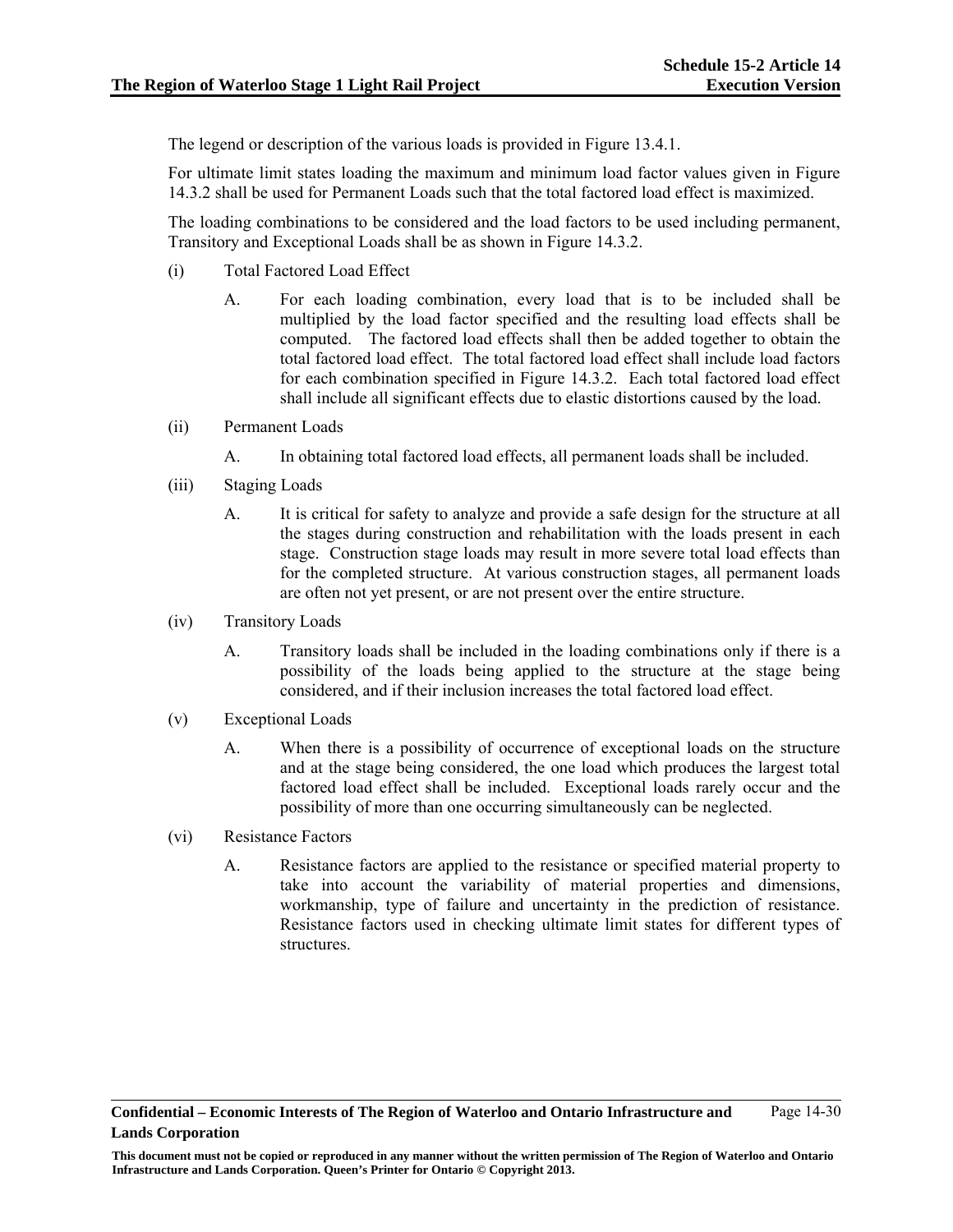| <b>Permanent Loads</b>       |                                                                                                                                                                                                           |
|------------------------------|-----------------------------------------------------------------------------------------------------------------------------------------------------------------------------------------------------------|
| D                            | Dead load including vertical effects of earth load (or cover) and surcharges                                                                                                                              |
| Е                            | Loads due to horizontal earth pressure (including surcharges), water pressure<br>and buoyancy (B).                                                                                                        |
| P                            | Secondary prestress effects.                                                                                                                                                                              |
| <b>LR</b>                    | Longitudinal and radial forces due to track restraint. $(LR_1, LR_2, RT_1, RT_2)$ .                                                                                                                       |
| <b>Transitory Loads</b>      |                                                                                                                                                                                                           |
| L                            | Live load. Vehicle live load to include for impact (DLA), rolling (lurching) force<br>(RF), hunting (nosing) force (HF) or centrifugal force (CF), normal acceleration<br>or braking (LN) and LIM forces. |
| W                            | Wind loads on structure.                                                                                                                                                                                  |
| V                            | Wind loads on vehicle.                                                                                                                                                                                    |
| <b>SL</b>                    | Snow and ice loads on guideway (SIG) and ice on vehicles (SIV).                                                                                                                                           |
| F                            | Load due to stream flow                                                                                                                                                                                   |
| Κ                            | Effects of strains due to thermal (T), shrinkage (SH), creep (CR).                                                                                                                                        |
| S                            | Load due to differential foundation settlement.                                                                                                                                                           |
| <b>Exceptional Loads</b>     |                                                                                                                                                                                                           |
| <b>CFe</b>                   | Extreme centrifugal force                                                                                                                                                                                 |
| LE                           | Emergency braking.                                                                                                                                                                                        |
| <b>BR</b>                    | Broken rail.                                                                                                                                                                                              |
| <b>CL</b>                    | Collision with pier or column (by other vehicles)                                                                                                                                                         |
| <b>DR</b>                    | Derailment load (by transit vehicle).                                                                                                                                                                     |
| Q                            | Earthquake.                                                                                                                                                                                               |
| <b>ICE</b>                   | Loads due to ice pressure or debris torrent.                                                                                                                                                              |
| FL                           | Flooding (underground structures).                                                                                                                                                                        |
| <b>LEGEND - DESIGN LOADS</b> |                                                                                                                                                                                                           |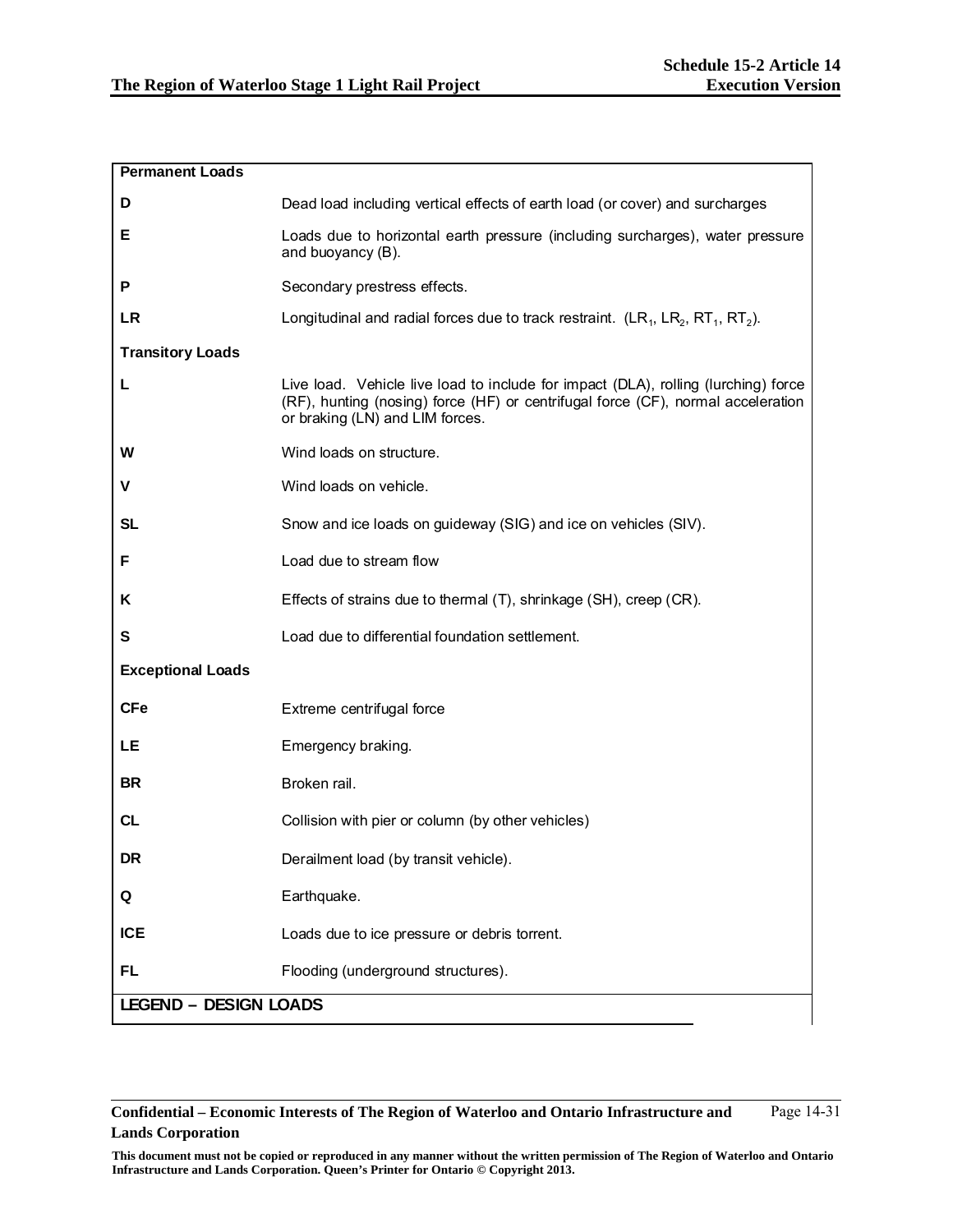|                         | ಠ                                |                                | 0                                    |                                       | 0                                                                                   | 0                                                    | 0                                 | 0                                 |                              | 0                                      | 0                                         | 0                        | 0                                     | 0                         | 0                           | 0                                 | 0                                               | $\circ$                                            | <u>က</u>                                |                                      |                                                                                                                                                                                                                                 |                                 |                                              |                                                                  |                                                                                                               |                                    |                                                    |                                                       |                                                                                          |                                                                                |                                                                                                   |
|-------------------------|----------------------------------|--------------------------------|--------------------------------------|---------------------------------------|-------------------------------------------------------------------------------------|------------------------------------------------------|-----------------------------------|-----------------------------------|------------------------------|----------------------------------------|-------------------------------------------|--------------------------|---------------------------------------|---------------------------|-----------------------------|-----------------------------------|-------------------------------------------------|----------------------------------------------------|-----------------------------------------|--------------------------------------|---------------------------------------------------------------------------------------------------------------------------------------------------------------------------------------------------------------------------------|---------------------------------|----------------------------------------------|------------------------------------------------------------------|---------------------------------------------------------------------------------------------------------------|------------------------------------|----------------------------------------------------|-------------------------------------------------------|------------------------------------------------------------------------------------------|--------------------------------------------------------------------------------|---------------------------------------------------------------------------------------------------|
|                         | ♂                                |                                | 0                                    |                                       | $\circ$                                                                             | 0                                                    | $\circ$                           | $\circ$                           |                              | 0                                      | 0                                         | $\circ$                  | 0                                     | $\circ$                   | 0                           | 0                                 | 0                                               | Ċ.                                                 | 0                                       |                                      |                                                                                                                                                                                                                                 |                                 |                                              |                                                                  |                                                                                                               |                                    |                                                    |                                                       |                                                                                          |                                                                                |                                                                                                   |
| Exceptional Loads       | ВŔ                               |                                | 0                                    |                                       | 0                                                                                   | $\circ$                                              | $\circ$                           | $\circ$                           |                              | 0                                      | $\circ$                                   | $\circ$                  | $\circ$                               | $\circ$                   | 0                           | $\circ$                           | $\circ$                                         | $\circ$                                            | ن<br>ب<br>$\overline{ }$                |                                      |                                                                                                                                                                                                                                 |                                 |                                              | collapse), permanent,                                            |                                                                                                               |                                    |                                                    |                                                       |                                                                                          |                                                                                |                                                                                                   |
|                         | $\mathbb{R}$                     |                                | 0                                    |                                       | $\circ$                                                                             | $\circ$                                              | $\circ$                           | $\circ$                           |                              | 0                                      | $\circ$                                   | $\circ$                  | $\circ$                               | $\circ$                   | $\circ$                     | $\circ$                           | <u>ო</u>                                        | $\circ$                                            | 0                                       |                                      |                                                                                                                                                                                                                                 |                                 |                                              |                                                                  |                                                                                                               |                                    |                                                    |                                                       |                                                                                          |                                                                                |                                                                                                   |
|                         | Щ                                |                                | 0                                    |                                       | 0                                                                                   | 0                                                    | $\circ$                           | $\circ$                           |                              | 0                                      | $\circ$                                   | $\circ$                  | 0                                     | $\circ$                   | 0                           | $\circ$                           | ن.<br>أ                                         | $\overline{\phantom{0}}$                           | 0                                       |                                      |                                                                                                                                                                                                                                 |                                 |                                              |                                                                  |                                                                                                               |                                    | 2002<br>and :                                      |                                                       | structures                                                                               |                                                                                |                                                                                                   |
|                         | e<br>CFe                         |                                | 0                                    |                                       | $\circ$                                                                             | 0                                                    | $\circ$                           | $\circ$                           |                              | 0                                      | 0                                         | $\circ$                  | 0                                     | $\circ$                   | 0                           | ب<br>1                            | 0                                               | 0                                                  | 0                                       |                                      |                                                                                                                                                                                                                                 |                                 |                                              | a single component could lead to total                           |                                                                                                               |                                    |                                                    |                                                       | $\overline{\overline{6}}$                                                                |                                                                                |                                                                                                   |
|                         | ഗ                                |                                | 0                                    |                                       | 0                                                                                   | $\circ$                                              | $\overline{\phantom{0}}$          | $\circ$                           |                              | 0                                      | $\circ$                                   | $\circ$                  | 0                                     | $\circ$                   | 0                           | $\circ$                           | $\circ$                                         | $\circ$                                            | 0                                       |                                      |                                                                                                                                                                                                                                 |                                 |                                              |                                                                  |                                                                                                               |                                    | studies undertaken by the TTC in 1995              |                                                       |                                                                                          |                                                                                |                                                                                                   |
|                         | ×                                |                                | 0                                    |                                       | $\circ$                                                                             | 0                                                    | $\infty$<br>$\circ$               | $\infty$<br>$\circ$               |                              | 0                                      | $\circ$                                   | $\circ$                  | 0                                     | Ю<br>↽.                   | 5<br>Ņ                      | 0                                 | $\overline{\phantom{0}}$                        | $\circ$                                            | 0                                       |                                      |                                                                                                                                                                                                                                 |                                 |                                              |                                                                  |                                                                                                               |                                    |                                                    |                                                       |                                                                                          |                                                                                |                                                                                                   |
| <b>Transitory Loads</b> | ಪ                                |                                | 0                                    |                                       | 0                                                                                   | ᠇                                                    | $\circ$                           | œ.<br>$\circ$                     |                              | 0                                      | τÙ.                                       | 0                        | 1.5                                   | ن<br>و<br>$\overline{ }$  | $0.\overline{5}$            | 0                                 | $\circ$                                         | ю<br>Ņ<br>Ö                                        | $\circ$                                 | station buildings.                   |                                                                                                                                                                                                                                 |                                 |                                              |                                                                  |                                                                                                               |                                    |                                                    |                                                       |                                                                                          |                                                                                |                                                                                                   |
|                         | ≥                                |                                | 0                                    |                                       | $\circ$                                                                             | 0                                                    | $\circ$                           | $\circ$                           |                              | 0                                      | 0                                         | $\overline{0}$ .         | $\overline{0}$ .                      | $\circ$                   | Ю<br>ِ                      | 0                                 | 0                                               | $\circ$                                            | 0                                       | đ                                    |                                                                                                                                                                                                                                 |                                 |                                              |                                                                  |                                                                                                               |                                    |                                                    |                                                       |                                                                                          |                                                                                |                                                                                                   |
|                         | ┙                                |                                | တ<br>$\circ$                         |                                       | ᠇                                                                                   | ᠇                                                    | တ<br>$\circ$                      | ∞<br>$\circ$                      |                              | 4.<br>$\overline{ }$                   | c.<br>$\overline{ }$                      | $\frac{5}{1}$            | 0                                     | က<br>$\overline{ }$       | ယ္<br>ö                     | $\frac{1}{1}$                     | $\overline{ }$                                  | $\overline{\phantom{0}}$                           | ٣                                       |                                      |                                                                                                                                                                                                                                 |                                 |                                              |                                                                  |                                                                                                               |                                    |                                                    |                                                       |                                                                                          |                                                                                |                                                                                                   |
|                         | $\mathfrak{\underline{\alpha}}$  |                                | $\overline{\phantom{0}}$             |                                       | $\overline{\phantom{0}}$                                                            | ᠇                                                    | ᠇                                 | ٣                                 |                              | ᡪ                                      | ᠇                                         | ᠇                        | ᠇                                     | ٣                         | ᠇                           | ᠇                                 | ᠇                                               | ᠇                                                  |                                         |                                      |                                                                                                                                                                                                                                 |                                 |                                              |                                                                  |                                                                                                               |                                    |                                                    |                                                       |                                                                                          |                                                                                |                                                                                                   |
|                         | ൨                                |                                | ᡪ                                    |                                       | ٢                                                                                   | ᠇                                                    | ᠇                                 | ٣                                 |                              | ႕                                      | ႕                                         | ႕                        | ႕                                     | g                         | ႕                           | ႕                                 | gP                                              | g                                                  | g                                       | and below grade portions             |                                                                                                                                                                                                                                 |                                 |                                              |                                                                  |                                                                                                               |                                    |                                                    |                                                       |                                                                                          |                                                                                |                                                                                                   |
| Permanent Loads         | Ш                                |                                | ᠇                                    |                                       | ٢                                                                                   | ᡪ                                                    | ᠇                                 | ᡪ                                 |                              | ₩                                      | Ψ                                         | ďΕ                       | ₩                                     | Ψ                         | Ψ                           | ₩                                 | Ψ                                               | Ψ                                                  | UË                                      |                                      |                                                                                                                                                                                                                                 |                                 |                                              |                                                                  |                                                                                                               |                                    |                                                    |                                                       |                                                                                          |                                                                                |                                                                                                   |
|                         | ≏                                |                                | ᠇                                    |                                       | ᠇                                                                                   | ᠇                                                    | ᠇                                 | ᡪ                                 |                              | $1\frac{4}{1}$                         | g                                         | g                        | ဠ                                     | ဠ                         | ဠ                           | ဠ                                 | ဠ                                               | ဠ                                                  | g                                       |                                      |                                                                                                                                                                                                                                 |                                 |                                              |                                                                  |                                                                                                               |                                    |                                                    |                                                       |                                                                                          |                                                                                |                                                                                                   |
|                         | $\overline{5}$<br>Load Combinati | <b>States</b><br>Fatigue Limit | $\overline{a}$<br>Combination<br>FLS | <b>States</b><br>Serviceability Limit | $\overline{a}$<br>Combination<br>S <sub>1</sub> S                                   | $\mathbf{\Omega}$<br>$\subset$<br>Combination<br>SLS | ო<br>$\subset$<br>SLS Combination | $\overline{1}$<br>SLS Combination | <b>Ultimate Limit States</b> | ဖ<br>$\overline{1}$<br>ULS Combination | N<br>$\mathbf{\Omega}$<br>ULS Combination | ო<br>Combination<br>S-IN | 4<br>$\overline{a}$<br>ULS Combinatio | ∞<br>5<br>ULS Combination | o<br>n<br>Combinatio<br>STN | $\overline{ }$<br>ULS Combination | 2<br>${}^{\infty}$<br>Combination<br><b>STN</b> | თ<br>$\overline{\phantom{a}}$<br>Combinatio<br>STN | 2<br>ion <sub>10</sub><br>ULS Combinati | o above grade<br>This figure applies | Notes:                                                                                                                                                                                                                          | HF in L<br>ŏ<br>5<br>Do not use | vino baol lar<br>one exception<br><b>Jse</b> | t structures (structures in which failure of<br>For non-redundan | exceptional loads at ULS shall be multiplied by an importance factor as follows:<br>$rac{1}{2}$<br>transitory | 1.15 x (Factored Load Combination) | This load factor and combination table is based on | .4.2 for permanent load factors<br>Refer to Figure 13 | may govern for dead load dominant structures and must be checked for<br>This combination | CHBDC live load, where such is applicable to structure.<br>.7 factor of<br>9se | CHBDC live load, where such is applicable to structure<br>factor on<br>ڢ<br>$\overline{ }$<br>Jse |
|                         |                                  |                                |                                      |                                       |                                                                                     | Load factors and Load Combinations *                 |                                   |                                   |                              |                                        |                                           |                          |                                       |                           |                             |                                   |                                                 |                                                    |                                         |                                      |                                                                                                                                                                                                                                 |                                 |                                              | $\sim$  ന                                                        |                                                                                                               | Fig. 14.13.2                       | 4                                                  |                                                       | $\sim$ 0 $\sim$                                                                          |                                                                                | $\infty$                                                                                          |
|                         |                                  |                                |                                      |                                       |                                                                                     |                                                      |                                   |                                   | <b>LRT STOP STUCTURES</b>    |                                        |                                           |                          |                                       |                           |                             |                                   |                                                 |                                                    |                                         |                                      |                                                                                                                                                                                                                                 |                                 |                                              |                                                                  |                                                                                                               |                                    |                                                    |                                                       |                                                                                          |                                                                                |                                                                                                   |
|                         | <b>Lands Corporation</b>         |                                |                                      |                                       | Infrastructure and Lands Corporation. Queen's Printer for Ontario © Copyright 2013. |                                                      |                                   |                                   |                              |                                        |                                           |                          |                                       |                           |                             |                                   |                                                 |                                                    |                                         |                                      | Confidential – Economic Interests of The Region of Waterloo and Ontario Infrastructure and<br>This document must not be copied or reproduced in any manner without the written permission of The Region of Waterloo and Ontario |                                 |                                              |                                                                  |                                                                                                               |                                    |                                                    |                                                       |                                                                                          | Page 14-32                                                                     |                                                                                                   |

**This document must not be copied or reproduced in any manner without the written permission of The Region of Waterloo and Ontario**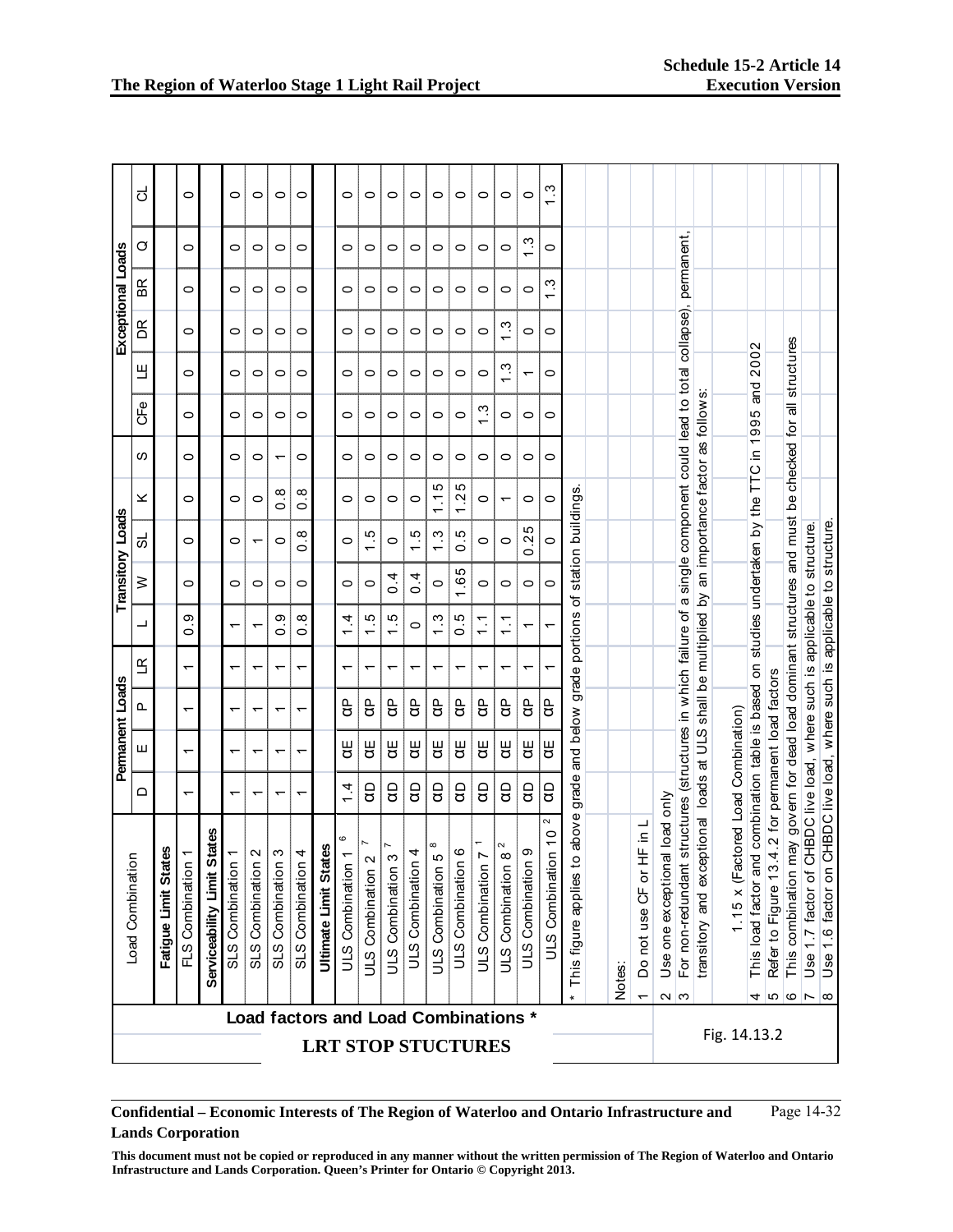- (e) Durability
	- (i) Consideration shall be given in all aspects of design to minimize the deterioration of the appearance, structural capacity and performance of the structures during their design lifetime.
	- (ii) All aspects of the design shall minimize the effects of such environmental factors as temperature variations, snow, ice, salt, rain, wind, earthquakes and solar radiation.
	- (iii) Durability shall be enhanced by selection of the proper design criteria, loads, load factors, allowable stresses, materials and structural systems.

### **14.13 Mechanical and Electrical Systems**

- (a) Water Service
	- (i) Minimum 25 mm diameter water service connections shall be provided to each LRT Stop for platform cleaning. Water service for irrigation may also be required. Water service(s) shall be coordinated and meet all applicable local code requirements.
	- (ii) Provide water connections or hose bibs so any location on the platform can be reached by a 30m long hose. Consider water connection applications for winter use.
- (b) Shelter heating at selected Stops
	- (i) Provide electric passenger activated (via push button control with appropriate signage) on demand heating in the enclosed shelter area of Stops listed in (iii) below. Remaining station LRT Stop shelter design to be such that future heater installation can be easily accommodated into the structure and finishes.
	- (ii) The heating device is to be provided with a timer which causes the device to turn off after 5 minutes following activation. The heating devices are to mounted or enclosed to be safe from tampering and touch, to prevent theft and vandalism, and to be integrated with the overall station design.
	- (iii) Heated LRT Stop locations:
		- A. Fairview Park Mall
		- B. Block Line Road
		- C. Grand River Hospital
		- D. Northfield Drive
		- E. Conestoga Mall
- (c) Electrical Service
	- (i) 120VAC receptacles will be provided for use by vendors & maintenance within the platform areas. Receptacles to be incorporated into the canopy support columns or other stop furnishing/elements and be spaced maximally at 10m apart.
- (d) Power Supply Cabinets for ITS Systems
	- (i) Include power supply cabinets and cabinets for equipment for powering ITS systems, lighting, etc. at platforms and coordinate connection to local power source.

**This document must not be copied or reproduced in any manner without the written permission of The Region of Waterloo and Ontario Infrastructure and Lands Corporation. Queen's Printer for Ontario © Copyright 2013.**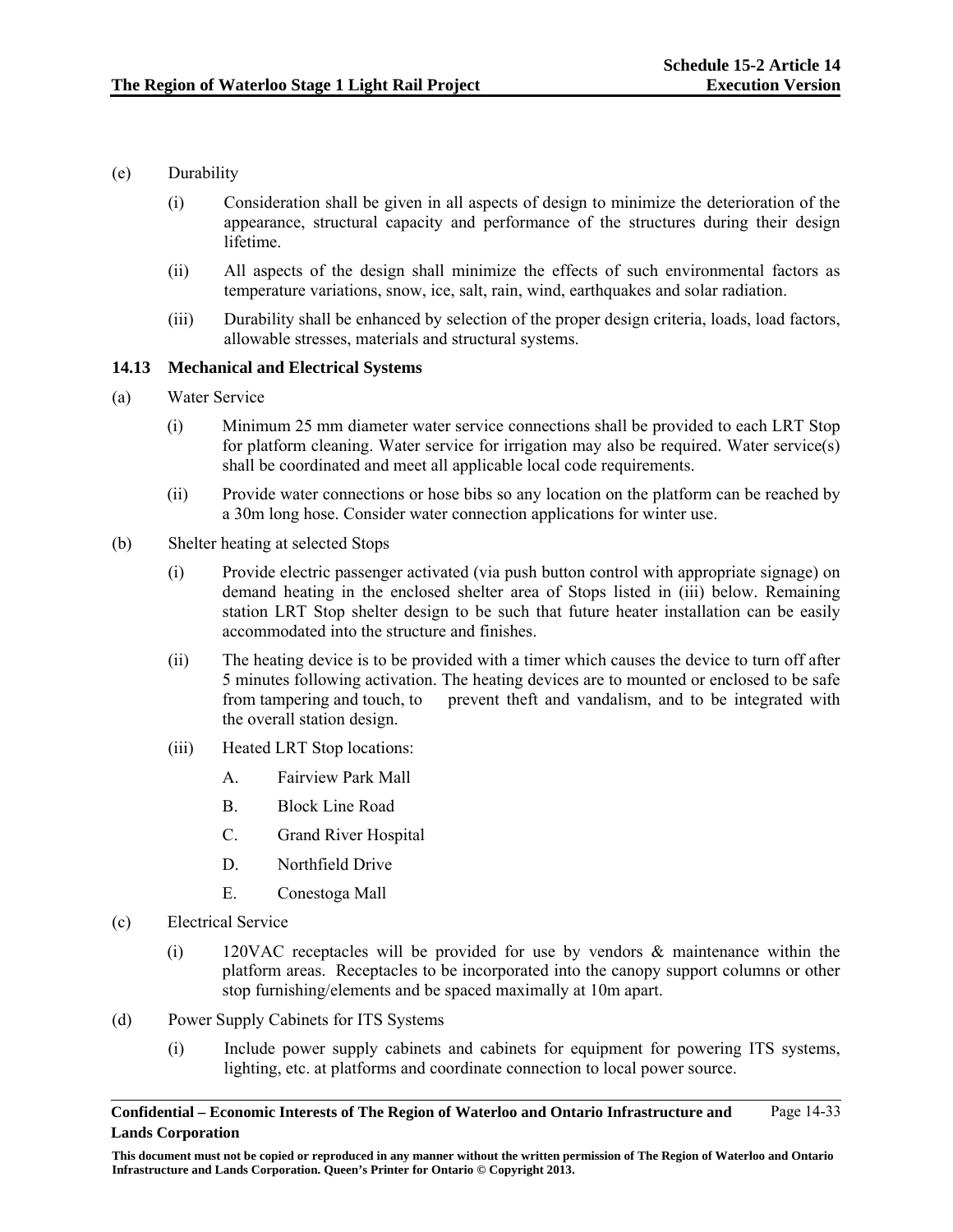(ii) Integrate all equipment cabinets into the shelter design in an organized cohesive manner. Ensure access to cabinets is protected and vandalism proof ( tamperproof screws etc.).

# (e) Lighting

- (i) The LRT Stop lighting shall include all lighting required to light the platform, bus loading area, passenger drop-off (kiss-and-ride) area, park-and-ride lots and pedestrian walkways associated with the LRT Stop.
- (ii) Lighting design shall be subject to local jurisdictional design criteria and follow appropriate lighting guidelines for public transit facilities.
- (iii) Architectural Arm-Mounted Full Cutoff Area Light with single head or double head at 180 degrees, 5.5m in height is the standard light. Changes will be made to accommodate illumination requirements, as required by applicable code.
- (iv) Artificial lighting shall be provided for safety in all open LRT Stop site areas with due consideration for adjacent land uses. . The average foot-candles may require reduction at LRT Stop locations in low-density residential areas. Light fixtures shall be provided with a cutoff feature to eliminate candle power at high angles.
- (v) Artificial light sources to obtain the required foot-candle levels shall be no higher than 4.57m in LRT Stops and 9.14 m in parking lots. Light fixture size, pole height, and number of poles shall be selected to optimize foot-candle and aesthetic design criteria. Design consideration should be given to place lighting on separate circuits in order to phase lighting levels and provide reliability.
- (vi) Pole foundations shall extend approximately 610mm above parking lot grade to reduce pole damage. However, pole locations within the lot area shall be selected to permit future re-configuration of stall and aisle layout to accommodate vehicle size. Pole locations should be placed in landscape islands with curbing whenever possible to add extra protection from vehicle damage.
- (vii) Lighting control shall be accomplished by the use of photocell units and contactors. This will provide operational cost savings. Lighting fixtures shall be operated as follows: one head of each fixture is to operate from dusk to dawn. All other fixtures are to operate from dusk to a specified time and from a specified time to dawn. Normally off from 1:00am to 4:30am.
- (viii) The lighting colour spectrum should be as close to natural light as possible to bring out the true colour of objects.
- (ix) Lighting should be constant, uniform, and diffused. Glare should be minimized.
- (x) Lighting, particularly interior lighting, should be instant on to enable immediate recovery after a power outage.
- (xi) The lighting design must promote safety by identifying and properly illuminating areas and elements of potential hazard.
- (xii) Pedestrian access lighting should provide well-defined walkways, crosswalks, ramps, stairs, and bridge corridors, platform edges, shelters, seating areas, fare collection equipment areas, ramps and stairs.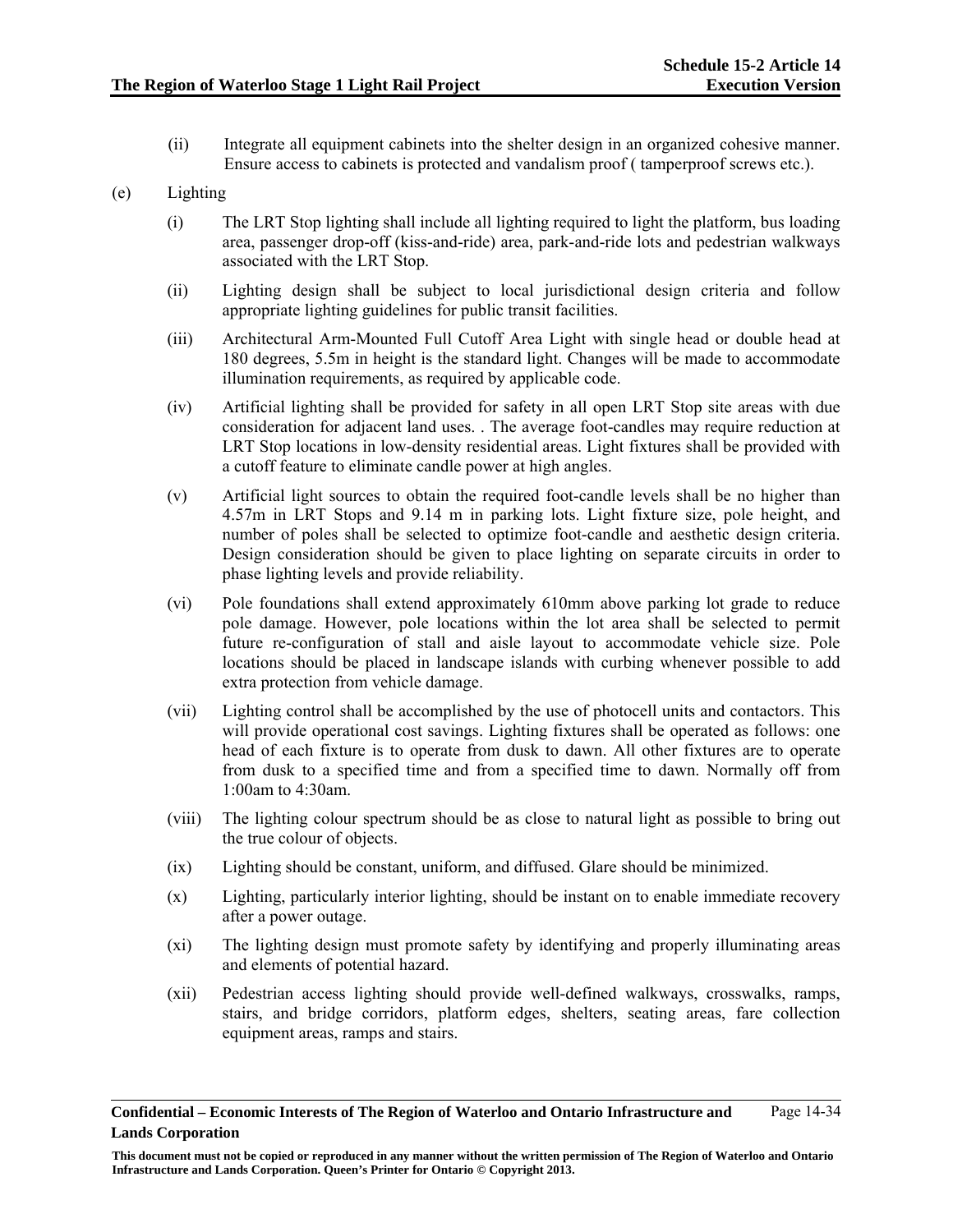- (xiii) Use LED light fixtures with appropriate security guards to prevent theft and to prevent vandalism. (xiv) LRT and bus loading areas, pedestrian walkways and crossings and wayfinding signage must be appropriately illuminated.
- (xiv) Light trespass into adjacent neighborhoods areas should be minimized.
- (xv) Light fixtures and standards should be incorporated into the architectural elements of the LRT Stops as much as possible.

# **14.14 Materials & Finishes**

- (a) General Guidelines
	- (i) The following basic requirements and criteria have been established for the design and selection of platform amenities materials and finishes and the finish of public areas generally within the LRT system. While convenience, comfort, and attractiveness shall be considered in the selection and application of these finishes, safety, durability, and economy are essential attributes.
- (b) Materials
	- (i) Materials shall be selected to provide durable, low maintenance, anti-graffiti surfaces.
	- (ii) All surfaces shall have a permanent finish. No site painting is allowed within 2.4m of the floor. Consideration shall be given to low-maintenance and attractive surfaces. Examples of acceptable finishes are stainless steel, glass, ceramics and porcelain enamel.
	- (iii) If used, ceramic tiles on the walls shall be of the anti-graffiti type.
	- (iv) Floors are to be of low-maintenance, non-slip finish with excellent wear qualities. Base boards shall be of the same material as the floor. Platform edge strips are to have yellow AODA or similar tiles installed.
	- (v)
- (c) Safety
	- (i) Flammability and smoke generation hazard from fire shall be reduced by using finish materials with minimum burning rates, smoke generation, and toxicity characteristics consistent with Code requirements as noted in OBC and NFPA 101, Life Safety Code (most current edition).
	- (ii) Hazard from dislodgment due to temperature change, vibration, wind, seismic forces, aging, or other causes, shall be reduced by using proper fasteners and adequate bond strength.
	- (iii) Pedestrian safety shall be increased and the presence of the disabled shall be recognized by using floor materials with non-slip qualities. Stairways, platform edge strips, ramps, and areas around equipment shall have high non-slip properties.
	- (iv) Edging and flooring shall be electrically insulated. No grounded metallic surface shall be installed within 1.5m of the edge of the platform adjacent to trains.
	- (v) Electrical protection and conductors shall be sized in accordance with NFPA 70 (NEC).
	- (vi) All current-carrying enclosures shall be effectively grounded.
- (d) Ease of Maintenance

**Confidential – Economic Interests of The Region of Waterloo and Ontario Infrastructure and Lands Corporation**  Page 14-35

**This document must not be copied or reproduced in any manner without the written permission of The Region of Waterloo and Ontario Infrastructure and Lands Corporation. Queen's Printer for Ontario © Copyright 2013.**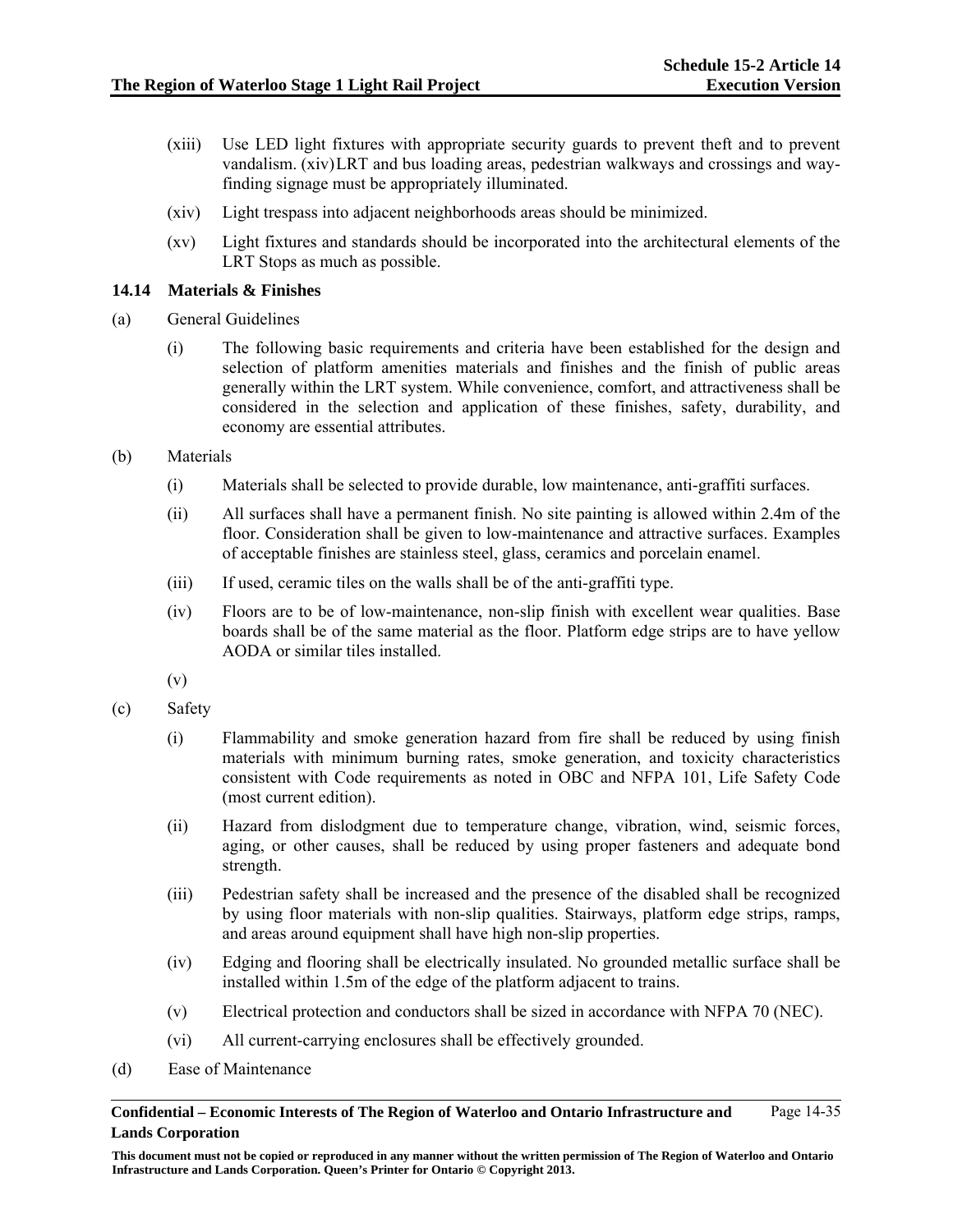- (i) Cleaning: Facilitate cleaning and reduce cleaning costs by the use of materials that do not soil or stain easily, which have surfaces that are easy to clean in a single operation using standard equipment and cleaning agents, and on which minor soiling is not apparent.
- (ii) Repair or Replacement: To reduce inventory and maintenance costs, materials shall be used that can be easily repaired or replaced without undue cost or interference with the operation of the LRT system. For example, hose bibs, electrical outlets, lighting fixtures and lamps, glass or plastic lights, etc. shall be standardized with commonly available sizes and finishes to ease inventory stocking or direct purchase.
- (iii) Resistance to Vandalism: Materials and details that do not encourage vandalism and that are difficult to deface, damage, or remove shall be used. All surfaces exposed to the public shall be finished in such a manner that the results of casual vandalism can be readily removed with common maintenance techniques.
- (iv) Criteria governing the design and selection of platform amenities materials and finishes are provided in Articles herein and the Project Agreement.
- (e) Shelters
	- (i) The materials and finishes of passenger shelters shall be selected to maximize durability, minimize maintenance and, at the same time, respond to Region standards and coordinate with LRT Stop urban design goals.
	- (ii) Shelter columns, where exposed to patrons, shall resist corrosion by being either 316 grade stainless steel or high performance paint finish (subject to Region approval).
	- (iii) Shelter structure elements that will be in contact with the public shall be coated with an abrasion-resistant coating system.
	- (iv) Powder coating shall only be used with Region approval. Follow coating manufacturer's preparation recommendations.
	- (v) Shelter metal roof should be highly durable metal such as 20-gauge stainless steel metal deck (2B finish) or similar.
	- (vi) Shelter glass roof shall incorporate laminated safety glazing with PPG Solex or similar tinted glass for shade protection. Provide panel sizes that are standard and minimize special maintenance equipment.
	- (vii) Shelter guardrails shall be stainless steel with "bead-blast" finish.
	- (viii) Shelter elements, assembly and finish must allow reasonable access for electrical wiring of light fixtures and ease of future equipment.
- (f) Platforms
	- (i) Platform surface materials should be selected for durability, slip resistance, ease of maintenance and retrofit accessibility. Colours, patterns, sizes, textures and materials need to be coordinated with maintenance, public art, urban design and Accessibility programs.
	- (ii) Concrete should be judiciously used to minimize future maintenance or systems access concerns. Proper slip resistance needs to be provided by light broom or other appropriate finish. Provide scoring to minimize shrinkage and settlement cracking.

**Confidential – Economic Interests of The Region of Waterloo and Ontario Infrastructure and Lands Corporation**  Page 14-36

**This document must not be copied or reproduced in any manner without the written permission of The Region of Waterloo and Ontario Infrastructure and Lands Corporation. Queen's Printer for Ontario © Copyright 2013.**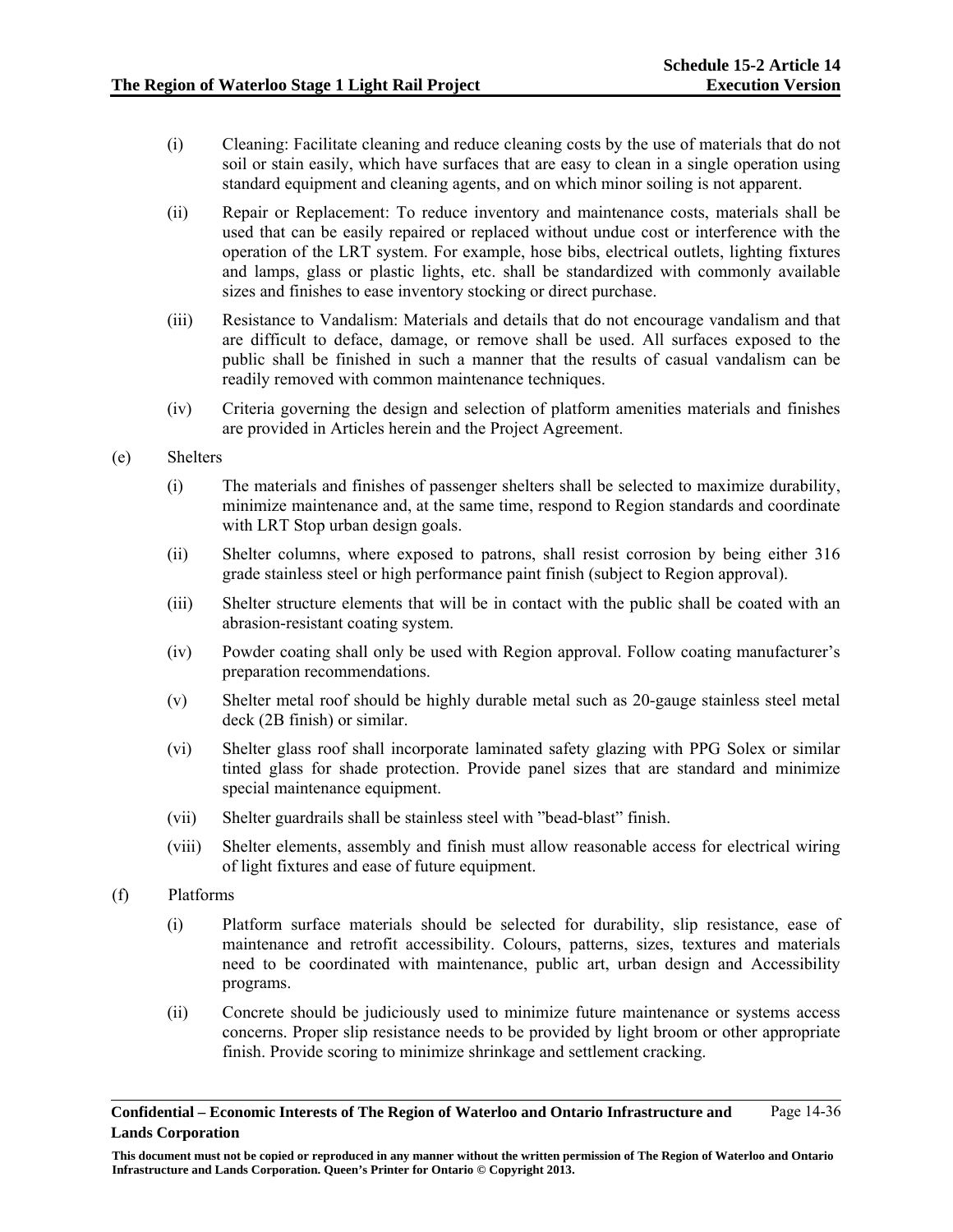- (iii) Sand-set pavers are nominal 102 x 203mm or 203 x 203mm. Coordinate actual size pavers with other platform elements to maximize use of whole or half paver units. Provide solid-edge protection to minimize settlement. Provide joint sand stabilizer.
- (iv) Brick masonry pavers may also be used with The Region's approval.
- (v) Electrical and mechanical box lids shall be flush fit, checkered sidewalk lids with tamperproof screws.
- (vi) Platform inserts for public art, communications or other equipment shall pass ASTM 1028-89 Standard for Slip-Resistance.
- (vii) Tree Wells (see Appendix E) for information related to plantings and irrigation systems. Trees planted in a hardscape on a light rail platform, shall only be planted when required by the local jurisdiction or other special design requirement. When trees are required, the use of the Deep Roots product "Silva Cell", or equivalent, utilizing a plastic structural cellular system with posts, beams and deck designed to be filled with planting soil for tree rooting, should be considered for incorporation into the design. Tree wells shall have tight fit paver stones that provide 1220 mm x 1220 mm tree opening, and have crushed decorative rock or bark mulch (preferred) around the tree base.
- (g) Windscreens
	- (i) Minimum of 2400 mm high.
	- (ii) Structure shall be galvanized or stainless steel.
	- (iii) Glazing support system shall be aluminum.
	- (iv) Finish shall be either stainless steel, galvanized or abrasion resistant coating system. Powder coating is not acceptable.
	- (v) Laminated safety glass is required.
	- (vi) Glass surface should be treated with either a public art or other design pattern that maintains effective transparency with no more than 40% of the surface area obscured, to minimize vandalism with the exception of canopy roof which can be obscured to provide additional sun shading.
- (h) List of Finishes
	- (i) This list shall apply to all areas of public use. The use of items listed as "acceptable" is subject to location and environmental considerations. All materials shall conform to Accessibility requirements.
	- (ii) Acceptable Paving Materials
		- A. Non-slip or other textured-finish concrete
		- B. Stamped-pattern concrete
		- C. Bituminous paving (in carefully defined areas or where required for consistency with adjacent paving)
		- D. Quarry tiles (non-slip)
		- E. Paver brick (dense hard)

**This document must not be copied or reproduced in any manner without the written permission of The Region of Waterloo and Ontario Infrastructure and Lands Corporation. Queen's Printer for Ontario © Copyright 2013.**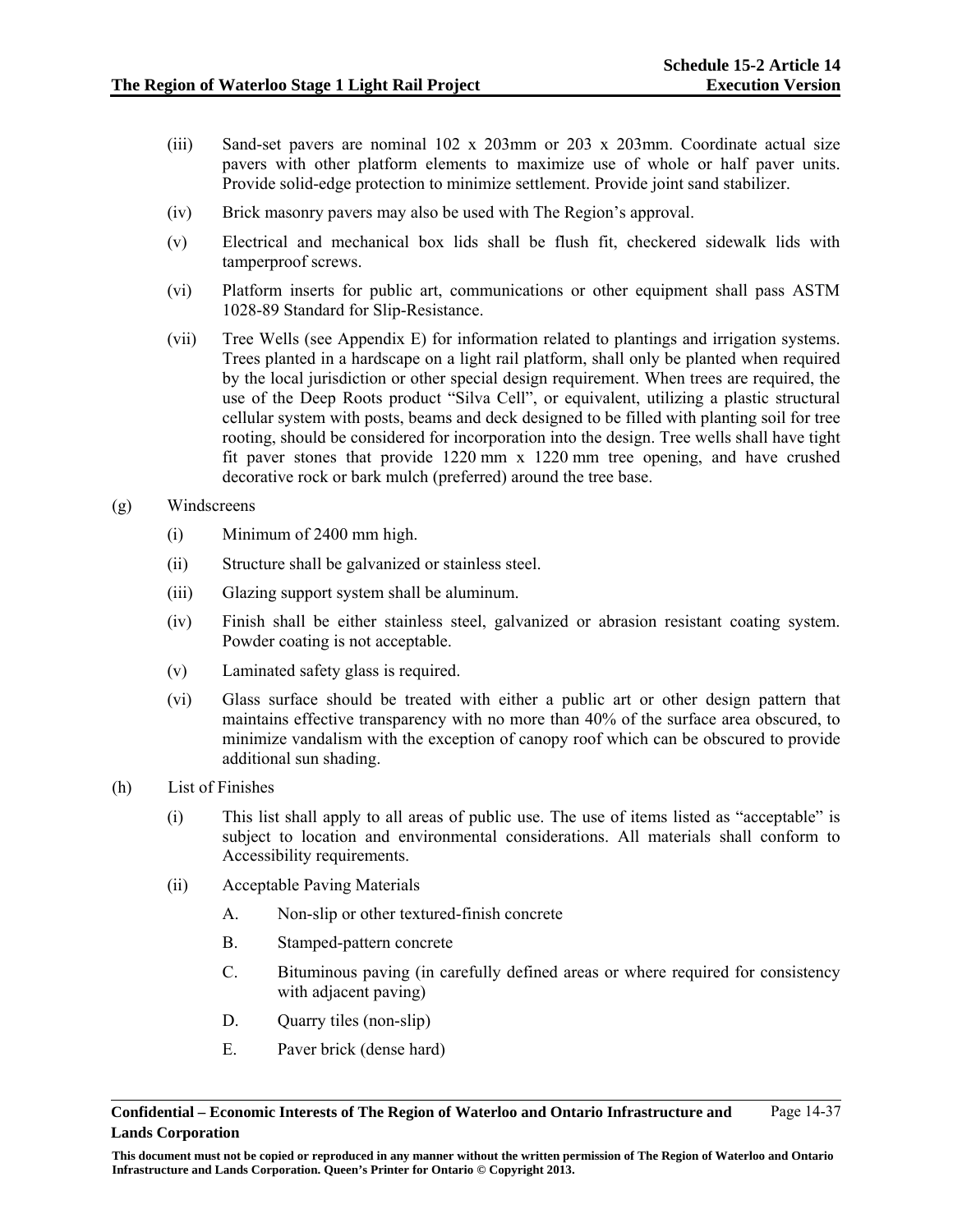- F. Selected artificial stone materials
- G. Precast pavers
- H. Natural stone pavers
- I. Other paving materials may be acceptable, subject to Region and local jurisdictional approval.
- (iii) Unacceptable Paving Materials
	- A. Synthetic resin surfacing
	- B. Standard cement terrazzo
	- C. Bituminous surfacing, except as noted above
	- D. Marble
	- E. Wood products
- (iv) Acceptable Surfaces and Finishes
	- A. Stainless steel (areas of high pedestrian use)
	- B. Black wrought iron
	- C. Unfinished galvanized steel (where there is no contact with pedestrian touch)
	- D. Factory applied hard-baked enamel
	- E. Color anodized aluminum (where there is a low degree of pedestrian touch)
	- F. Pressure-treated heavy timber and glue-laminated wood (min.76mm dimension)
- (v) Unacceptable Surface Finishes
	- A. Job site painted metals are unacceptable metallic surface finishes.
- (vi) Acceptable Canopy Materials
	- A. Steel with factory finished baked enamel
	- B. Safety glass
	- C. Silicone or Teflon coated fiberglass (where out of reach of vandals)
	- D. Painted enamel
	- E. Anodized aluminum
- (vii) Unacceptable Canopy Materials
	- A. Ordinary glass
	- B. Uncoated fabric
	- D. Ordinary plastics
	- E. Combustible materials
- (i) Public Art